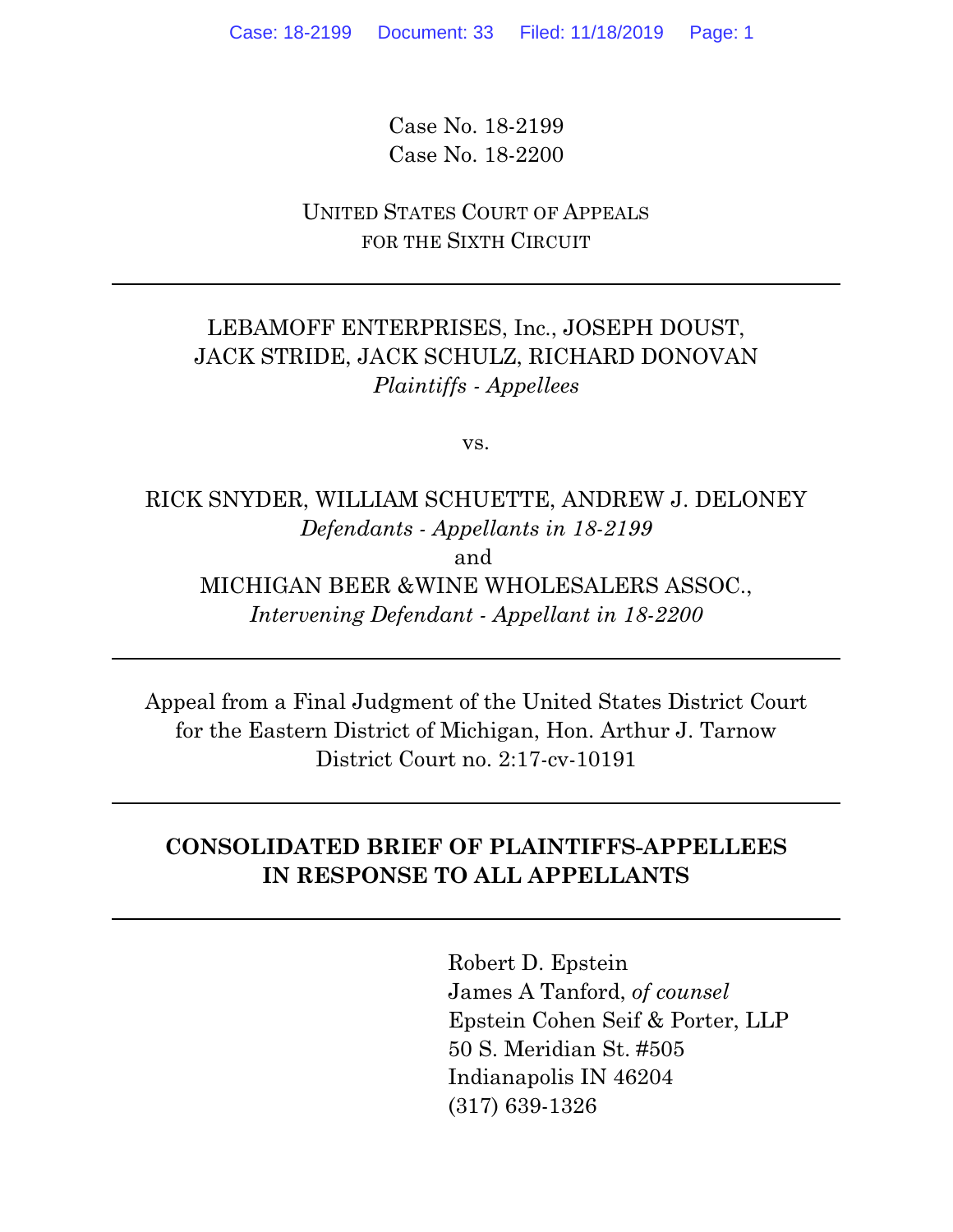# **Corporate disclosure statement**

Lebamoff Enterprises, Inc., has no parent corporation, and no publicly held corporation owns more than 10% of its stock.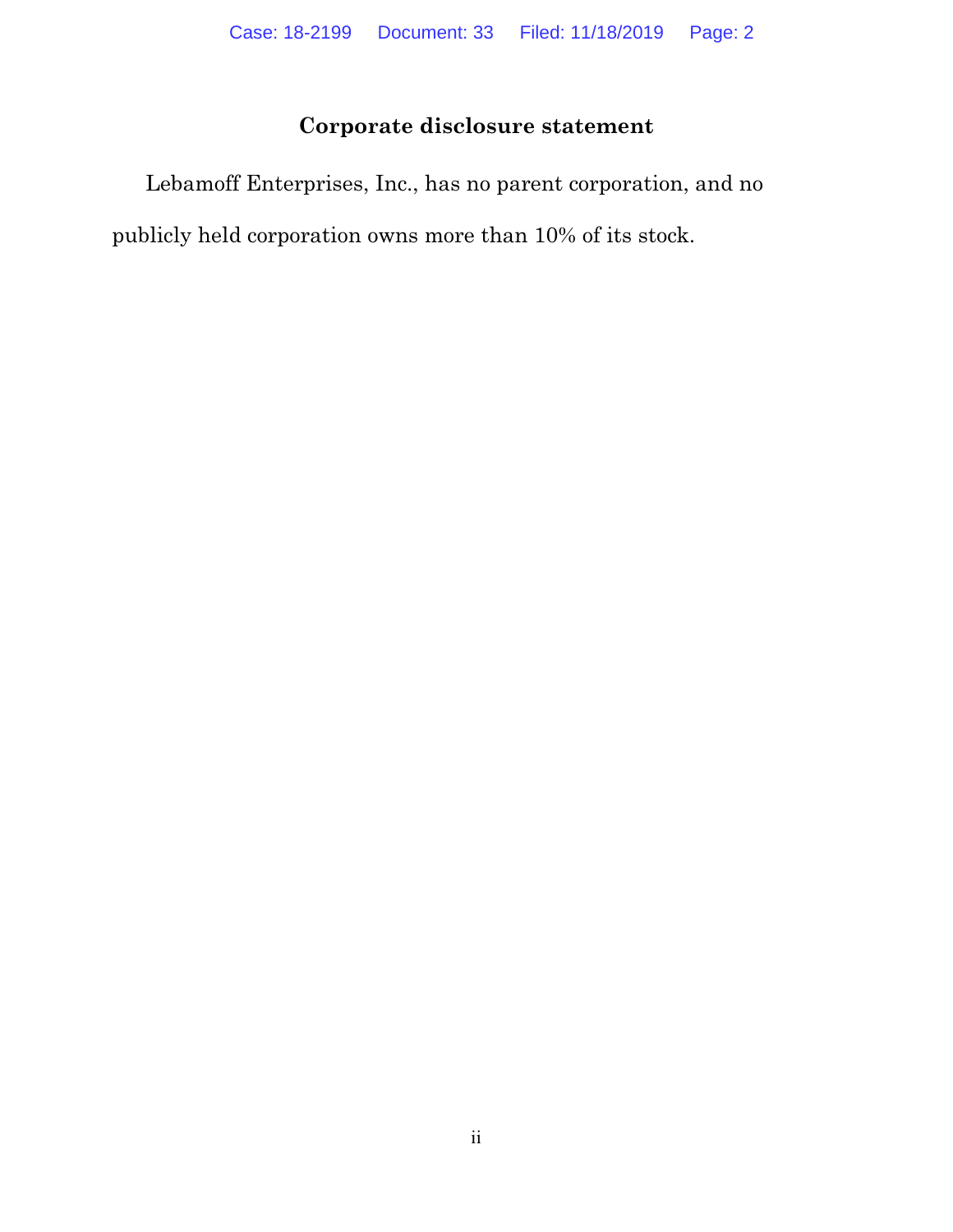# **Table of contents**

# **ARGUMENT**

I. Michigan's law prohibiting out-of-state retailers from shipping . . . 15 wine to consumers while allowing in-state retailers to do so, violates the nondiscrimination principle of the Commerce Clause

A. Michigan's ban on interstate wine shipping by retailers . . . . . . 18 should receive strict scrutiny because it is discriminatory and protectionist

B. Michigan has not proved that its discriminatory shipping . . . . 25 ban advances a legitimate local purpose that cannot be adequately served by nondiscriminatory alternatives

C. At least thirteen states allow direct shipping by out-of-. . . . . . . 39 state wine retailers

D. The Twenty-first Amendment is not a defense . . . . . . . . . . . . . . 40

E. Whether the wine passes through a wholesaler located in . . . . 42 Michigan is constitutionally irrelevant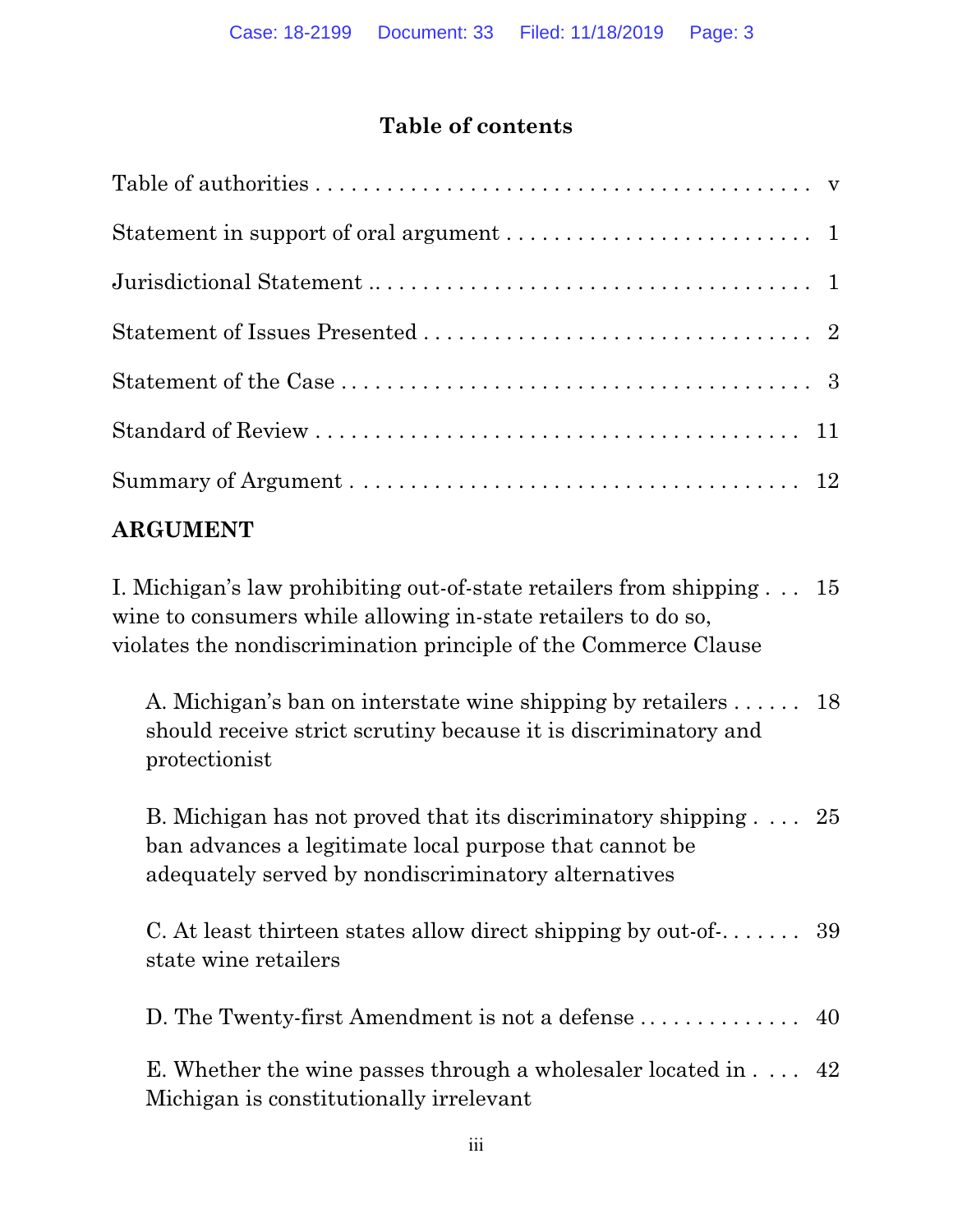| II. Michigan's ban on nonresidents shipping wine to consumers $\dots$ 47<br>violates the Privileges and Immunities Clause                 |  |
|-------------------------------------------------------------------------------------------------------------------------------------------|--|
| A. Michigan prohibits nonresidents from shipping wine to 48<br>consumers but gives its own citizens the privilege to do so                |  |
| B. Shipments of wine from an out-of-state seller poses no $\dots \dots$ 52<br>unique threat to public safety that justifies banning them. |  |
| C. The Twenty-first Amendment does not exempt state liquor 54<br>laws from the Privileges and Immunities Clause                           |  |
|                                                                                                                                           |  |
|                                                                                                                                           |  |
|                                                                                                                                           |  |
|                                                                                                                                           |  |
| <b>ADDENDUM</b>                                                                                                                           |  |
| A. Designation of District Court Documents 63                                                                                             |  |
|                                                                                                                                           |  |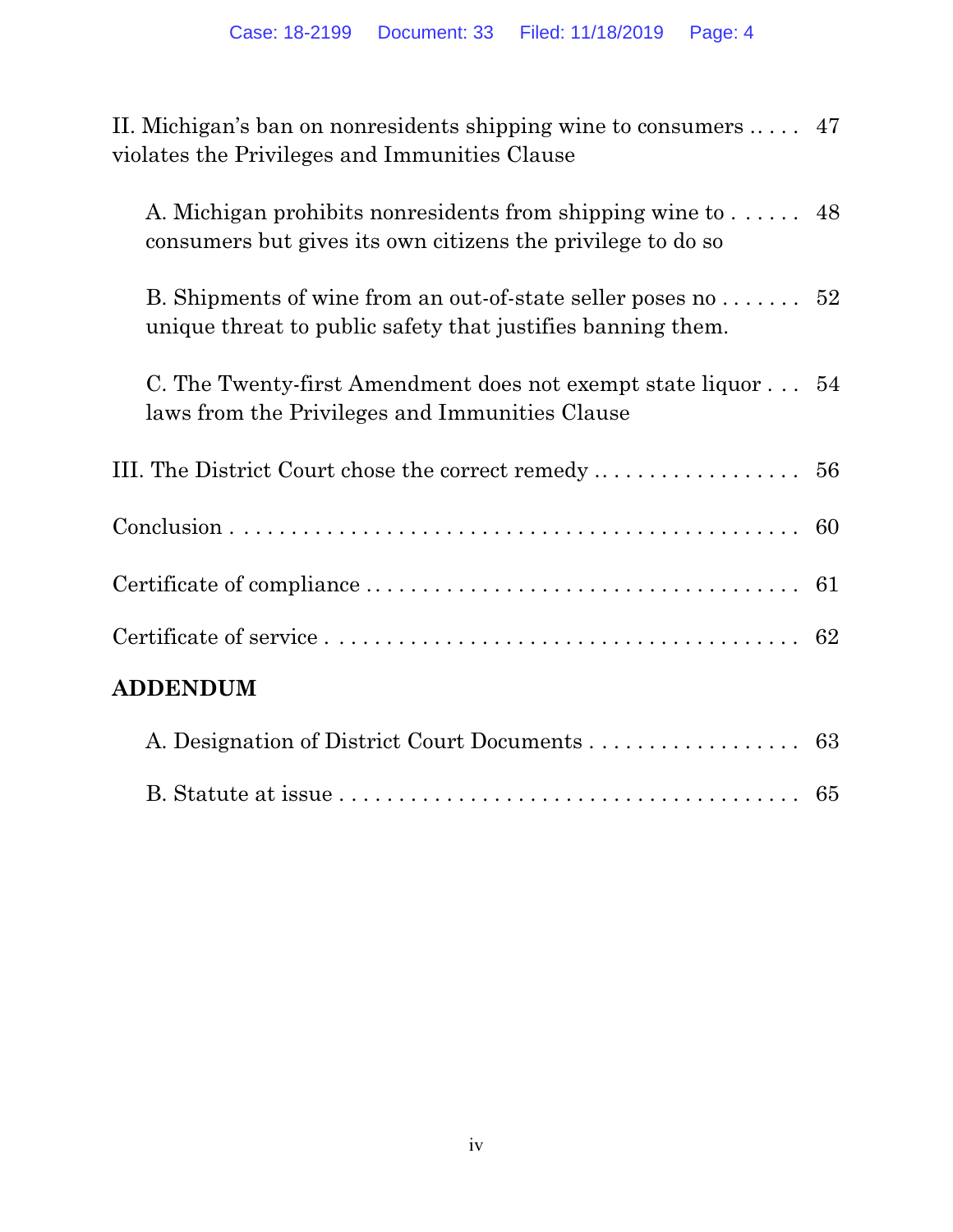# **Table of authorities**

# **Cases**

| $(6th$ Cir. 1985)                                                                                                           |  |
|-----------------------------------------------------------------------------------------------------------------------------|--|
| American Beverage Ass'n v. Snyder, 735 F.3d 362 11, 16, 42<br>(6th Cir. 2013).                                              |  |
| Ayotte v. Planned Parenthood of No. New Eng., $\dots \dots \dots \dots \dots \dots \dots$ 57<br>546 U.S. 320 (2006).        |  |
| Bacchus Imports Ltd v. Dias, 468 U.S. 263 (1984) 16, 41, 55                                                                 |  |
|                                                                                                                             |  |
| Brown-Forman Dist. Corp. v. N.Y. State Liq. Auth., 16, 17, 22, 43, 44<br>476 U.S. 573 (1986)                                |  |
| Byrd v. Tenn. Wine & Spirits Retailers Ass'n, 883 F.3d $608$ 37, 42<br>(6th Cir. 2018), $\alpha f/d$ 139 S.Ct. 2449 (2019). |  |
| <i>Califano v. Westcott,</i> 443 U.S. 76 (1979) $\ldots \ldots \ldots \ldots \ldots \ldots \ldots \ldots 57$                |  |
| <i>Chemical Waste Mgt., Inc. v. Hunt,</i> 504 US 334 (1992) 25, 27, 29, 35                                                  |  |
| 553 F.3d 423 (6th Cir. 2008)                                                                                                |  |
|                                                                                                                             |  |
| <i>Craig v. Boren,</i> 429 U.S. 190 (1976) $\ldots \ldots \ldots \ldots \ldots \ldots \ldots \ldots \ldots$<br>56           |  |
| Daubert v. Merrell Dow Pharm., Inc., 509 U.S. 579 $(1993)$<br>31                                                            |  |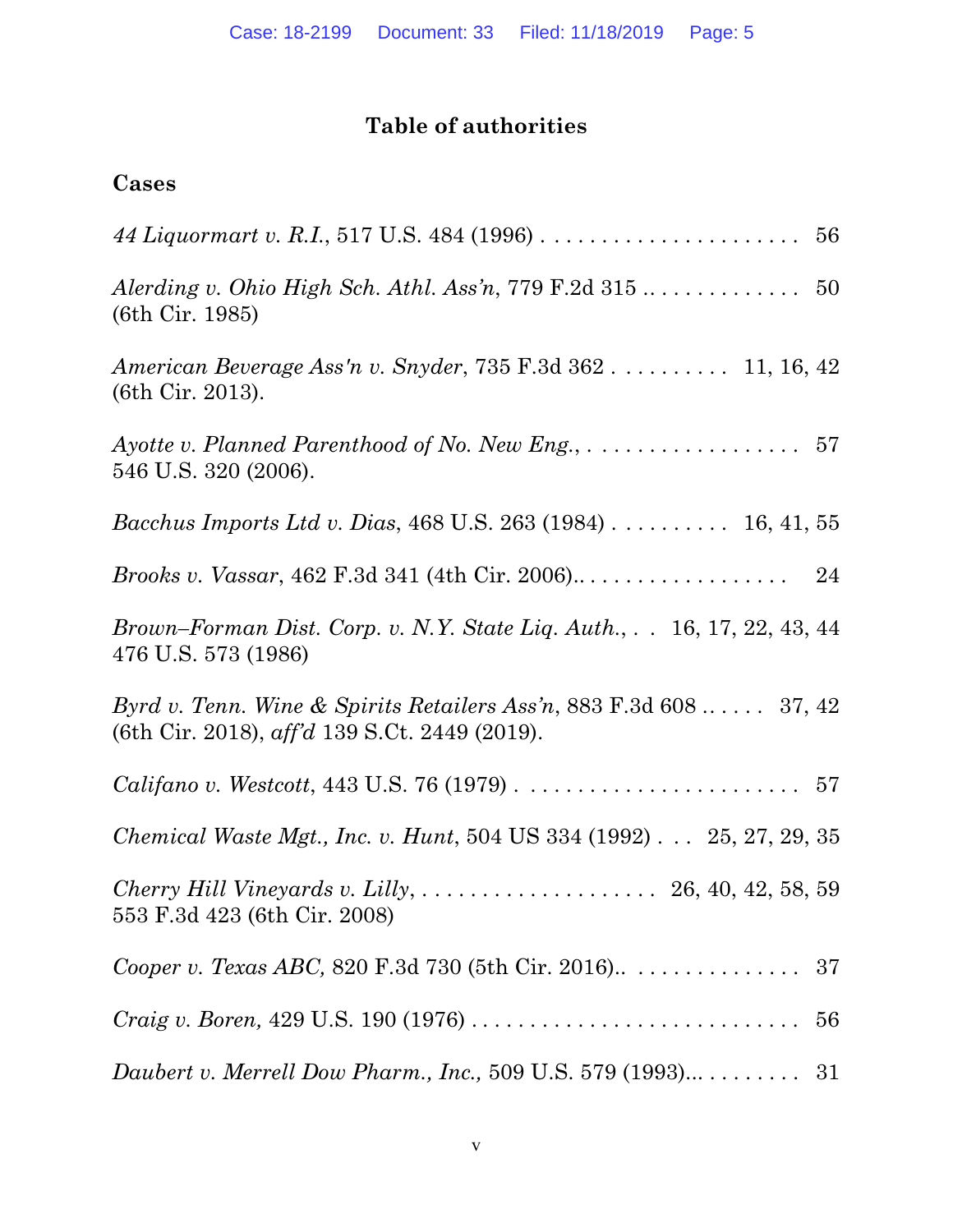| Dept. of Revenue of Ky. v. Davis, 553 U.S. 328 (2008). $\dots \dots \dots$<br>15                                            |
|-----------------------------------------------------------------------------------------------------------------------------|
| Evansville-Vanderburgh Airport Auth. Dist. v. Delta $\ldots \ldots \ldots \ldots$ 36<br>Airlines, Inc., 405 U.S. 707 (1972) |
|                                                                                                                             |
|                                                                                                                             |
| $Grapholm v Headd, 544 U.S. 460 (2005) \ldots \ldots \ldots \ldots \ldots \ldots \ldots \text{passim}$                      |
| 424 U.S. 366 (1976)                                                                                                         |
|                                                                                                                             |
| 373 U.S. 64 (1963)                                                                                                          |
|                                                                                                                             |
|                                                                                                                             |
| Herman Miller, Inc. v. Palazzetti Imports & Exports, Inc., $\ldots \ldots$ 12, 56<br>270 F.3d 298 (6th Cir. 2001).          |
| <i>Hicklin v. Orbeck</i> , 437 U.S. 518 (1978). $\dots \dots \dots \dots \dots \dots \dots \dots \dots 50, 55$              |
|                                                                                                                             |
| Huish Detergents, Inc. v. Warren Co., Ky., 214 F.3d 707 15<br>(6th Cir. 2000).                                              |
| 432 U.S. 333 (1977)                                                                                                         |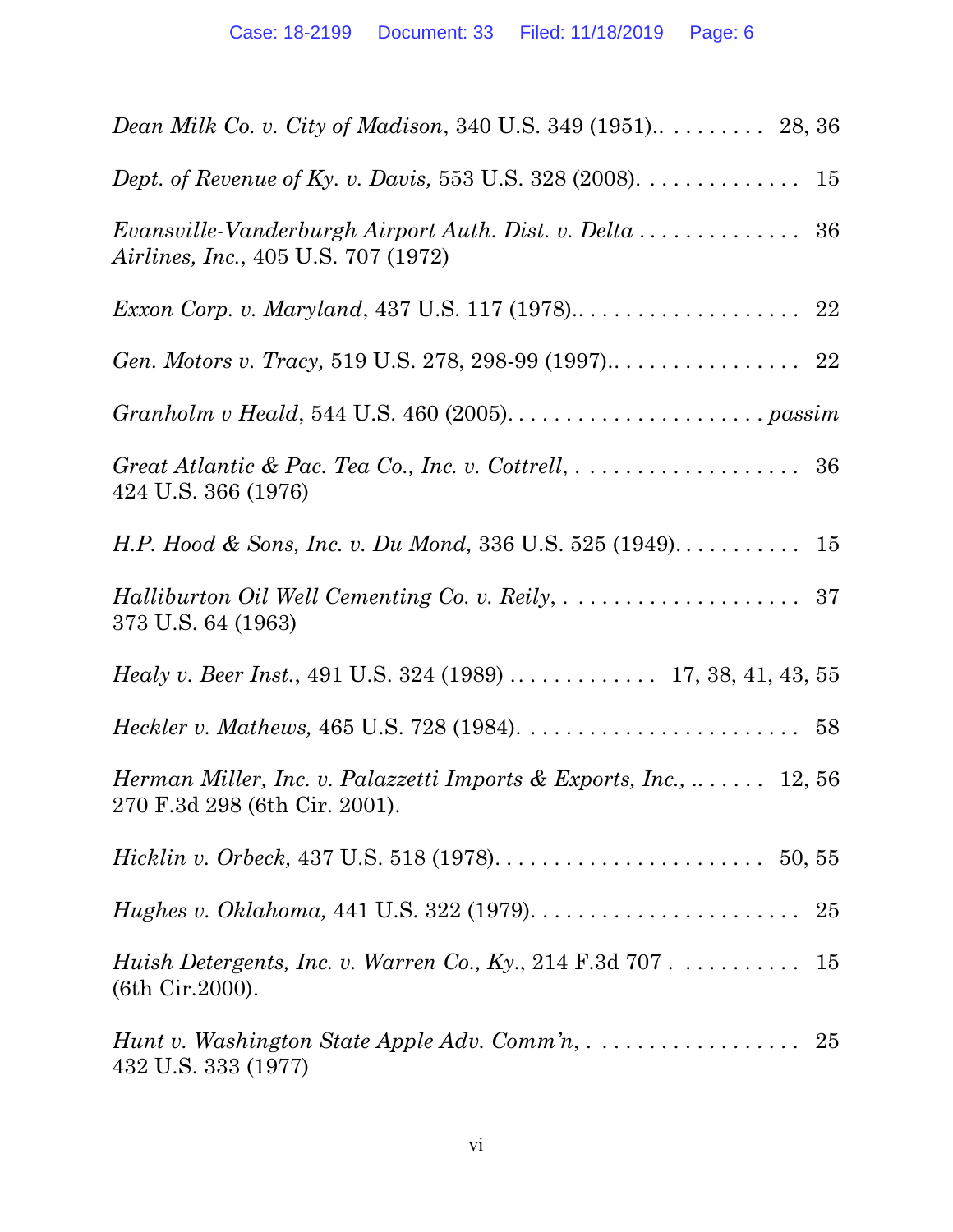| Matsushita Elec. Indus. Co. v. Zenith Radio Corp., 11<br>475 U.S. 574 (1986).                                          |
|------------------------------------------------------------------------------------------------------------------------|
|                                                                                                                        |
| Med. Mut. of Ohio v. K. Amalia Enterp., Inc., 11, 48<br>548 F.3d 383 (6th Cir. 2008).                                  |
|                                                                                                                        |
| Nat'l Meat Ass'n v. Deukmejian, 743 F.3d 656 (9th Cir. 1984)  23                                                       |
| New Energy Co. of Ind. v. Limbach, 486 U.S. 269 (1988). 25                                                             |
|                                                                                                                        |
|                                                                                                                        |
| 942 F.2d 281 (4th Cir. 1991)                                                                                           |
| 511 U.S. 93 (1994)                                                                                                     |
| Pike v. Bruce Church, Inc., 397 U.S. 137 (1970),  16, 37, 43                                                           |
| 596 F. Supp. 2d 1035 (E.D. Mich. 2008)                                                                                 |
| So. Wines & Spirits of Am., Inc. v. Div. of Alcohol $\&$<br>46<br><i>Tobacco Control, 731 F.3d 799 (8th Cir. 2013)</i> |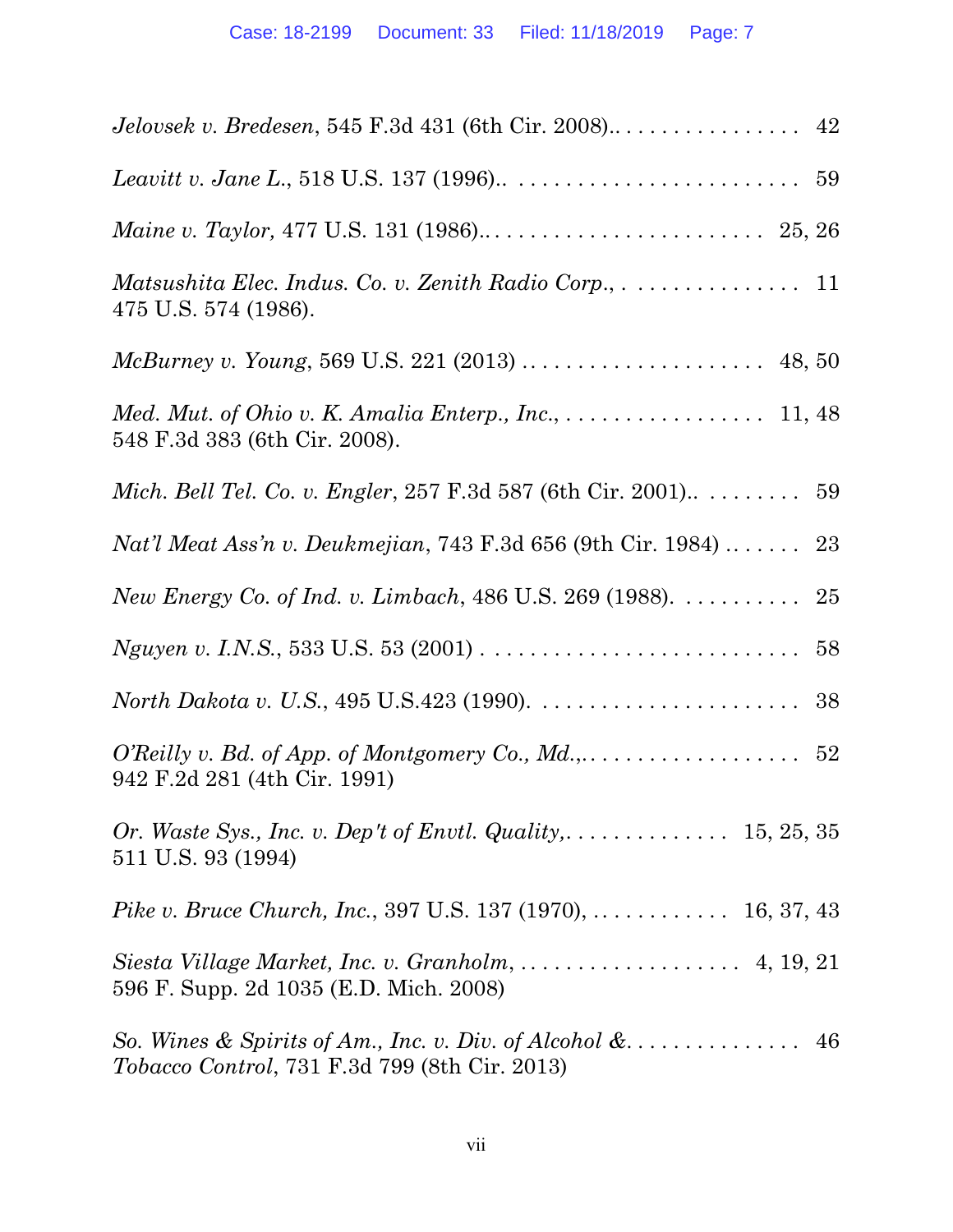| Sup. Ct. of N.H. v. Piper, 470 U.S. 274 (1985) 49, 50, 52, 55                                                |
|--------------------------------------------------------------------------------------------------------------|
| (6th Cir. 1991).                                                                                             |
| 139 S.Ct. 2449 (2019),                                                                                       |
|                                                                                                              |
| Wal-Mart Stores, Inc. v. Texas ABC, 935 F.3d 362 (5th Cir. 2019). 22, 41                                     |
|                                                                                                              |
| (5th Cir. 2010),                                                                                             |
|                                                                                                              |
| <b>Statutes, Constitutional Provisions and Rules</b>                                                         |
| U.S. Const., art. IV., $\S 2 \dots \dots \dots \dots \dots \dots \dots \dots \dots \dots \dots \dots$ passim |
| U.S. Const., amend. XXI, $\S 2 \ldots \ldots \ldots \ldots \ldots \ldots \ldots \ldots \ldots \ldots$        |
|                                                                                                              |
|                                                                                                              |
|                                                                                                              |
|                                                                                                              |
|                                                                                                              |
|                                                                                                              |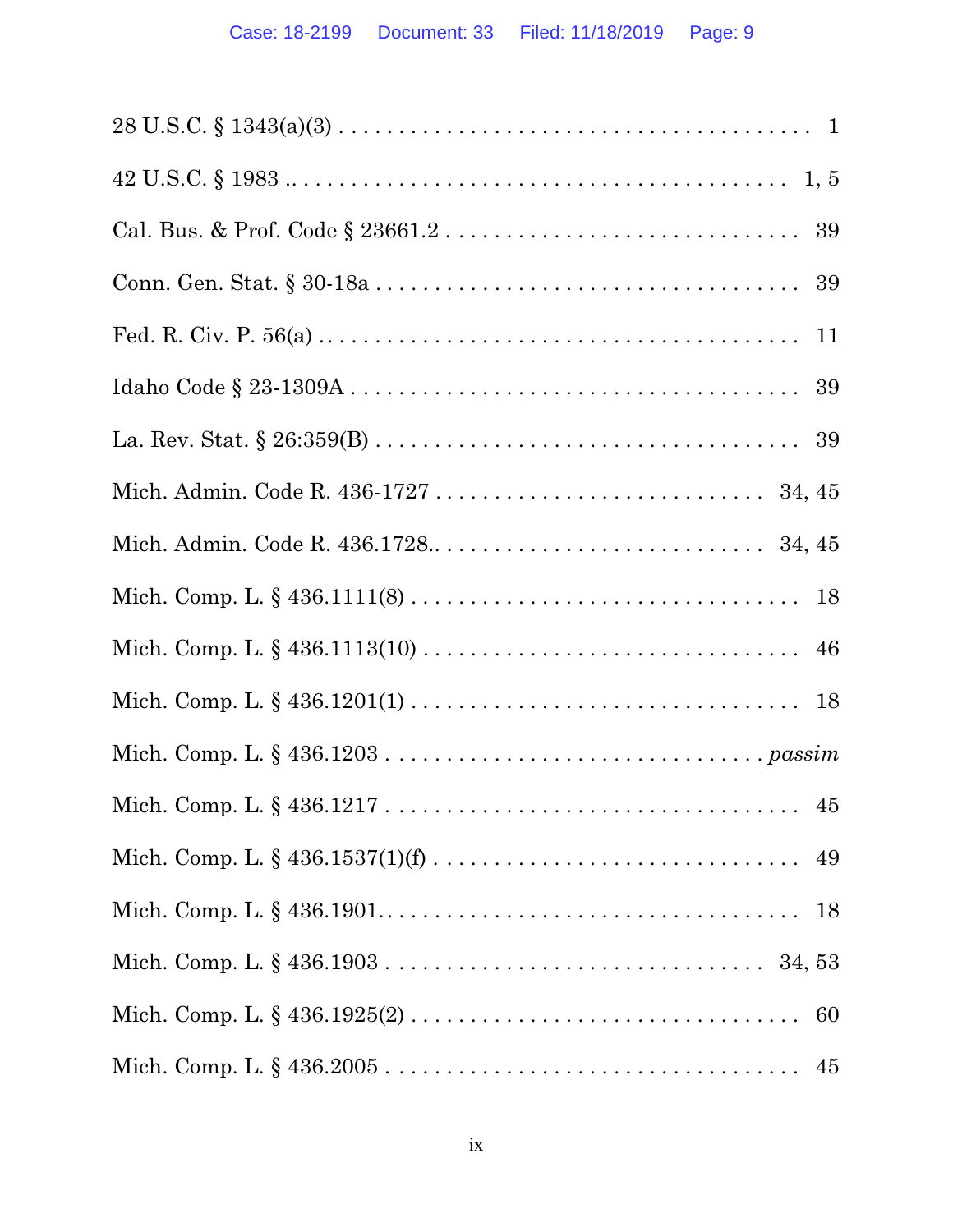| Other authorities                                                           |
|-----------------------------------------------------------------------------|
|                                                                             |
| https://www.fda.gov/safety/recalls-market-withdrawals-. 45<br>safety-alerts |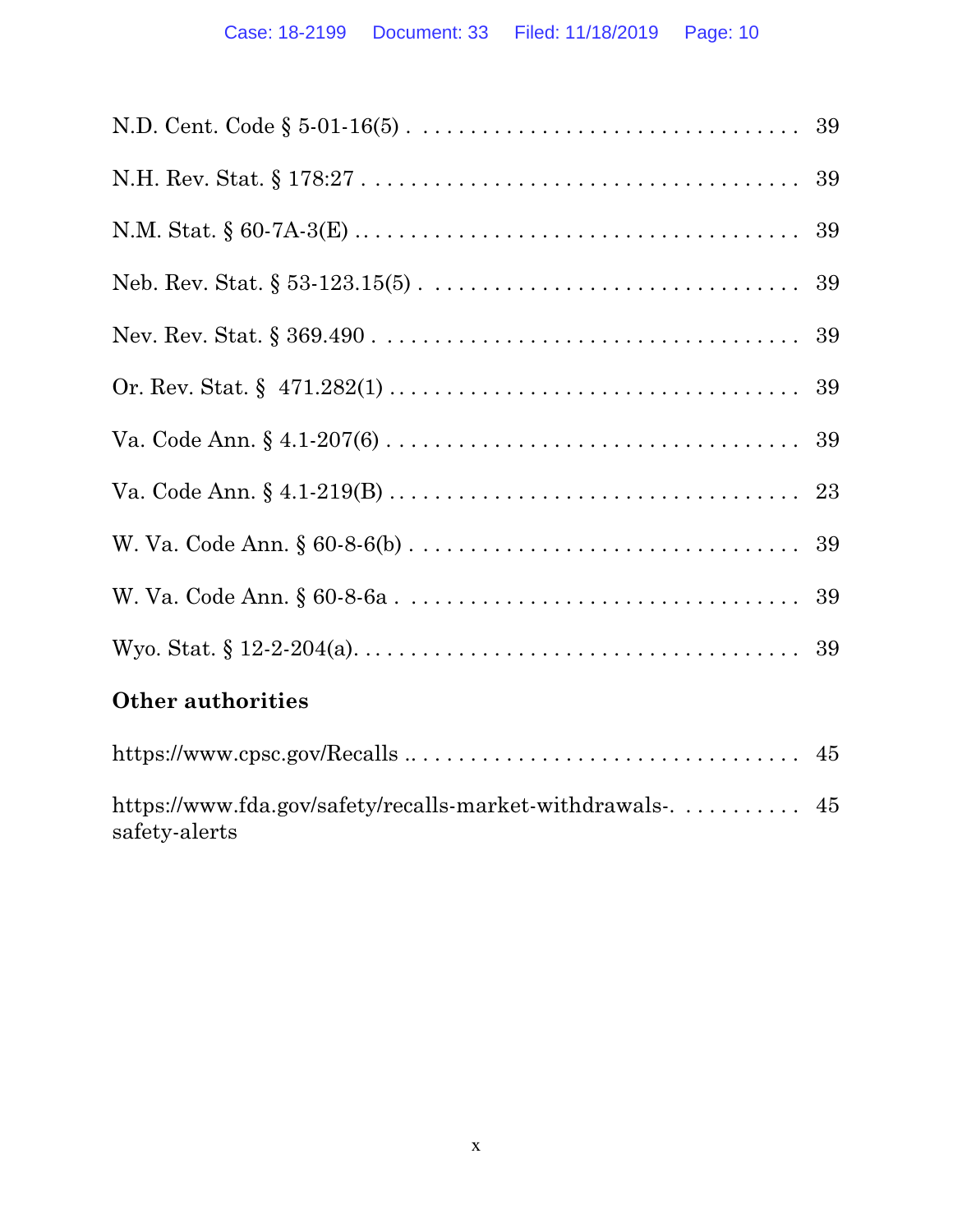#### **Statement in support of oral argument**

The Court should hear oral argument because this case involves two issues of constitutional law for which there is no dispositive Sixth Circuit precedent. This will be the first case in this Circuit to apply *Tenn. Wine & Spirits Retailers Assoc. v. Thomas*, 139 S.Ct. 2449 (2019), which held that the nondiscrimination principle of the Commerce Clause applied to state laws which regulate alcoholic beverage retailers. It also will be the first case to address the extent to which the Privileges and Immunities Clause protects the opportunity of nonresidents to engage in the liquor business upon the same terms as residents.

#### **Jurisdictional Statement**

**A. District court jurisdiction**. Plaintiffs brought this action in the Eastern District of Michigan under 42 U.S.C. § 1983, alleging that provisions in the Michigan Liquor Control Code violated the Commerce Clause, U.S. CONST. art. I, § 8, and the Privileges and Immunities Clause, U.S. CONST., art. IV., § 2. They sued state officials for declaratory and injunctive relief. The District Court had federal question jurisdiction under 28 U.S.C. §§ 1331 and 1343(a)(3), which confer original jurisdiction on federal district courts to hear suits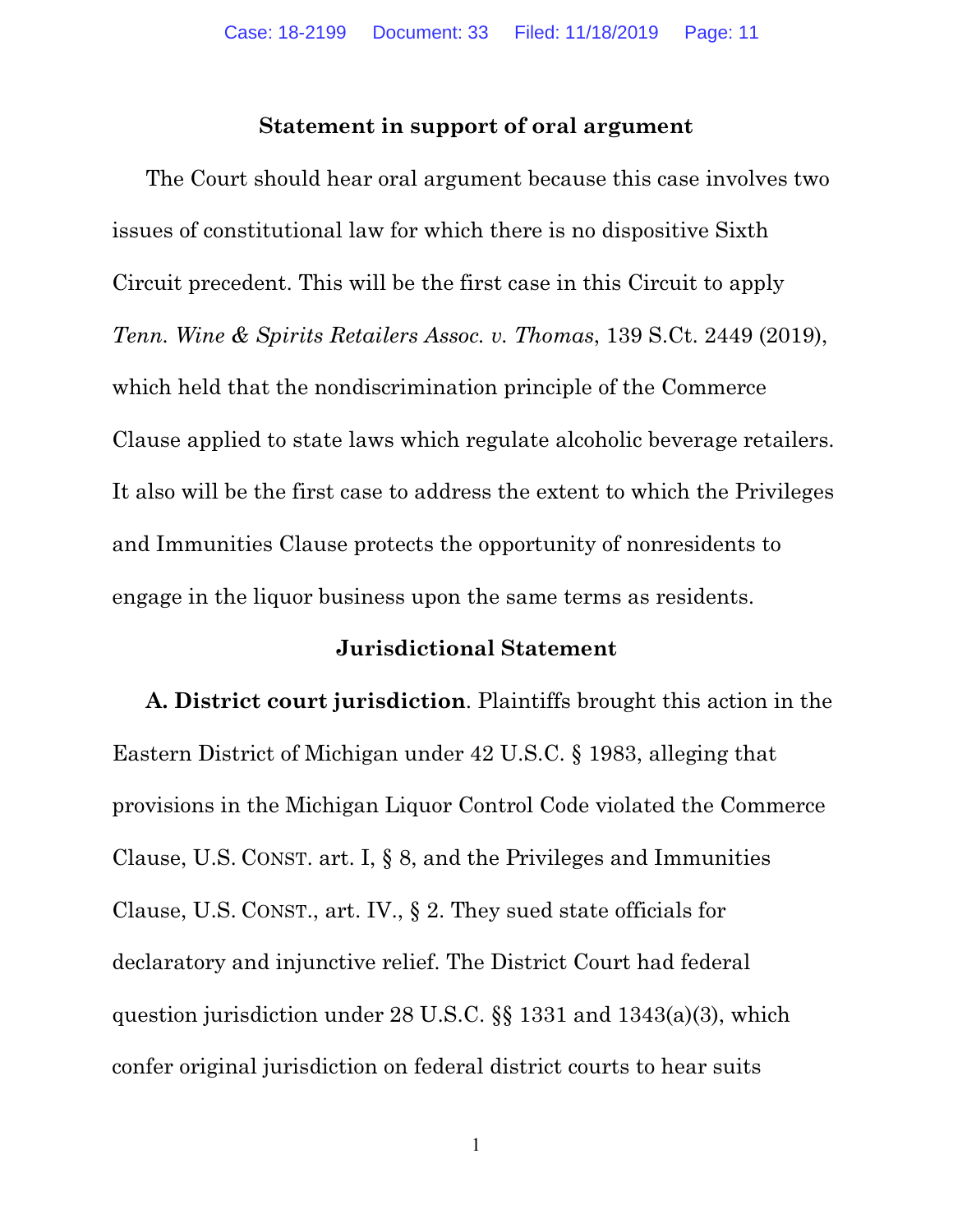alleging the violation of rights and privileges under the Constitution and laws of the United States.

**B. Court of appeals jurisdiction**. The District Court entered a final order and opinion on September 28, 2018, denying the defendants' motions for summary judgment and granting plaintiffs' motion for summary judgment. The order disposed of all claims and there is no part of the litigation that remains in the district court. The defendants filed timely notices of appeal and this Court has jurisdiction under 28 U.S.C. § 1291.

#### **Statement of Issues Presented**

1. Does Michigan's law prohibiting out-of-state retailers from delivering wine directly to consumers, but allowing in-state retailers to do so, violate the nondiscrimination principle of the Commerce Clause?

2. Does the Twenty-first Amendment override the nondiscrimination principle and authorize Michigan to require that a retailer must be physically located in the state in order to engage in internet sales and shipment of wine to consumers?

3. After the District Court determined that the ban on interstate shipping was unconstitutional, was it an abuse of discretion to enjoin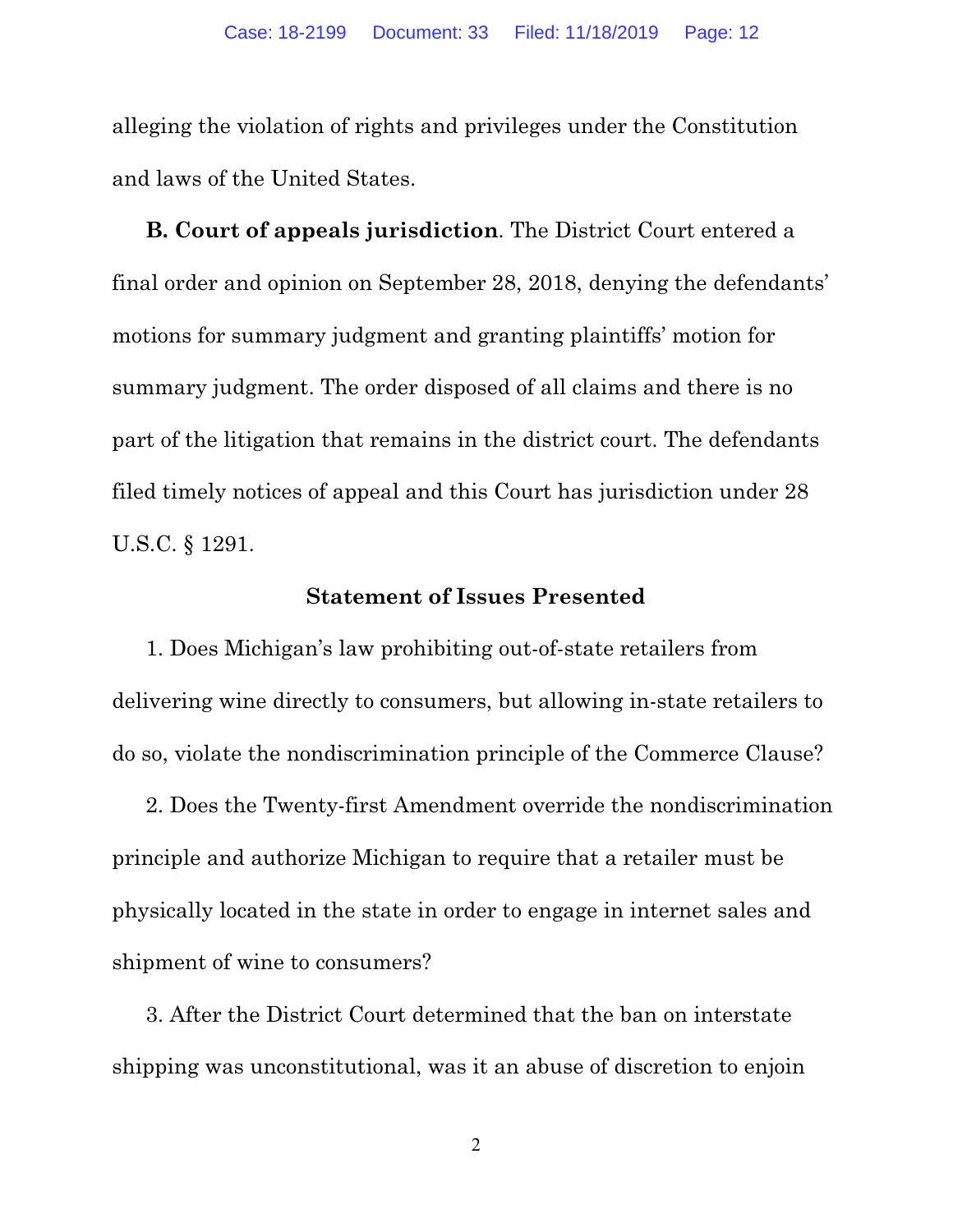the enforcement of that provision, or should the court have enjoined the enforcement of a different provision that allowed in-state shipping?

4. Does Michigan's ban on wine deliveries originating out of state violate the Privileges and Immunities Clause by denying nonresidents the opportunity to sell and deliver wine to Michigan consumers upon the same terms as its own citizens?

#### **Statement of the Case**

The plaintiffs are an out-of-state wine retailer and several in-state consumers. They are challenging the constitutionality of provisions in Mich. Comp. L. § 436.1203 prohibiting out-of-state retailers from delivering wine directly to Michigan consumers while allowing in-state retailers to do so. They assert that the law violates the Commerce Clause by discriminating against interstate commerce, and the Privileges and Immunities Clause by denying nonresidents the opportunity to engage in business in the state. Amended Complaint, RE 5, Page ID # 18-25.

#### **A. The statute being challenged**

The relevant parts of Mich. Comp. L. § 436.1203 provide: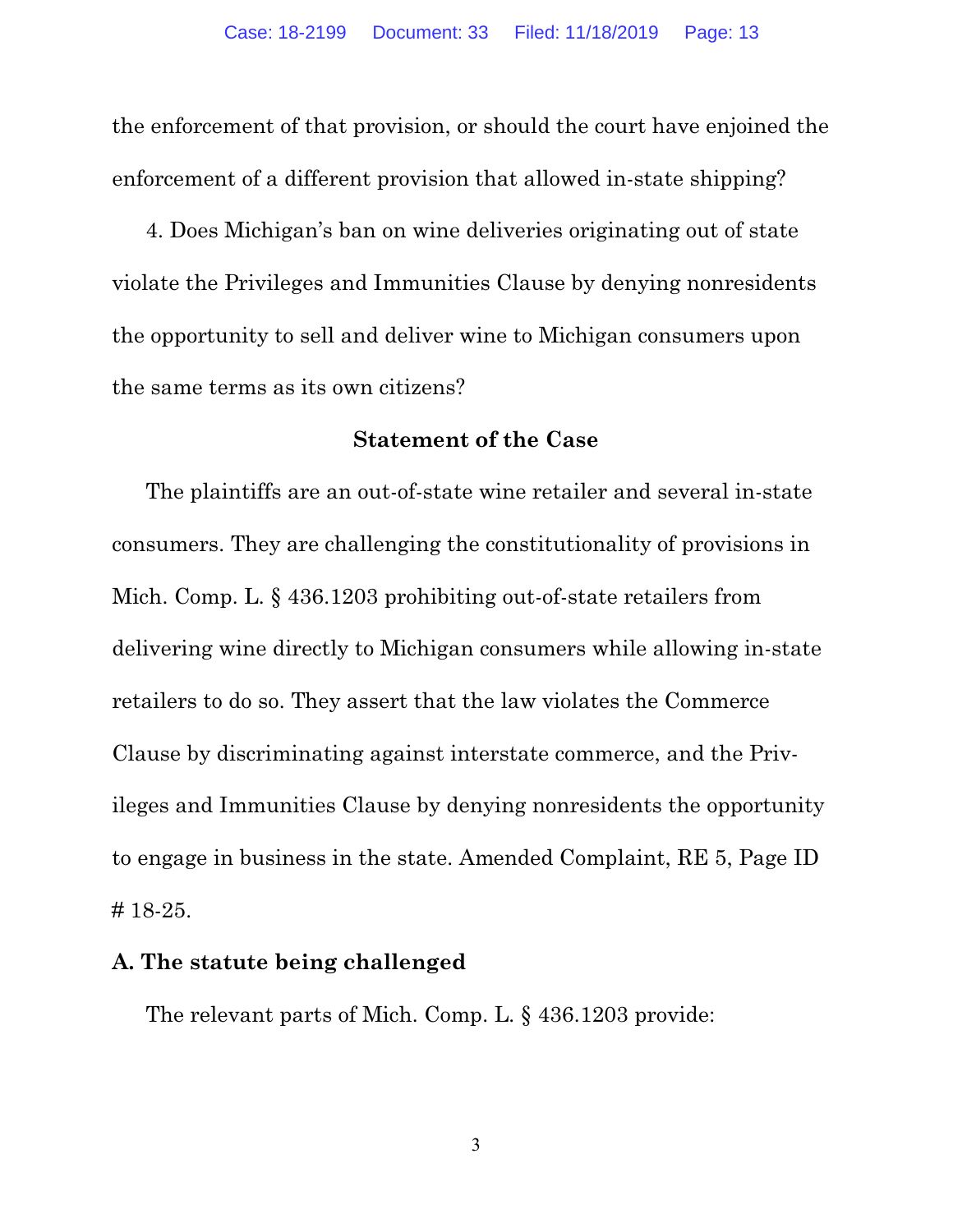$(2)$  ... except as provided in subsections  $(3)$ ,  $(12)$ , [and]  $(15)$ ..., a retailer shall not deliver alcoholic liquor to a consumer in this state at the home or business of the consumer or at any location away from the licensed premises of the retailer.... (3) ... a retailer that holds a specially designated merchant license *located in this state* may use a common carrier to deliver wine to a consumer in this state.... (12) A retailer that holds a specially designated merchant license ... may deliver beer and wine to the home or other designated location of a consumer in this state.... (15) A retailer that holds a specially designated merchant

license *located in this state* may use a third party facilitator service by means of the internet or mobile application to facilitate the sale of beer or wine to be delivered to the home or designated location of a consumer.... (emphasis supplied).<sup>1</sup>

A prior version of this law was declared unconstitutional in *Siesta*

*Village Market, Inc. v. Granholm*, 596 F. Supp. 2d 1035 (E.D. Mich.

2008) and Michigan repealed it. However, in 2017, Michigan re-instated

the law, giving its own in-state retailers the right to take internet

orders and ship wine to consumers while prohibiting out-of-state

retailers from doing so. Plaintiffs contend the new version of the law

has the same constitutional flaws as the former version. It discrim-

inates against interstate commerce and nonresidents in violation of the

dormant Commerce Clause and the Privileges and Immunities Clause.

That discrimination is not constitutionally justified either by the

<sup>&</sup>lt;sup>1</sup> The full text of  $§436.1203$  is set out in the addendum at pp. 65 et seq. Many of its provisions are not relevant to retail wine sales.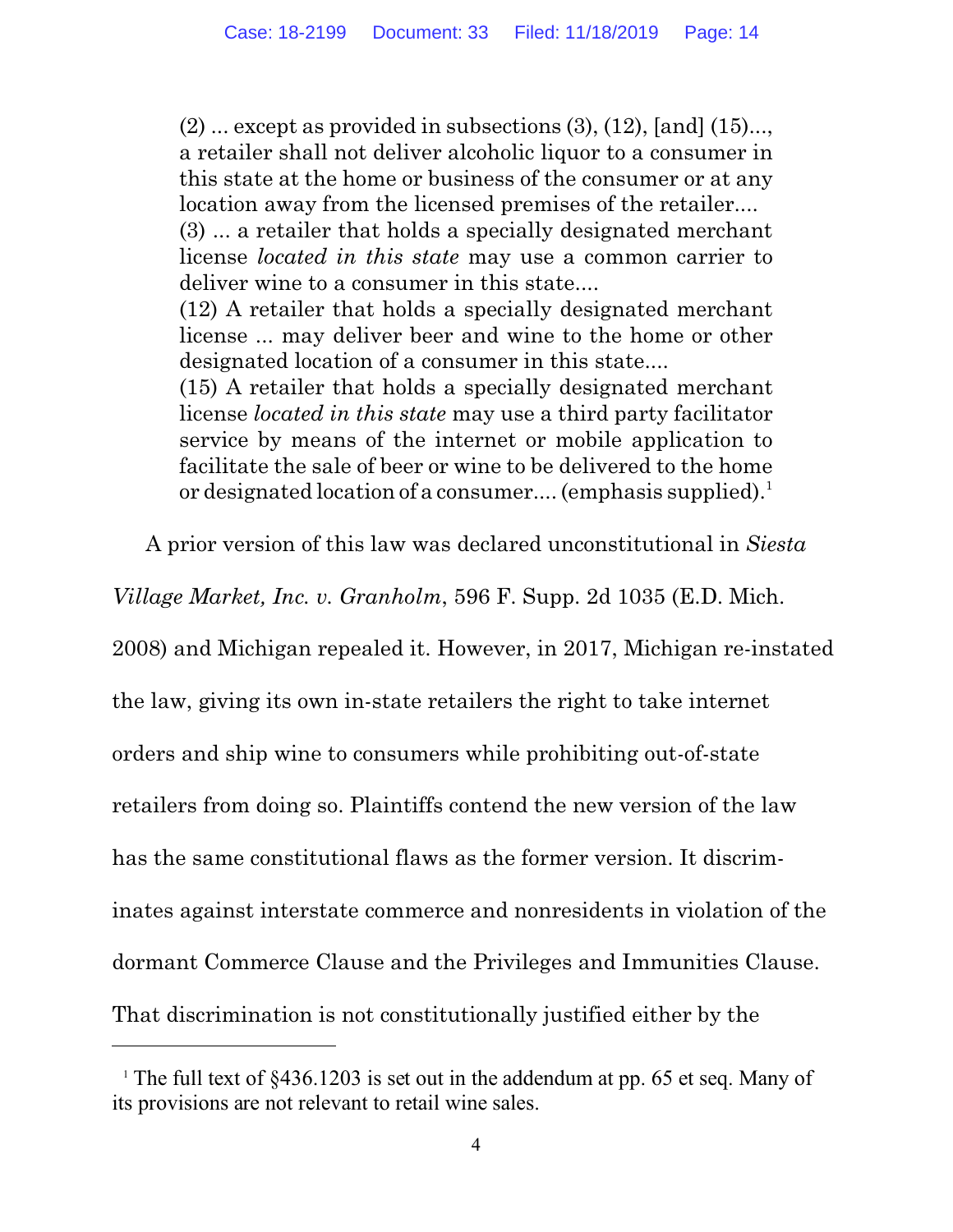Twenty-first Amendment or by any concrete record evidence proving that Michigan can only advance its health and safety goals by discriminating against out-of-state retailers, and no less discriminatory alternative is available.

## **B. Proceedings below**

Plaintiffs sued Michigan state officials pursuant to 42 U.S.C. § 1983 for declaratory and injunctive relief. The Michigan Beer & Wine Wholesalers Association intervened as a co-defendant. All parties filed cross-motions for summary judgment. Plaintiffs' Motion, RE 31, Page ID # 203-04; Defendants' Motion, RE 34, Page ID # 393-395; Intervenor's Motion, RE 33, Page ID # 287-88. The District Court declared that the prohibition against direct shipping by out-of-state retailers violated the Commerce Clause because it discriminated against interstate commerce and favored in-state economic interests. Opinion, RE 43, Page ID # 851-53. It held that the Twenty-first Amendment was not a defense, *id.* at Page ID # 853-57, and the State had not proved that a discriminatory ban was the only way it could further its regulatory goals. *Id.* at Page ID # 857-63. The District Court enjoined state officials from enforcing the unconstitutional ban and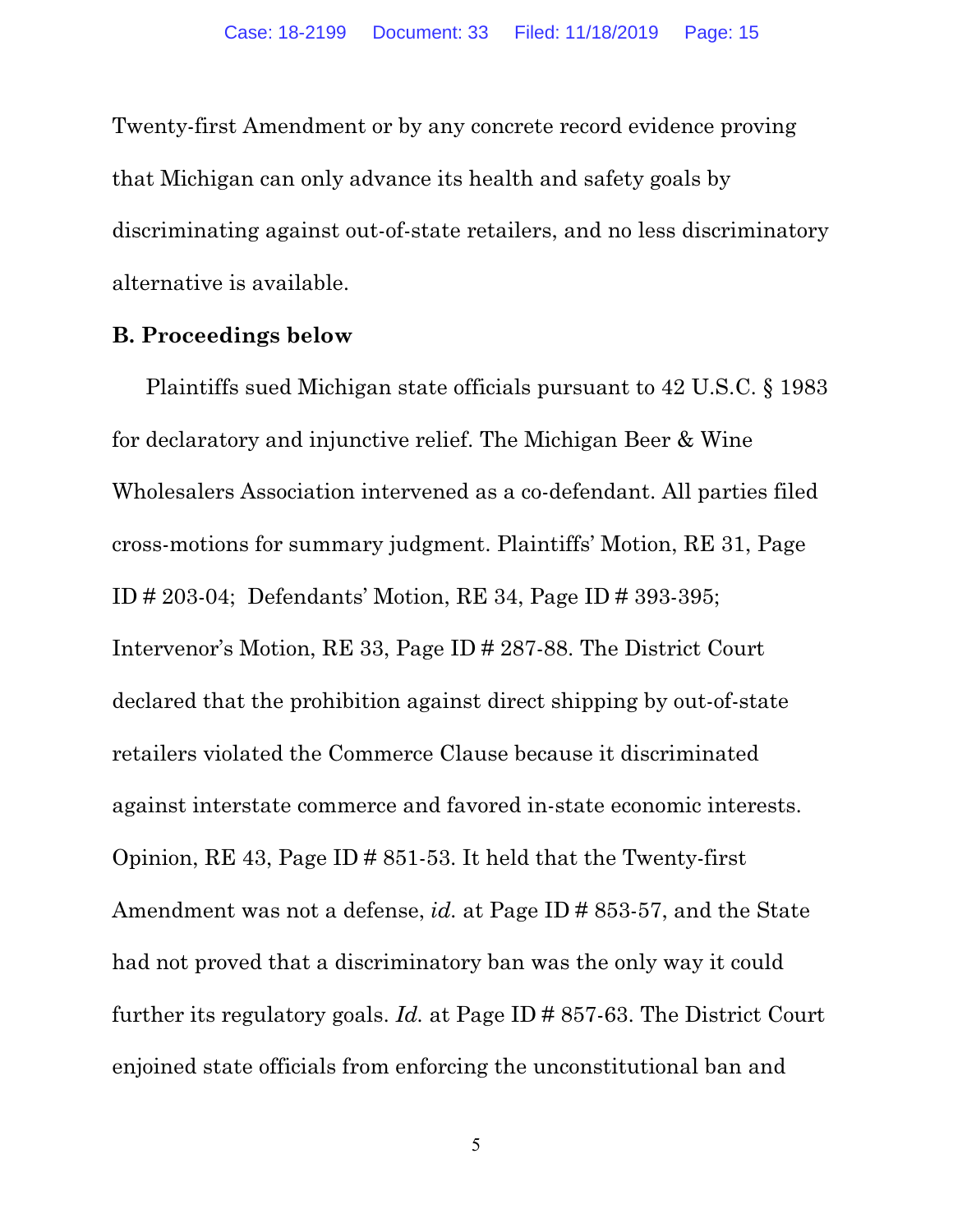ordered that direct-shipping privileges be extended to out-of-state retailers. *Id*. at Page ID # 863-65. It has stayed that order pending the appeal. Order, RE 55, page ID # 913. The Court declined to reach the Privileges and Immunities issue. Opinion, RE 43, Page ID # 864.

## C. **Statement of facts**

1. Lebamoff Enterprises, Inc., is an Indiana corporation which operates fifteen retail liquor stores in Fort Wayne under the name Cap n' Cork. Doust First Aff. ¶, RE 31-3, Page ID # 236. It is approximately 50 miles from the Michigan border and 65 miles from the city of Coldwater. *Id.* at ¶ 4. Many people from southern Michigan come to Fort Wayne because it is the closest regional health center and shop at Cap n' Cork while in the city. Lebamoff carries a larger inventory than what is available in Coldwater and other towns in southern Michigan. Doust Depo., RE 34-9, Page ID # 622-25. It has received requests from customers that it ship wine back to their residences in Michigan, Doust First Aff. at ¶¶ 2 & 5, RE 31-3, Page ID # 236-37, but cannot fulfill them because shipping into Michigan is against the law. It loses the profit it would have made on such sales. *Id.* ¶¶ 2-3. Lebamoff has its own delivery vehicles and trained employees who deliver wine through-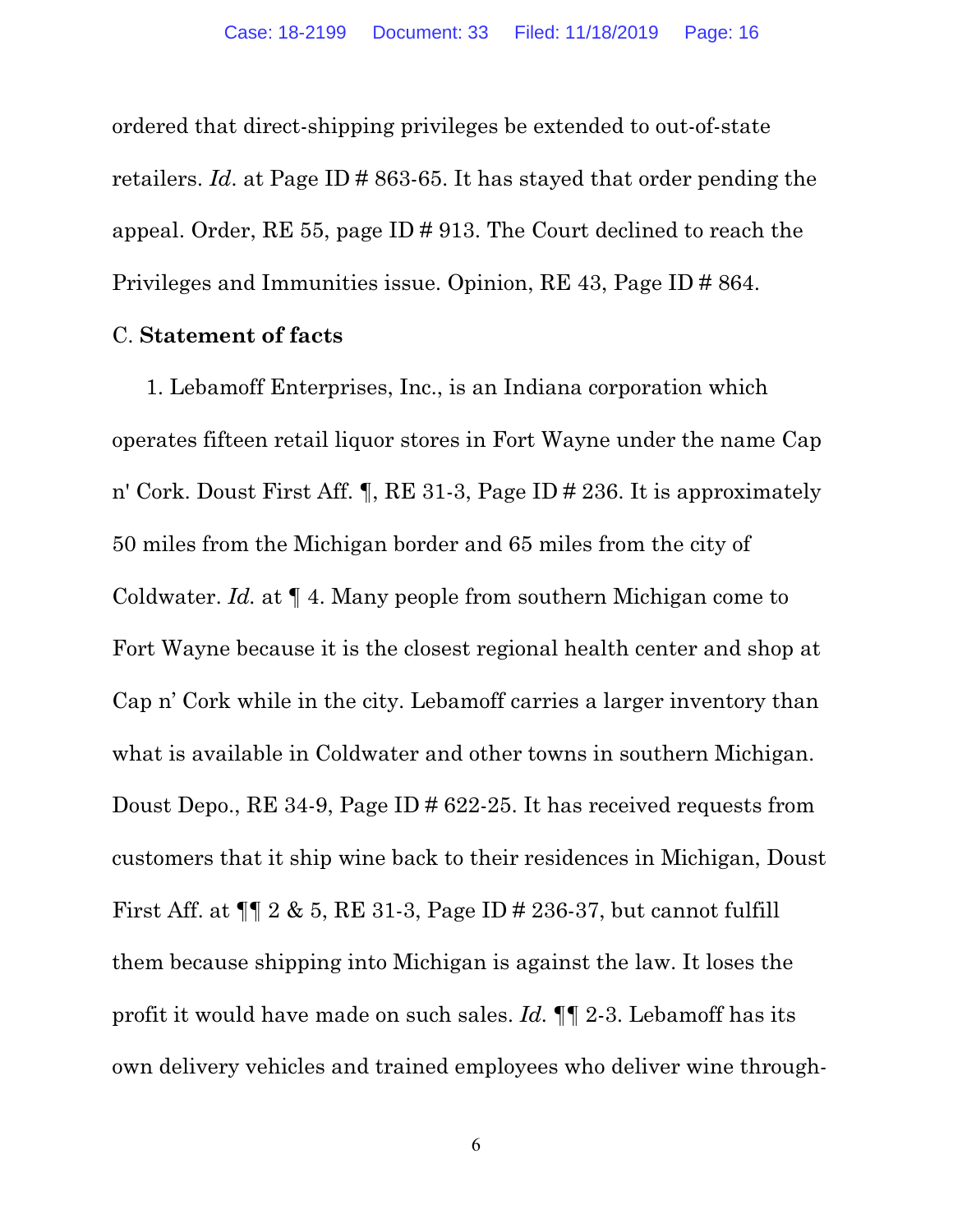out Indiana, and it has used the specialty wine shipping services of FedEx and UPS, so it has the ability to safely deliver wine to adult residents of southern Michigan. *Id.* at ¶¶ 4, 6, 7. It would obtain a license, collect taxes and comply with Michigan regulations if allowed to ship to that state. *Id.* at ¶ 8.

2. Joseph Doust is one of the co-owners of Lebamoff Enterprises and a professional wine merchant. He advises customers, helps them select and obtain wines, including older vintages and other hard-to-find wines. He delivers wine to them and assists them in making arrangements for beverage service at special occasions like weddings. Doust Second Aff.¶¶ 1-2, RE 31-5, Page ID # 250; Doust Depo., RE 34-9, Page ID # 612-13, 622-25. He has hundreds of steady customers who rely on him, some of whom have moved to Michigan where he can no longer send wine to them. He is also unable to provide service to potential new customers from Michigan because he cannot deliver or ship wine to them. He loses income when he loses sales. Doust Second Aff. ¶¶ 3 & 5, RE 31-5, Page ID # 250-51. He would obtain a Michigan license if one were available that allowed him to ship or deliver to customers in Michigan, and would collect and remit taxes. He will not ship wine into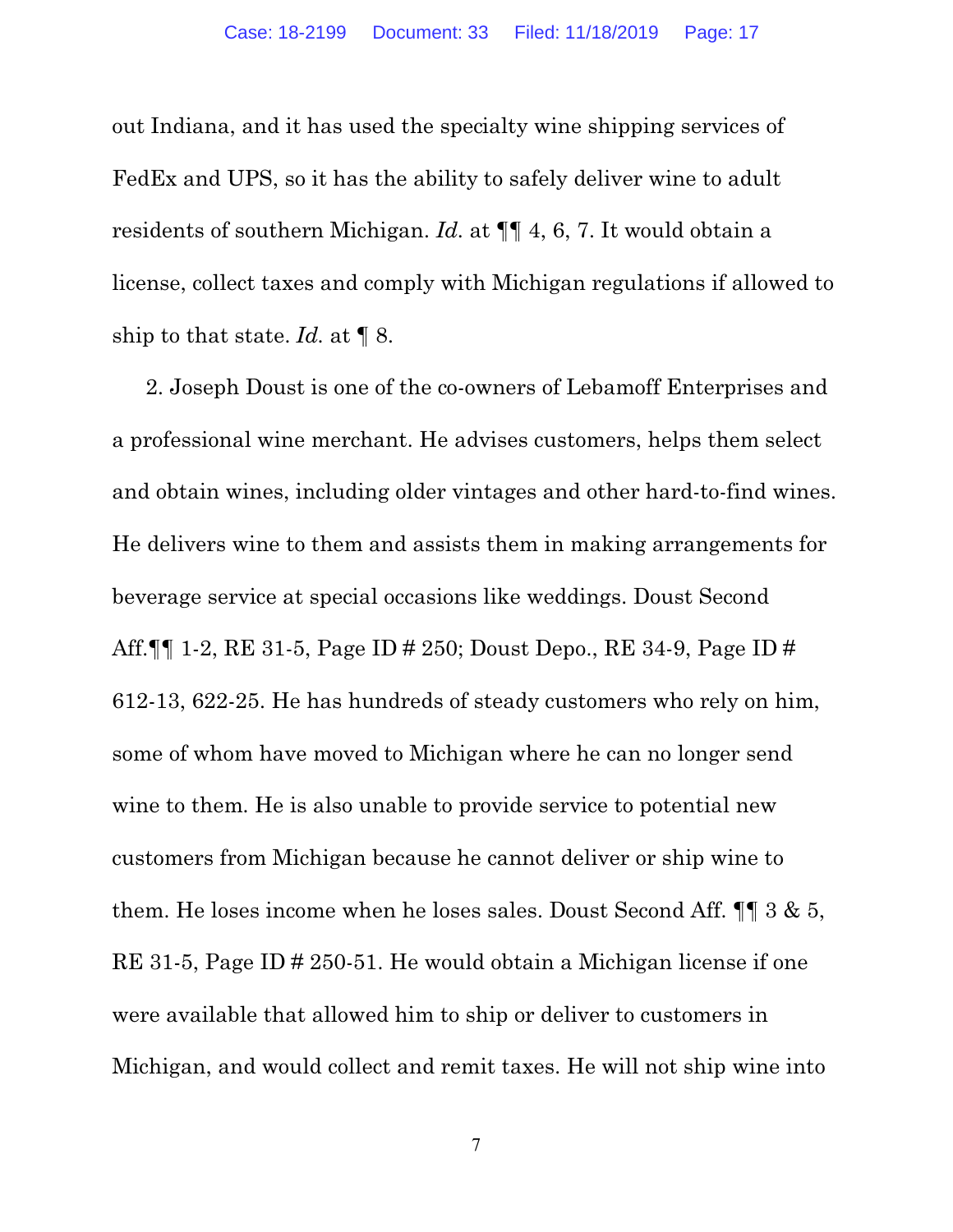Michigan illegally because he could be fined or have the wine confiscated. *Id.* at ¶ 4.

3. Richard Donovan, Jack Stride and Jack Schulz are Michigan wine consumers who want to be able to order wine from out-of-state retailers for a variety of reasons. Mr. Donovan lives in a small town and the nearest non-grocery wine store is about 50 miles away in Grand Rapids. He wants to have wine delivered to avoid the expense and inconvenience of traveling to larger cities. Donovan Aff. ¶¶ 1-3, RE 31-6, Page ID # 252. Mr. Stride and Mr. Schulz are young lawyers from Detroit who cannot afford the time to search local stores for the wine they want while building their legal careers. Like other millennials, they buy most of their goods over the internet and rely on delivery to their homes or offices. They want to be able to acquire wine the same convenient way. Stride Aff. ¶¶ 1, 3-4, RE 31-7, Page ID # 254; Schulz Aff. ¶¶ 1, 3, 8, RE 31-8, Page ID # 256-57. Mr. Schulz has looked especially for Greek wine, because he is engaged to a woman of Greek heritage and wants to be able to serve her family good Greek wine when they visit. Very little is available locally, but he has seen a larger selection at out-of-state and online retailers. Schulz Aff. ¶¶ 4-7, RE 31-8, Page ID # 256-57.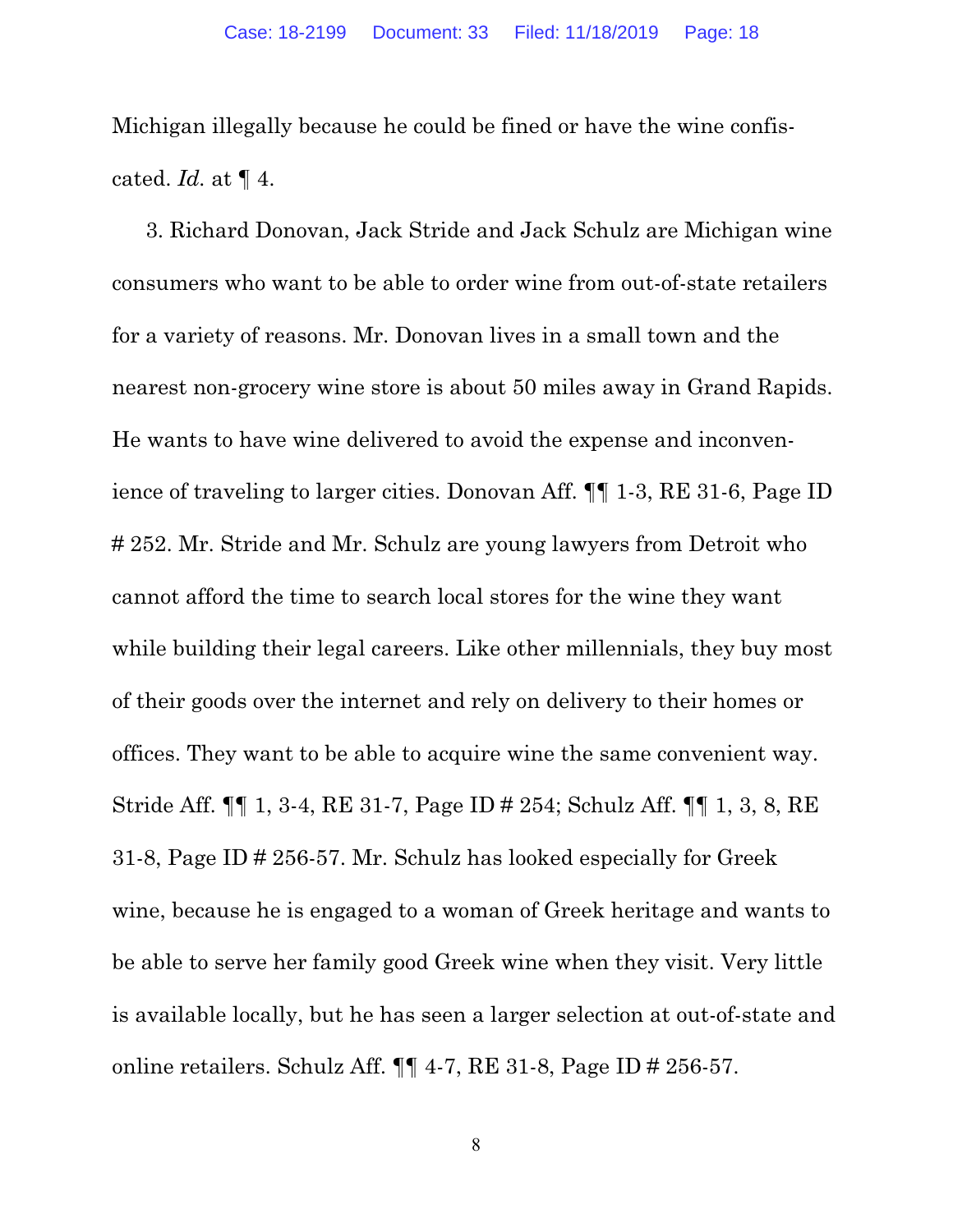4. Each of the consumer plaintiffs has experienced the same harm: trying to buy a wine they wanted from an online retailer, but being unable to complete the transaction because the retailer would not ship to Michigan. They ended up buying a less desirable wine from a Michigan retailer in substitution for the wine they would otherwise have purchased from an out-of-state seller. Donovan Aff.  $\P\P$  4, 6, 7, RE 31-6, Page ID # 253; Stride Aff. ¶¶ 5-7, RE 31-7, Page ID # 254-55; Schulz Aff. ¶ 10, RE 31-8, Page ID # 257.

5. Russell Bridenbaugh, a wine expert with 35 years' experience, reports that there are approximately 200,000 different wines for sale in the United States, but that brick-and-mortar retail stores carry only a small percentage of them -- from 300 labels at a small shop or grocery store to 2500-5000 wines at one of the major wine stores in a metropolitan area. Bridenbaugh Decl. ¶¶ 4-5, RE 31-9, Page ID # 258- 60. Popular, highly-rated and older vintage wines are especially hard to find at local stores, *id* at ¶ 6, but often can be found at one of the big internet retailers located outside Michigan. *Id*. at ¶ 7. As an experiment, he conducted an online search for eight wines that had previously been available at a Michigan retailer but were sold out, to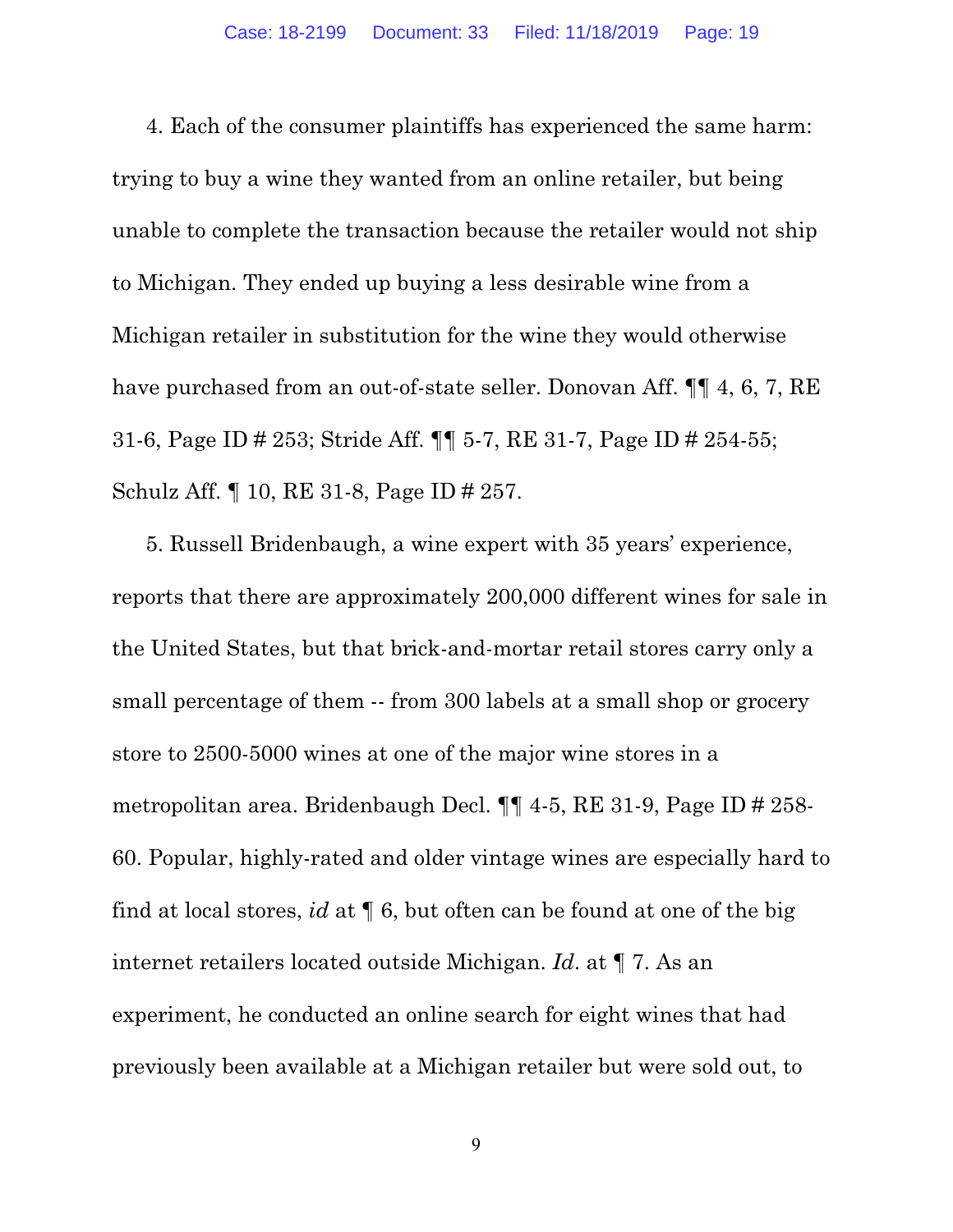simulate the experience of consumers who had enjoyed a particular wine but found it was out of stock when they went back to buy more. Mr. Bridenbaugh found that none of the eight was available from any major Michigan retailer and none could be ordered directly from the winery, but all were still available from internet retailers located in other states. *Id.* at ¶¶ 8-11.

6. Tom Wark, Executive Director of the National Association of Wine Retailers, is an expert in the wine retailing business. He reviewed documents from the Michigan Liquor Control Commission and found that Michigan's consumers have access to a only about 10% of the wines available for sale elsewhere in the country. Many of the remaining 90% are available from out-of-state retailers. Wark Statement, RE 31-9, Page ID # 264-65. The prohibition against buying wine from out-of-state retailers results in higher prices and fewer choices to consumers and protection from competition for Michigan wholesalers and retailers. *Id.. See also* FTC REPORT, RE 31-12, Page ID # 275-76. The sponsor of the law banning interstate shipping, Sen. MacGregor, admitted during the hearing on the bill that Michigan retailers were at a "competitive disadvantage with out of state retailers… So, this is a bill to help out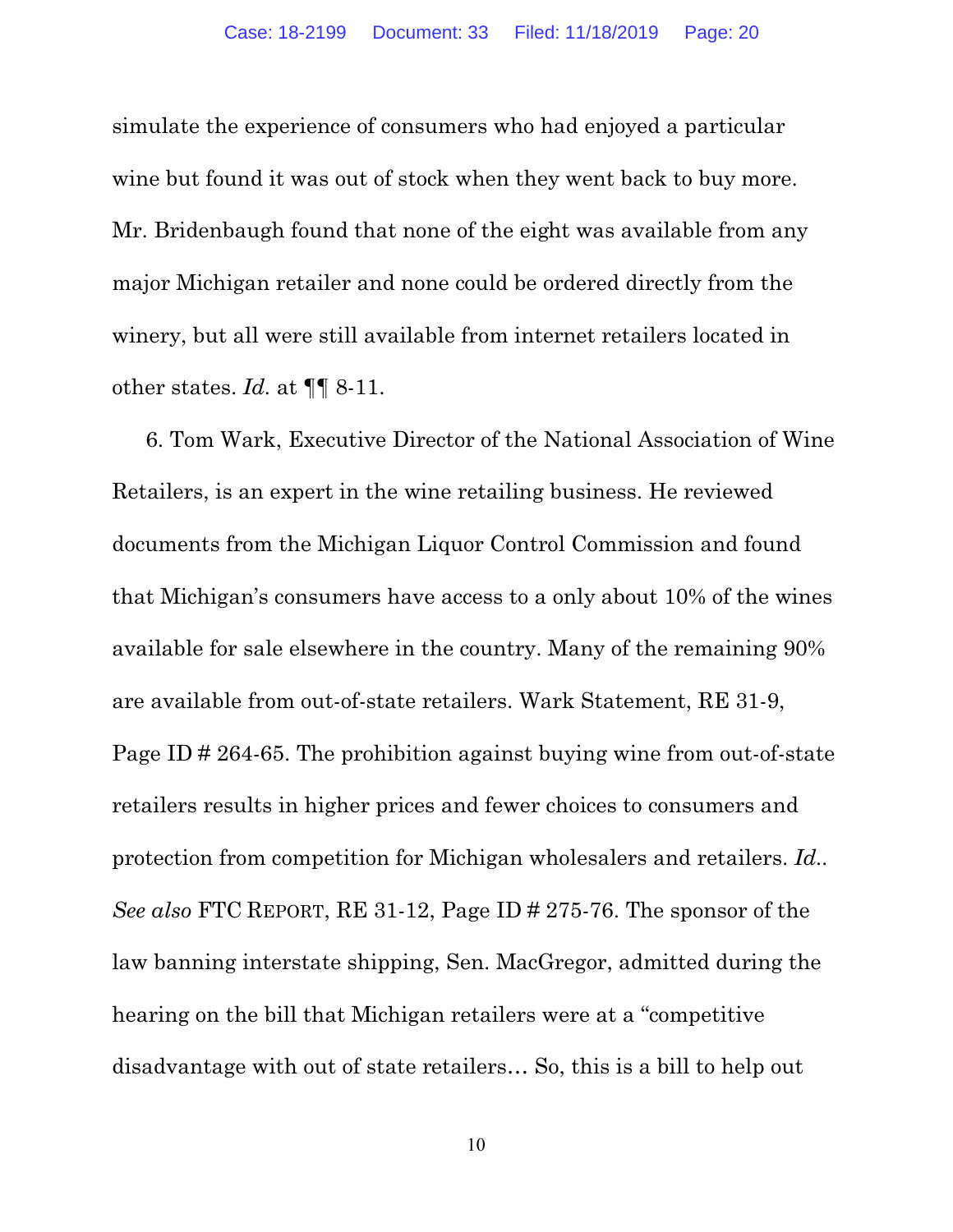our local businesses to be more competitive in the marketplace." Wark Statement, RE 31-10, Page ID # 265.

## **Standard of Review**

**A. Summary Judgment.** A grant of summary judgment is reviewed *de novo. Med. Mut. of Ohio v. K. Amalia Enterp., Inc.*, 548 F.3d 383, 389 (6th Cir. 2008). Summary judgment is proper if, when drawing all inferences in the light most favorable to the non-moving party, the moving party shows that there is no genuine dispute as to any material fact and it is entitled to judgment as a matter of law. FED. R. CIV. P. 56(a); *Matsushita Elec. Indus. Co. v. Zenith Radio Corp*., 475 U.S. 574, 587 (1986). The burden is on the non-moving party to establish with concrete evidence that there is a genuine issue for trial. *American Beverage Ass'n v. Snyder*, 735 F.3d 362, 369 (6th Cir. 2013). When cross-motions are filed, each is separately evaluated to determine whether there is a genuine dispute as to the facts material to its resolution and whether the movant is entitled to judgment as a matter of law. *Taft Broadcasting Co. v. U.S.*, 929 F.2d 240, 248 (6th Cir. 1991).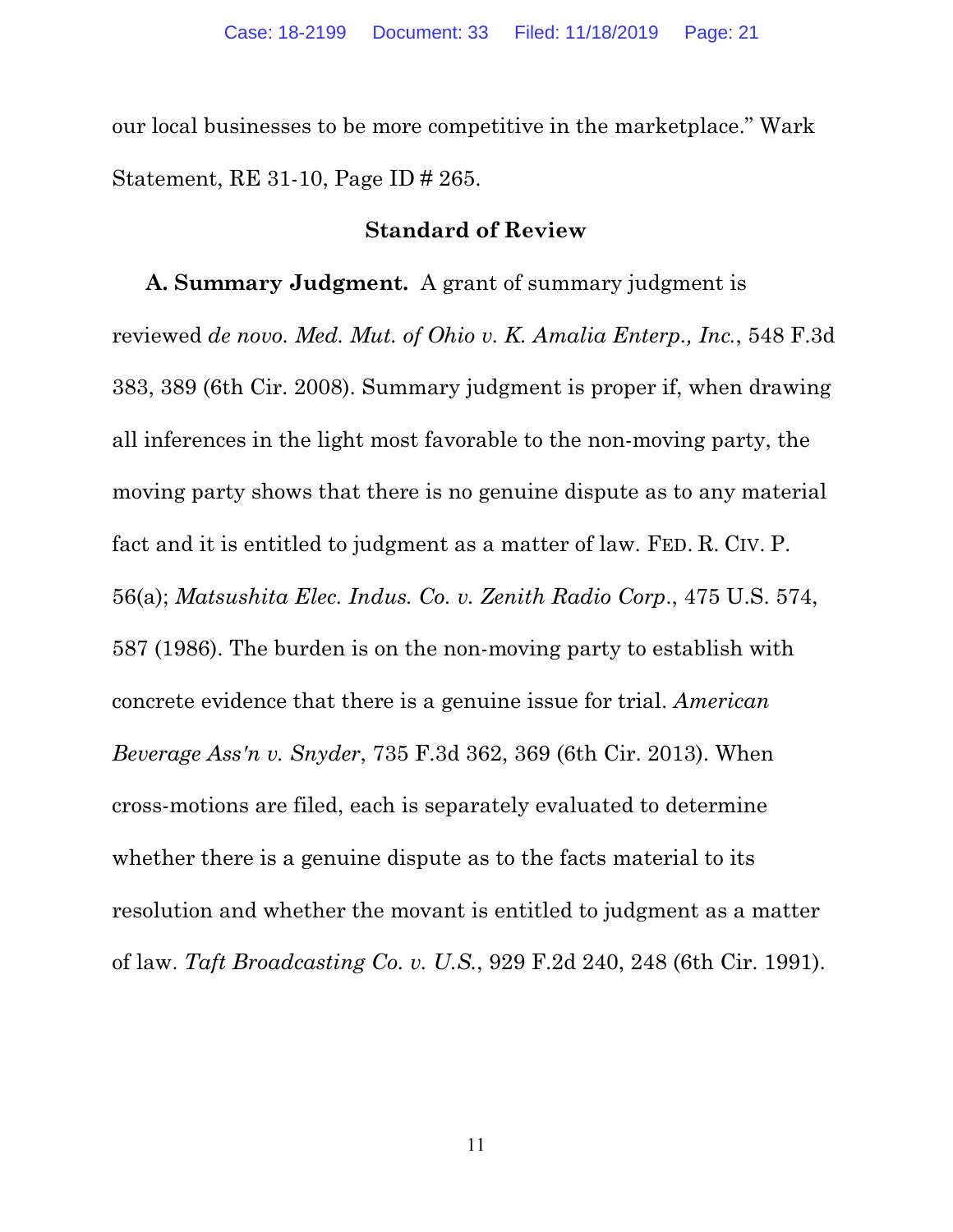**B. Remedy.** This Circuit reviews a district court's choice of remedy and terms of an injunction for abuse of discretion. A district court abuses its discretion when it relies on clearly erroneous findings of fact, improperly applies the law, or makes a definite and clear error of judgment. *Herman Miller, Inc. v. Palazzetti Imports & Exports, Inc*., 270 F.3d 298, 317 (6th Cir. 2001).

## **Summary of Argument**

Michigan discriminates against out-of-state wine retailers engaged in interstate commerce. It prohibits them from delivering wine to consumers, Mich. Comp. L. § 436.1203(2), while allowing in-state retailers to do so. Mich. Comp. L.§ 436.1203(3). The Supreme Court has repeatedly held that state liquor laws that discriminate against interstate commerce and favor local economic interests violate the Commerce Clause unless the state can prove that the discrimination advances a legitimate state interest that could not be furthered by nondiscriminatory alternatives. The Twenty-first Amendment is not a defense and does not authorize states to enact discriminatory liquor regulations. These principles were most recently restated in *Tenn. Wine & Spirits Retailers Assoc v. Thomas*, 139 S.Ct. 2449 (2019).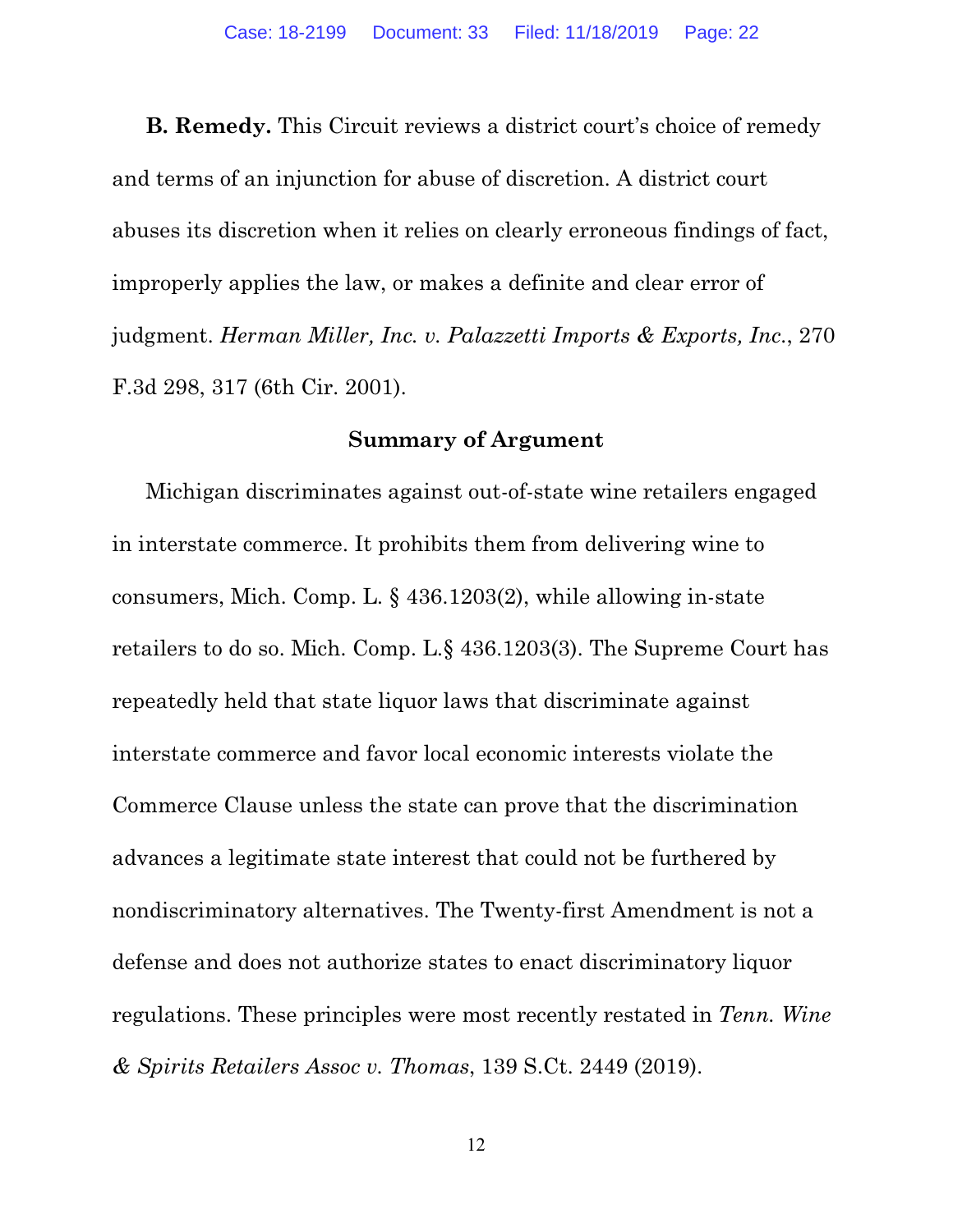The state's burden to justify discrimination against out-of-state interests is an exacting one. Speculation, inference and argument are not adequate. The state must prove with concrete evidence that its interests could not be advanced by reasonable nondiscriminatory alternatives, and Michigan has failed to do so. It allows wine to be sold on the internet and shipped to consumers if the retailer is located in Michigan and it has not proved that wine shipped by out-of-state retailers presents more of a danger to the public. Michigan also allows wine to be shipped from out-of-state wineries to consumers and it has not proved that wine shipped by out-of-state retailers presents more of a danger to the public than when it is shipped by wineries. In both situations, it is the same wine being delivered by the same FedEx driver. In both situations, Michigan advances its regulatory interests by requiring that shippers obtain licenses, consent to long-arm jurisdiction, use a two-step age-verification process, label packages, and abide by reporting and auditing rules. It has offered no explanation why those regulations are sufficient to satisfy its interests in public safety when the wine is shipped by a winery or an in-state retailer, but not when shipped by an out-of-state retailer.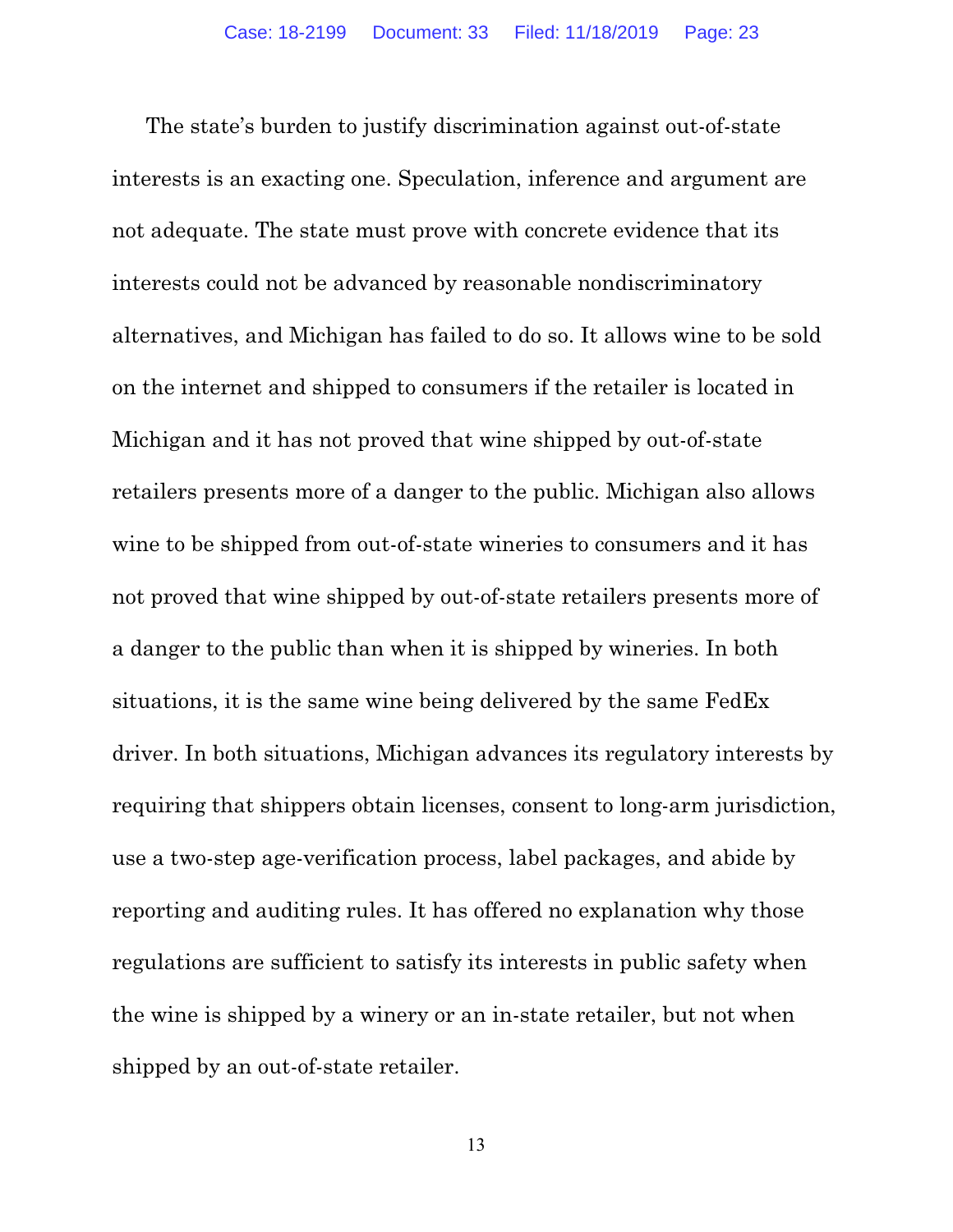Because the law discriminates against out-of-state retailers engaged in interstate commerce, and the State offered no evidence to justify the discrimination, the District Court declared the ban on interstate shipping unconstitutional. It enjoined state officials from enforcing it, thereby extending the direct-shipping privilege to Lebamoff and other out-of-state retailers. The Supreme Court and this Circuit have approved extending a benefit to those who have been wrongfully denied it as an appropriate remedy to past discrimination, so the court's choice of remedy was well within its discretion.

Michigan's ban on cross-border deliveries also violates the Privileges and Immunities Clause. It denies a merchant living in Indiana the opportunity to engage in his occupation in Michigan. Such a ban must be justified with concrete evidence that the exclusion of nonresidents is necessary to protect the public, which the State has failed to do. How the Privileges and Immunities Clause applies to regulated occupations involving the sale of liquor is a matter of first impression. The district court did not reach this issue because its decision on the Commerce Clause was adequate to resolve the case.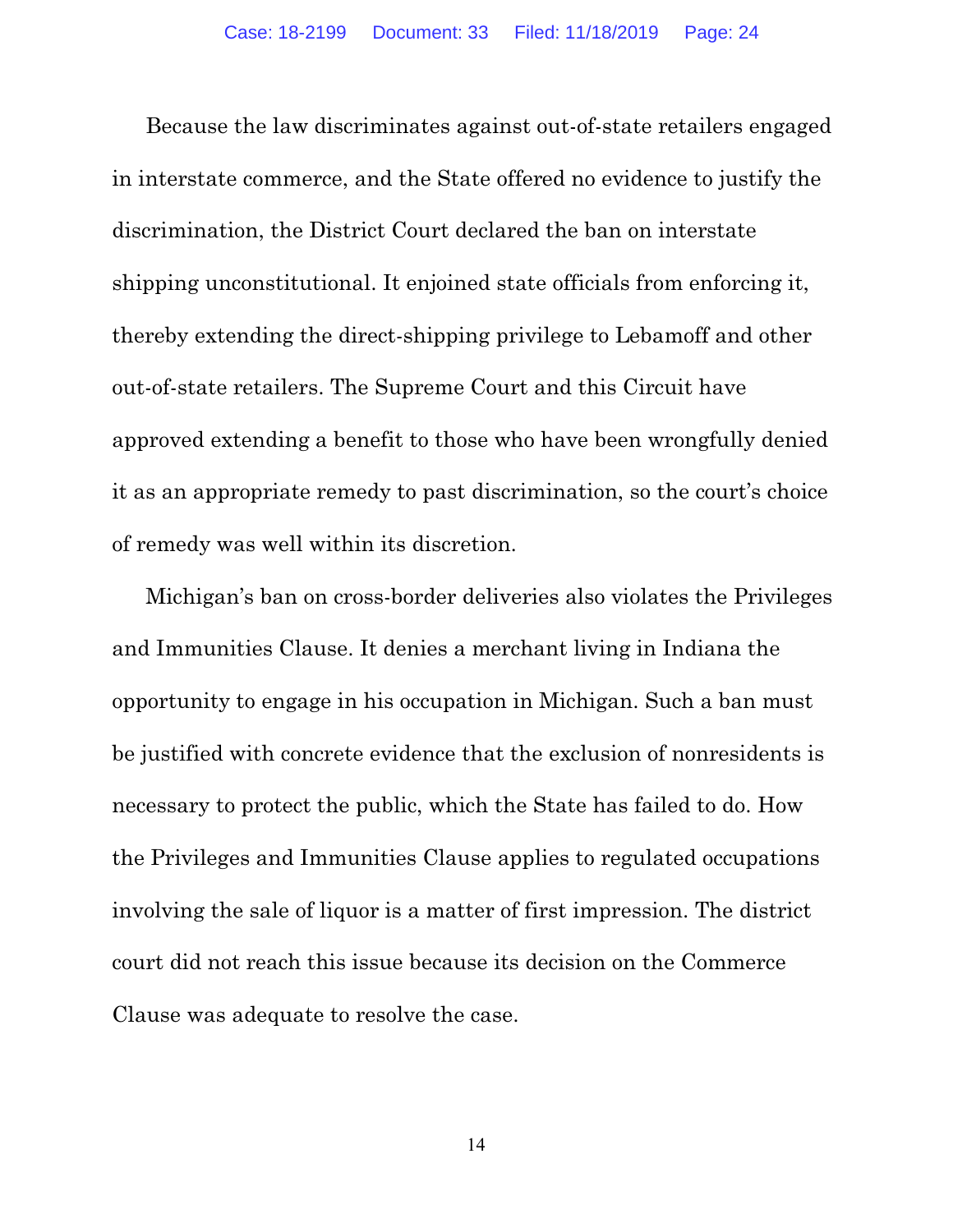### **ARGUMENT**

# **I. Michigan's law prohibiting out-of-state retailers from shipping wine to consumers while allowing in-state retailers to do so, violates the nondiscrimination principle of the Commerce Clause**

The Commerce Clause<sup>2</sup> gives Congress the power to regulate commerce among the several States. It has long been understood that the Clause also has a negative, or dormant, aspect that prohibits states from regulating interstate commerce or discriminating against out-ofstate business interests. *Or. Waste Sys., Inc. v. Dep't of Envtl. Quality,* 511 U.S. 93, 98 (1994); *Huish Detergents, Inc. v. Warren Cnty., Ky.*, 214 F.3d 707, 712 (6th Cir.2000). The dormant Commerce Clause is driven by concerns about economic protectionism, i.e., regulatory measures that favor in-state economic interests over their out-of-state competitors. *Dept. of Revenue of Ky. v. Davis*, 553 U.S. 328, 337–38 (2008); *H.P. Hood & Sons, Inc. v. Du Mond*, 336 U.S. 525, 537–538 (1949). Protectionism is forbidden in all fields of commerce, including the sale of alcoholic beverages. *Tenn. Wine & Spirits Retailers Assoc. v. Thomas*, 139 S.Ct. 2449, 2459, 2461 (2019).

<sup>&</sup>lt;sup>2</sup> "The Congress shall have the power [to] regulate commerce ...among the several states." U.S. CONST., ART. I, § 8, cl. 3.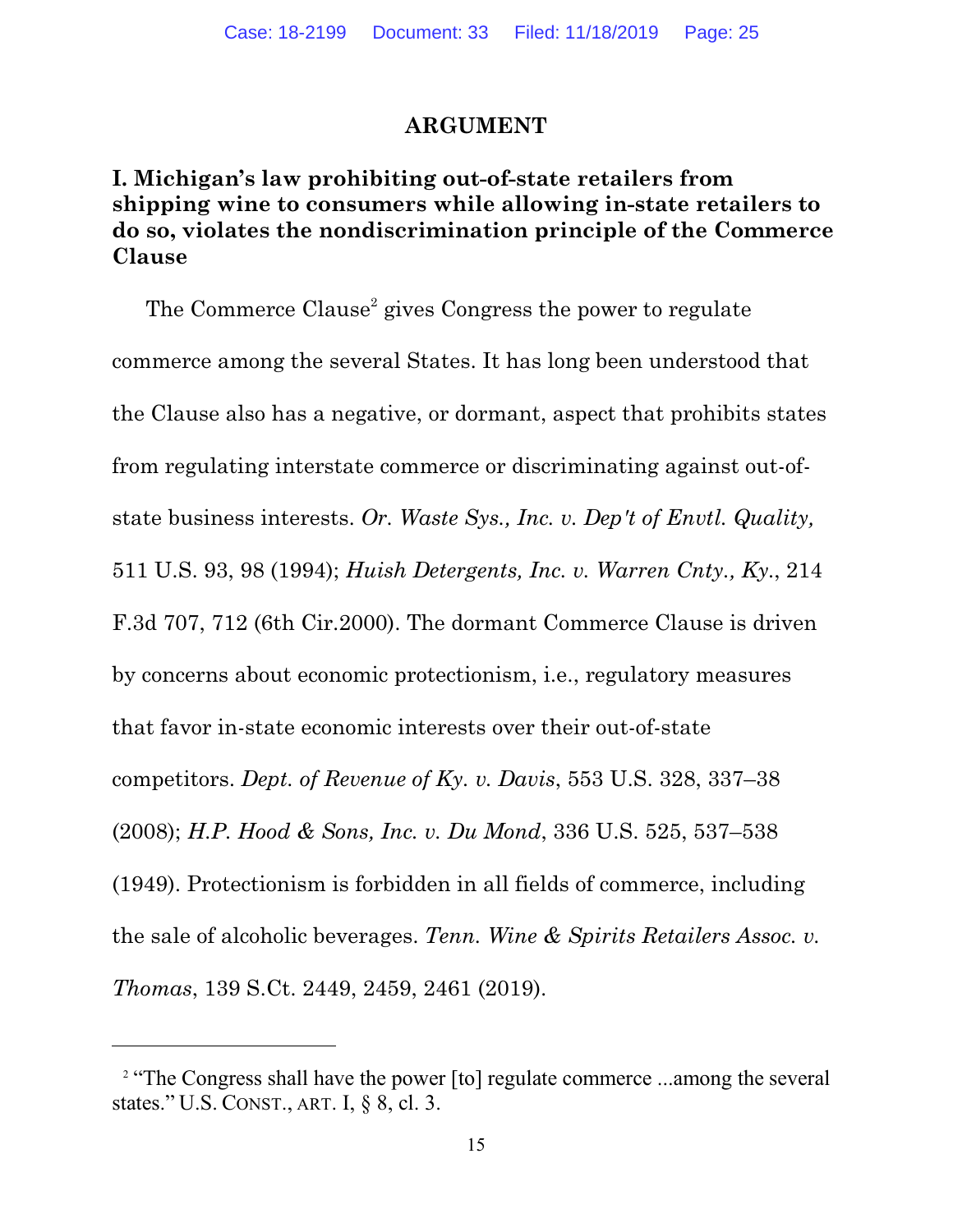This Circuit has adopted a two-step analysis in Commerce Clause cases, summarized in *American Beverage Ass'n v. Snyder*, 735 F.3d at 369-70 (citing *Brown–Forman Dist. Corp. v. N.Y. State Liq. Auth.,* 476 U.S. 573, 578–79 (1986)). First, a court determines what level of scrutiny is required. If a state law on its face, purposefully, or in practical effect, directly regulates interstate commerce or discriminates against out-of-state interests, courts apply strict scrutiny. Such laws are extremely difficult for states to justify and are usually struck down. If a law is not discriminatory, courts use the lower-scrutiny *Pike* balancing test, under which laws burdening interstate commerce are usually upheld unless the burden is clearly excessive in relation to the local benefit. *Pike v. Bruce Church, Inc,* 397 U.S. 137 (1970).

An amicus brief filed by the Wine & Spirits Wholesalers of America contends that the Supreme Court in *Tenn. Wine & Spirits Retailers Assoc. v. Thomas* abandoned decades of applying the strict scrutiny standard in discrimination cases and replaced it with a more lenient "predominant effect" test. WSWA Amicus Brief at 7-22. The argument is without merit. First, the Court itself adheres to precedents that invoked strict scrutiny, citing *Bacchus Imports Ltd v. Dias,* 468 U.S. 263 (1984)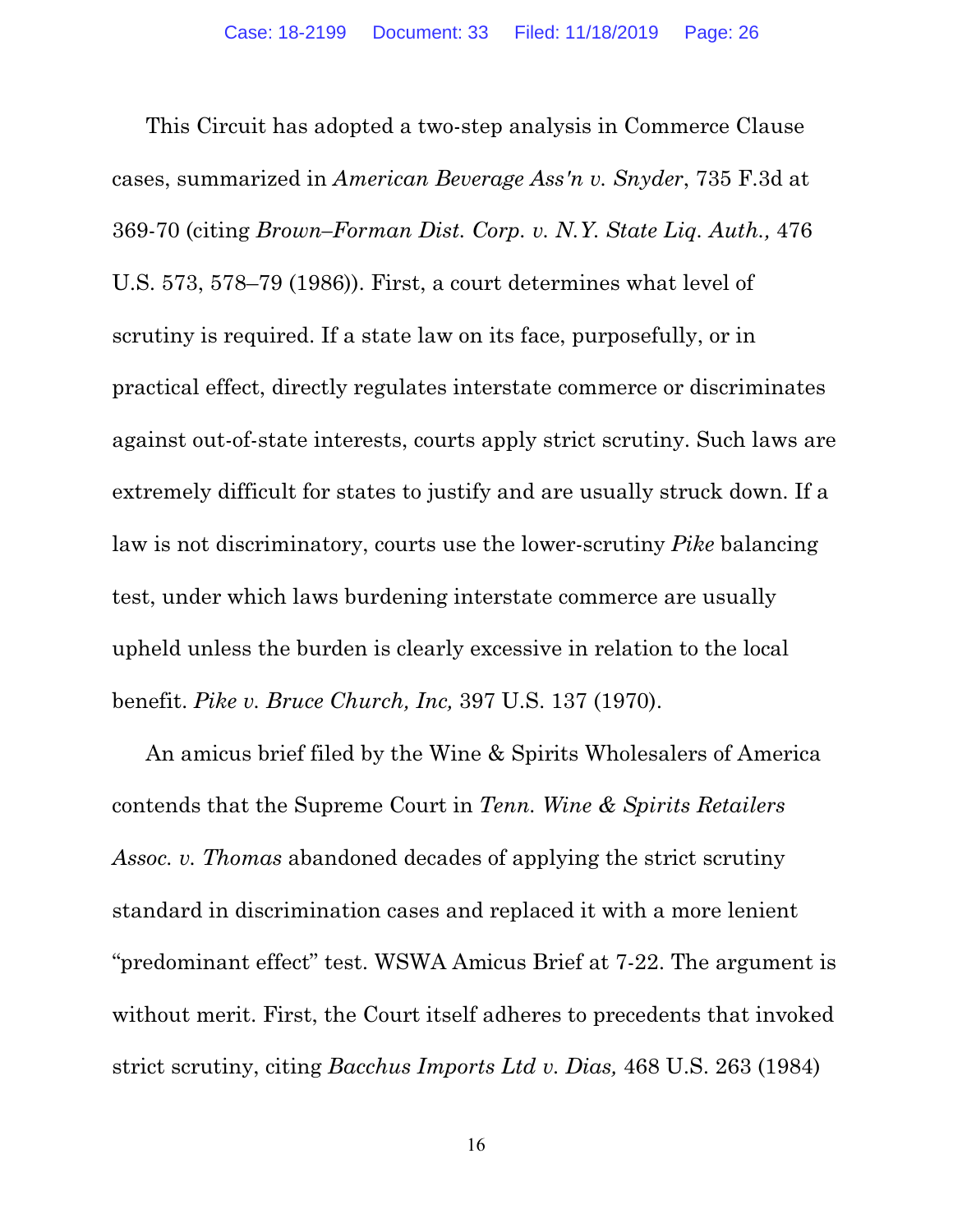and *Granholm v Heald,* 544 U.S. 460 (2005)*,* a total of 48 times. Second, the Court does not say it is changing the legal standard. It is quite capable of being explicit when it wants to disown prior precedent. *See Healy v. Beer Inst*., 491 U.S. 324, 343 (1989) ("to the extent that *Seagram* holds that retrospective affirmation statutes do not facially violate the Commerce Clause, it is no longer good law"). Third, the predominant effect standard is not new. The Court's Commerce Clause cases have always held that the critical consideration in reviewing discriminatory laws is predominant or "overall effect of the statute on both local and interstate activity," *Brown-Forman,* 476 U.S. at 578-79. *See also Healy*, 491 U.S. at 340-41 (discriminatory laws are unconstitutional unless "demonstrably justified by a valid factor unrelated to economic protectionism"). Fourth, the *Tennessee Wine* opinion in fact applied strict scrutiny. It held that "if a state law discriminates [it] can be sustained only on a showing that it is narrowly tailored to advance a legitimate local purpose." 139 S.Ct. at 2461. The Court then applied strict scrutiny, 139 S.Ct at 2474-76, and held that Tennessee's residency requirement was unconstitutional because the state failed to prove with concrete evidence that it actually promoted public health or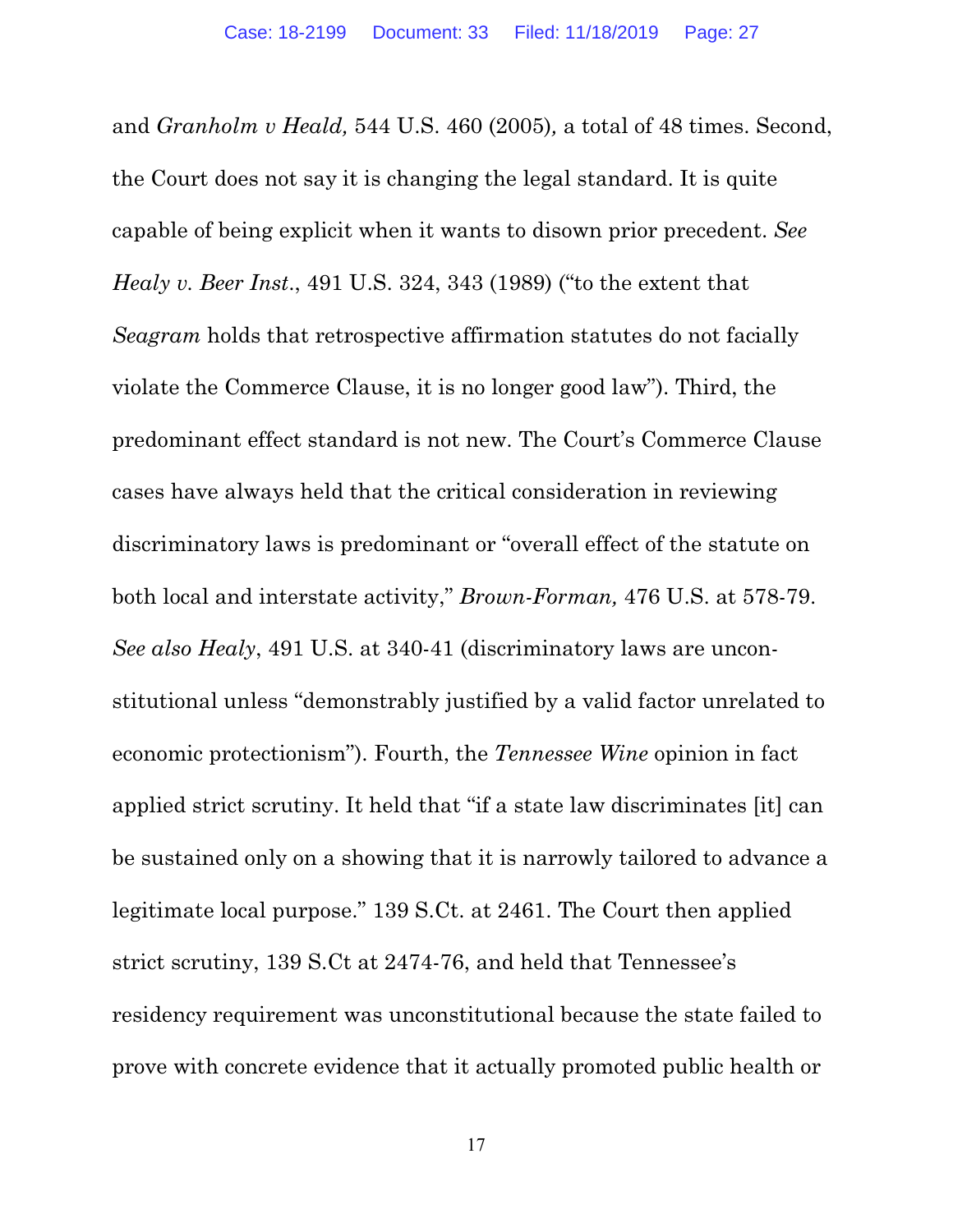that nondiscriminatory alternatives would be insufficient. 139 S.Ct. at 2474.

# **A. Michigan's ban on interstate wine shipping by retailers should receive strict scrutiny because it is discriminatory and protectionist**

Michigan's wine shipping law discriminates against interstate commerce and gives economic protection to in-state interests. The discrimination is patent and facial. Michigan retailers may obtain Specially Designated Merchant (SDM) licenses that allow them to take internet orders, verify the age of purchasers through an online age verification service, and then deliver the wine by any of three methods - - common carrier, Mich. Comp. L. §§ 436.1203(3), 436.1111(8); using their own vehicles, Mich. Comp. L. § 436.1203 (12), or using the services of a third-party facilitator. Mich. Comp. L. § 436.1203 (15). An out-ofstate retailer may not do so because the law specifies that deliveries to consumers must originate from premises "located in this state," Mich. Comp. L. § 436.1203(3), (15), and that no shipments may be made that originate from outside the state. Mich. Comp. L.  $\S~436.1203(2).$ <sup>3</sup> The

<sup>3</sup> *Accord,* Mich. Comp. L. §§ 436.1201 (1), 436.1203 (1), 436.1901, all of which prohibit sales and deliveries by retailers except as permitted by § 436.1203 (3).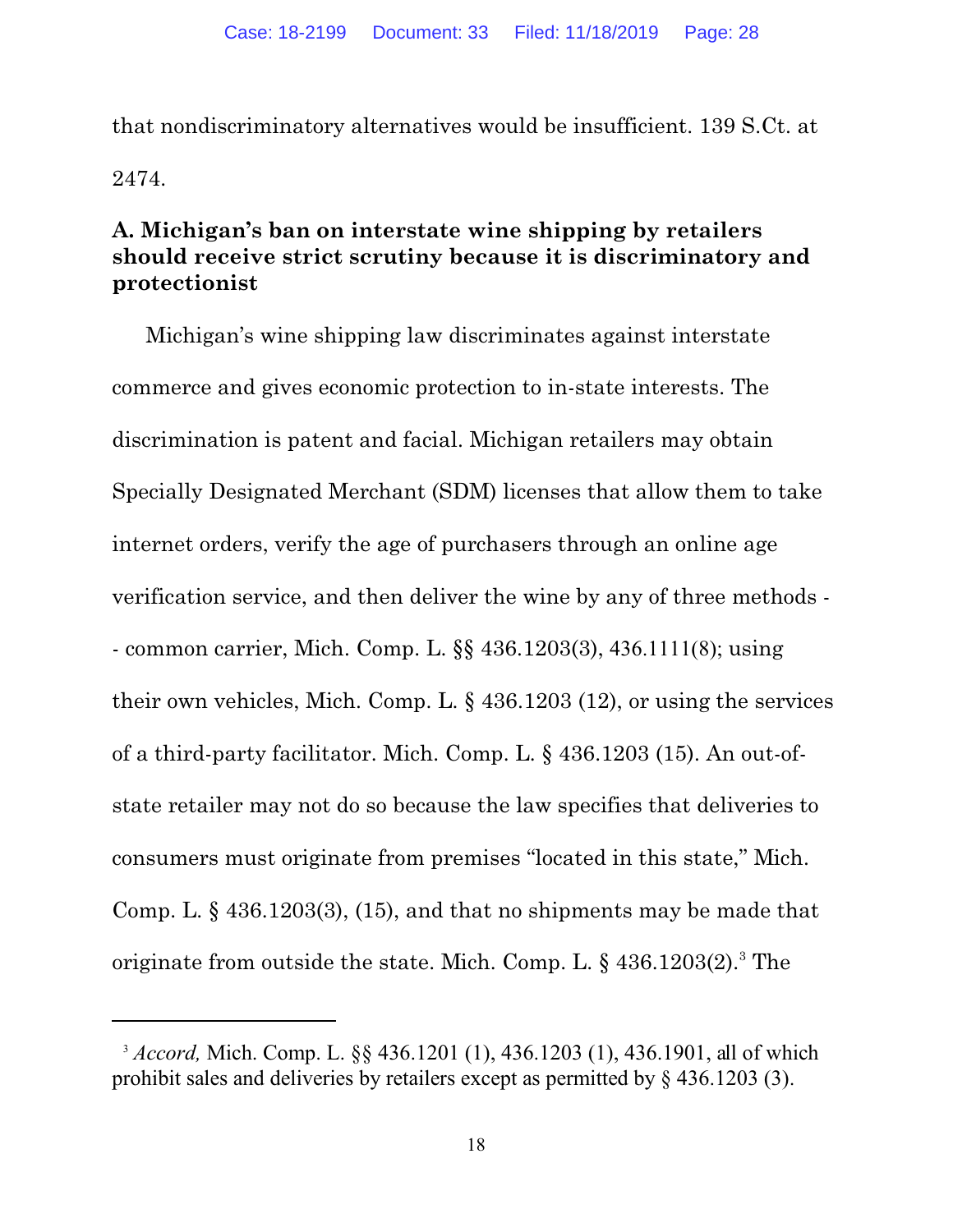State concedes this in its Answer ¶¶ 13-18, RE 11, Page ID # 114-16. The District Court has twice ruled that Michigan's discriminatory retail wine shipping law is unconstitutional. District Judge Hood declared that the former law violated the Commerce Clause in *Siesta Village Market,* 596 F. Supp. 2d at 1040, and District Judge Tarnow declared in this case that the virtually identical current law violated the Commerce Clause. Opinion, RE 43, Page ID # 863.

The ban on direct-to-consumer shipping from out-of-state retailers effectively gives in-state retailers the exclusive right to sell wine over the internet. This obviously favors the economic interests of in-state retailers (and their wholesaler suppliers) by shielding them from interstate competition. It harms out-of-state retailers and cuts off the flow of goods moving in interstate commerce. Many consumers prefer to buy wine over the internet for the convenience or because it makes products available that are difficult to obtain locally. Statement of Facts ¶ 3, *supra* at 8. Michigan limits the internet market to the few online wine retailers which are located in Michigan. *Id*. Those retailers do not carry anywhere near a majority of wines for sale in the United States, so consumers searching for rare, out-of-stock, hard-to-find or older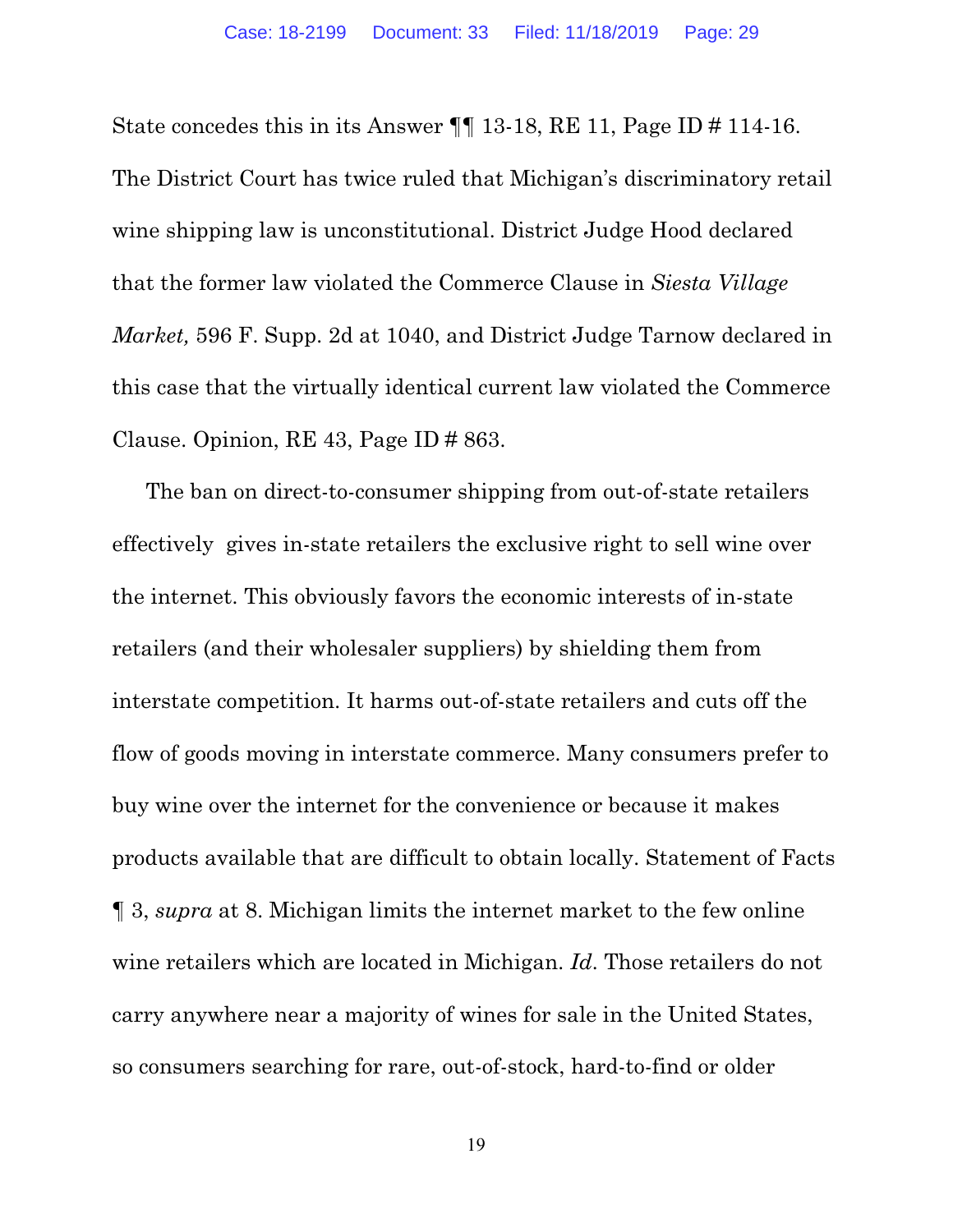wines are out of luck, even though the wine may be offered for sale at a dozen out-of-state retailers. *Id.* at ¶¶ 3-5. When wines are unavailable because interstate shipping is banned, consumers will switch their purchases to in-state retailers who benefit economically from those purchases. *Id.* at ¶¶ 3, 4, 6. The ban on direct shipping protects in-state wholesalers and retailers from competition which causes higher prices and fewer choices. *Id.* at  $\P$  6. Out-of-state retailers like Lebamoff Enterprises are harmed because they lose sales. *Id.* at ¶ 1. Plaintiff Joseph Doust loses income. Id. at ¶ 2.

Michigan's discrimination against out-of-state retailers is also purposeful. After the District Court struck down the previous version of this law in 2008, Michigan initially heeded the District Court's admonition that it must treat in-state and out-of-state retailers alike. It repealed the discriminatory law and replaced it with one that prohibited all retailers from shipping by common carrier but allowed both in-state and out-of-state retailers to deliver wine in their own vehicles. *See* Mich. Comp. L. § 436.1203(11) (eff. 2009-2017).<sup>4</sup> Then in

<sup>4</sup> It provided: "A retailer that holds a [SDM] license in this state [or] an out-ofstate retailer that holds its state's substantial equivalent license... may deliver beer and wine to the home ... of a consumer in this state..."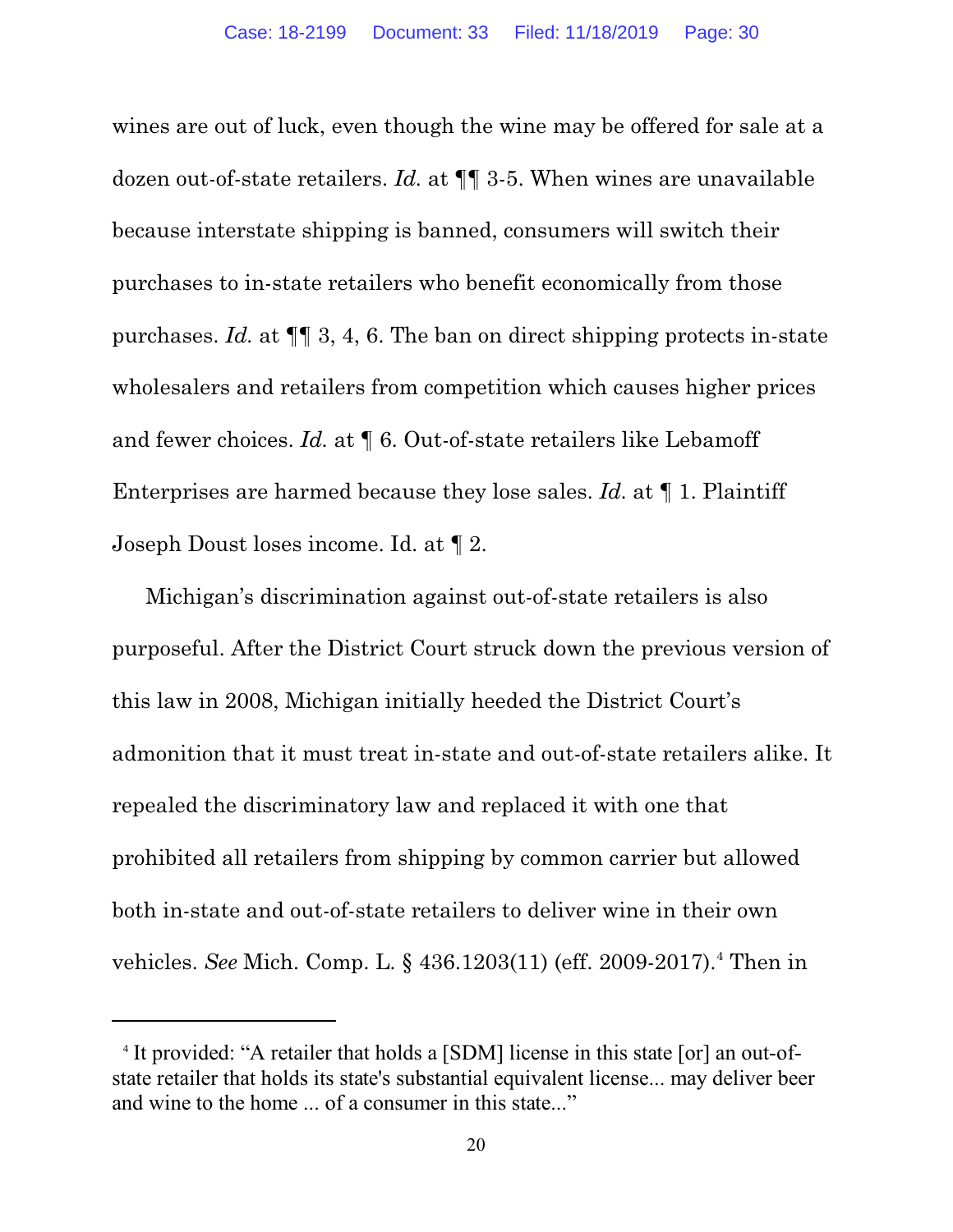2017, the State deliberately changed the law to make it discriminatory, by giving in-state retailers broad shipping and delivery rights, and eliminating delivery privileges from out-of-state retailers. The legislature was fully aware of the *Siesta Village* decision and fully aware the new law was discriminatory. *See* Tanford Declaration ¶ 11, RE 31-2, Page ID # 235, and Letter to Legislators, RE 31-13, Page ID # 277. It passed the bill anyway in order to protect in-state economic interests. Statement of Facts ¶ 6, *supra* at 10-11.

The State effectively concedes that the law was motivated in part by protectionism. In its principal brief, the defendants argue several times that a ban on shipping from out-of-state retailers is needed not only to protect the public, but also because out-of-state retailers might have a commercial advantage over Michigan retailers. State Brief at 29, 34, 45. *See also* Defendants' Motion for Summary Judgment, RE 34, Page ID # 448 (ban justified to prevent an Indiana retailer from selling alcohol at a potentially lower price).

A statute that facially and purposefully discriminates against interstate commerce and favors in-state economic interests violates the Commerce Clause. When challenged, it must be given strict scrutiny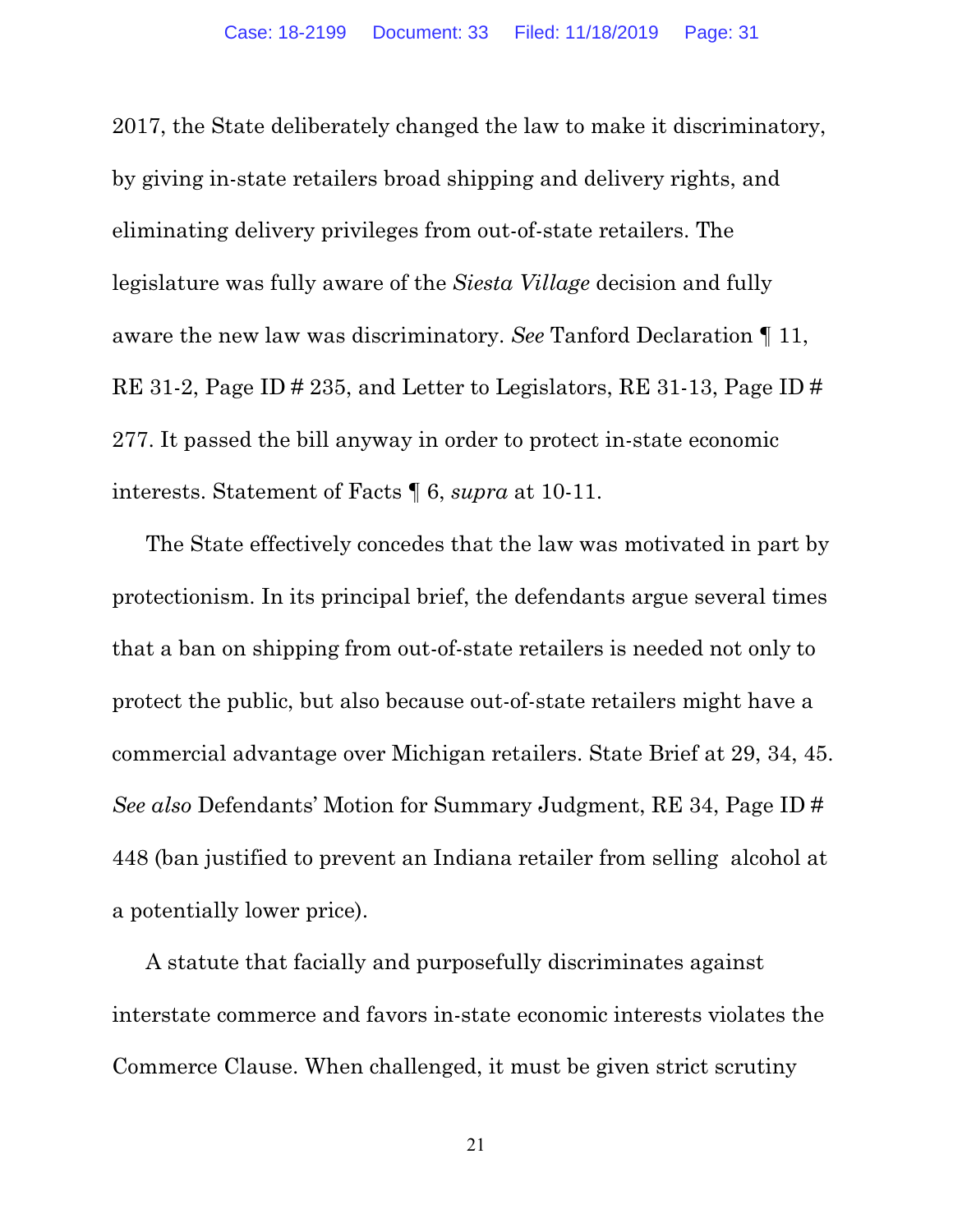and faces a virtually *per se* rule of invalidity. *Granholm v. Heald*, 544 U.S. at 472, 476; *Brown–Forman Dist.Corp. v. N.Y. State Liq. Auth.,* 476 U.S. at 578–79. It does not matter that the statute is regulating wine instead of widgets, because the Supreme Court has said that the "state regulation of alcohol is limited by the nondiscrimination principle of the Commerce Clause," just like other products*. Granholm v. Heald,* 544 U.S. at 487.

The state and intervening defendants argue that this law is not discriminatory because in-state and out-of-state wine retailers who sell over the internet and ship wine to consumers' homes are not similarly situated. The argument is without merit. Both entities are retailers selling the same products to the same consumers, using the same internet, and delivering by the same common carrier. This is the very definition of "similarly situated." Even the cases cited by the defendants agree. *See Gen. Motors v. Tracy*, 519 U.S. 278, 298-99 (1997) (companies selling the same products are similarly situated); *Exxon Corp. v. Maryland,* 437 U.S. 117, 126 (1978) (in-state and out-of-state companies in the retail market are similarly situated); *Wal-Mart Stores, Inc. v. Texas ABC,* 935 F.3d 362, 376 (5th Cir. 2019) (in-state and out-of-state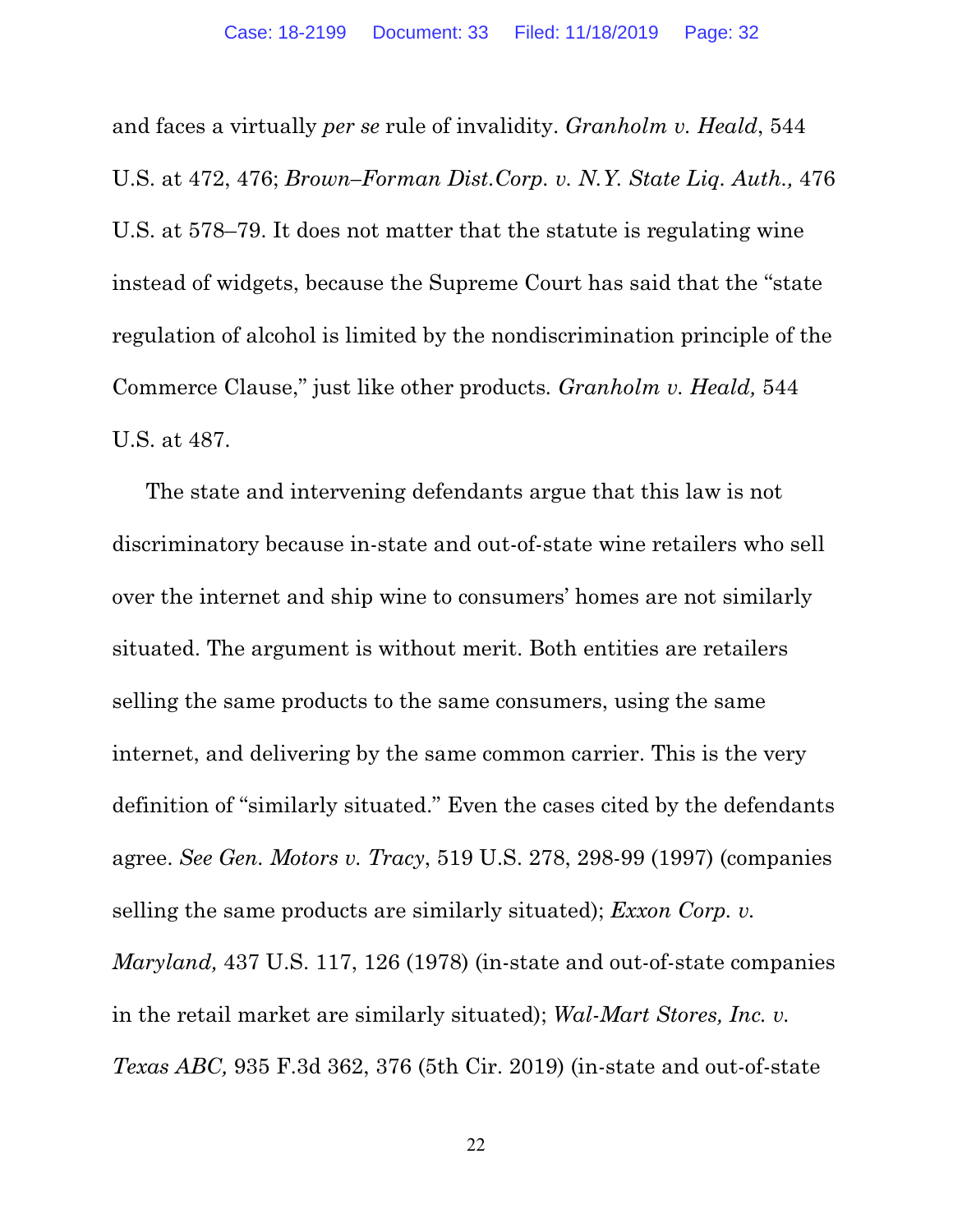retailers are similarly situated). *Accord, National Meat Ass'n v. Deukmejian*, 743 F.2d 656, 660 (9th Cir. 1984) (in-state and out-of-state meat processors are similarly situated).

The defendants' first argument is that the mere fact that Lebamoff is located out of state, regulated by that other state, and obtains its products through a different supply chain, automatically makes it differently situated. State Brief at 32-34; Wholesalers Brief at 31-32. This cannot possibly be the case, or no Commerce Clause case could ever succeed because every out-of-state business complaining about discrimination is located in and regulated by another state and has a different supply chain. Indeed, the Virginia winery whose claim of unconstitutional discrimination prevailed in *Granholm v. Heald* was located in, regulated by, and got its fruit supply from a different state. *See* VA. CODE ANN. § 4.1-219(B) (class B farm winery must use 75% fruit grown in Virginia). The two cases cited by the defendants are not germane. In *Wine Country Gift Baskets.com v. Steen,* 612 F.3d 809, 812 (5th Cir. 2010), the Fifth Circuit did not hold that the retailer plaintiff was not similarly situated because it was located out-of-state, but because in-state retailers could distribute only within their county and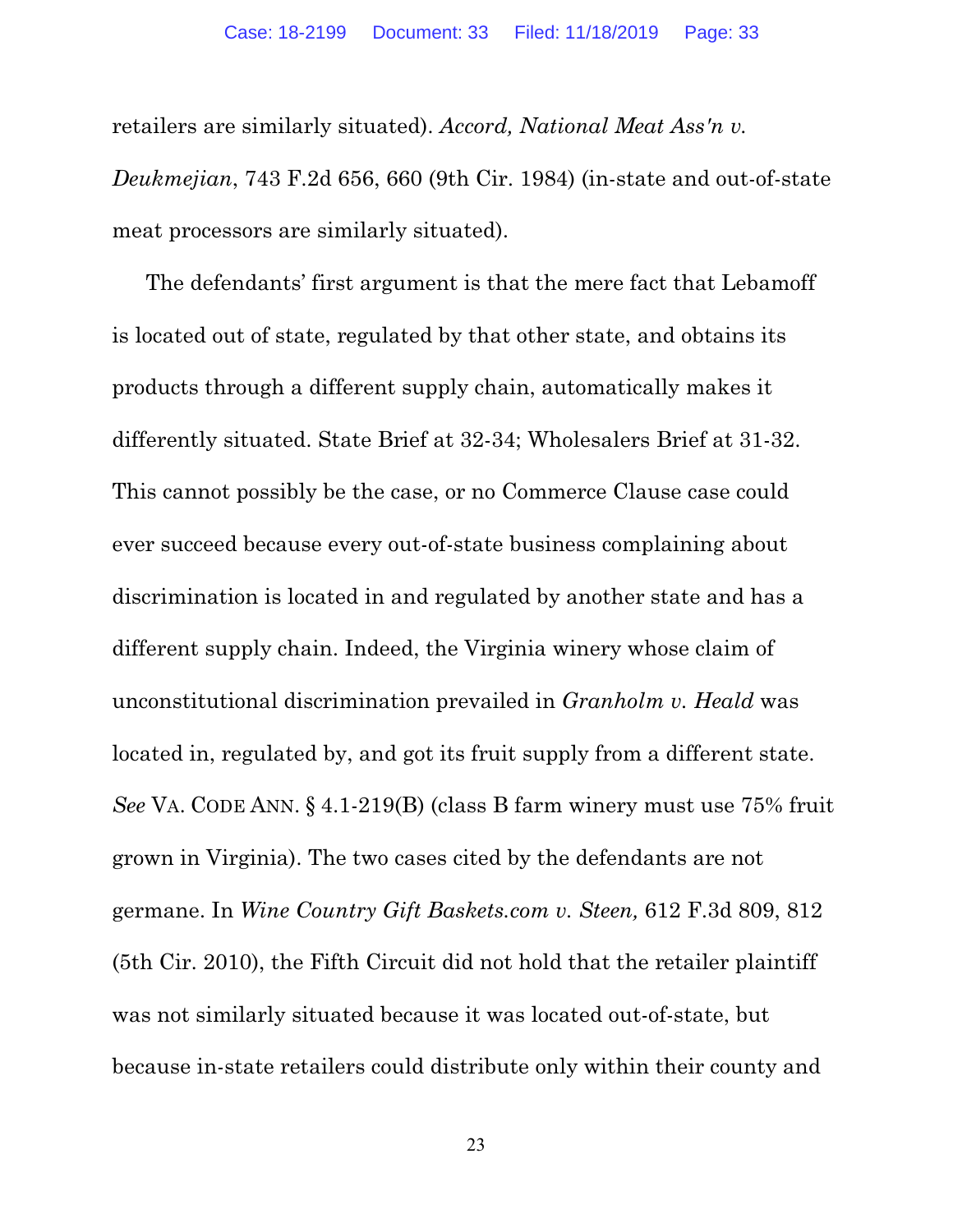the out-of-state retailer plaintiff was seeking state-wide distribution. The part of *Brooks v. Vassar* relied on by defendants was not actually the opinion of the court because the other two judges on the panel declined to join that section. 462 F.3d 341, 344 (4th Cir. 2006).

The defendants also argue that out-of-state retailers are dissimilar to in-state retailers because they are unlicensed and unregulated. State Brief at 31-34. This is a strawman argument. Retailers like Lebamoff are not unlicensed bootleggers, they are licensed and regulated in their home states. The only reason they do not have Michigan licenses is because Michigan refuses to issue them. It is within Michigan's power to require out-of-state retailers to obtain direct shipper licenses, consent to jurisdiction, and abide by state regulations, as it currently does for out-of-state wineries. Mich. Comp. L. § 436.1203(4-6).

In-state and out-of-state wine retailers are similarly situated. They sell the same product, compete for the same customers, and seek to serve the same market by the same means -- taking internet orders and delivering by common carrier or their own vehicles to consumers in Michigan. The ban on deliveries from out of state retailers is clearly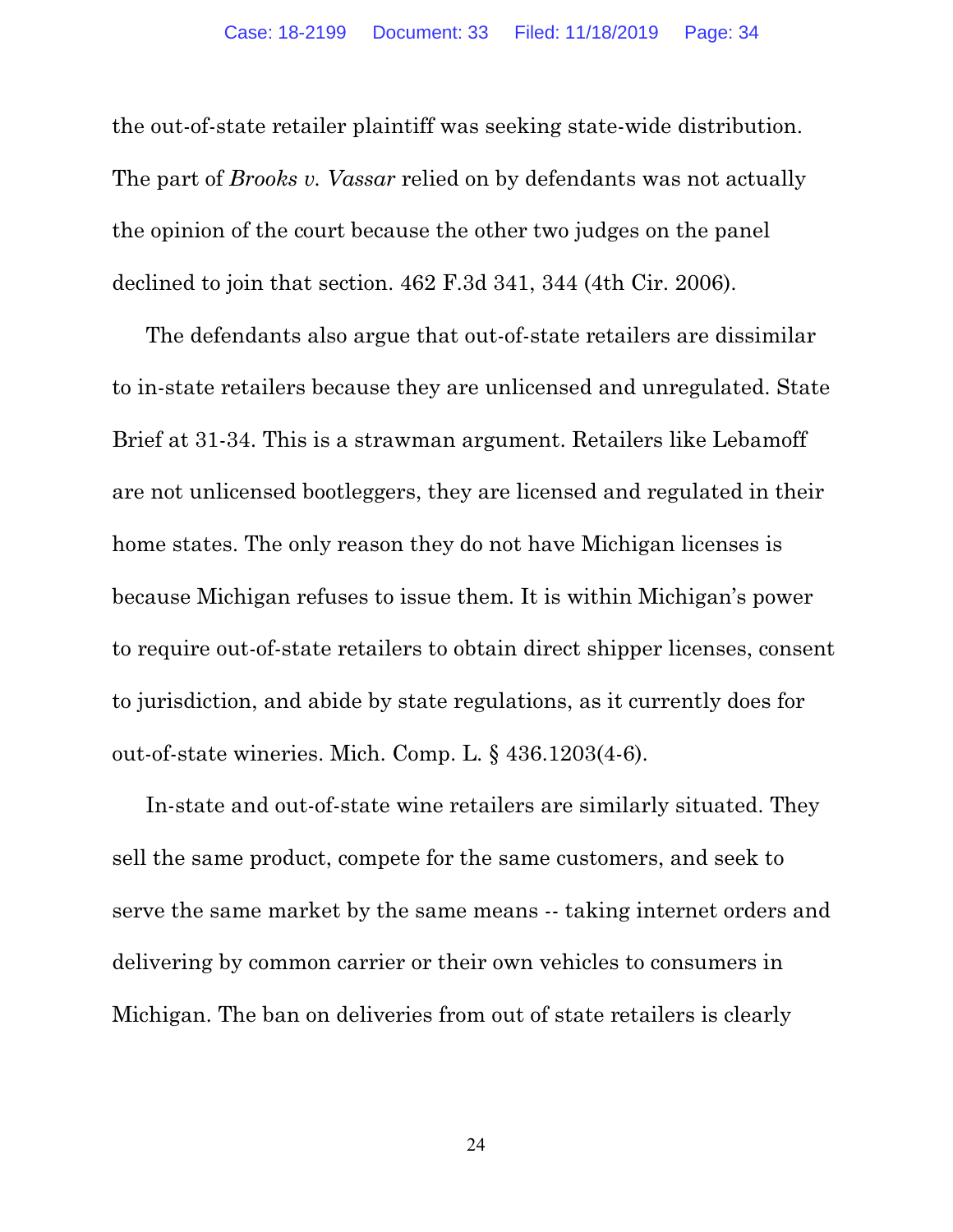discriminatory, so the real question is whether Michigan can justify this ban as the only feasible way it can protect public health and safety.

# **B. Michigan has not proved that its discriminatory shipping ban advances a legitimate local purpose that cannot be adequately served by nondiscriminatory alternatives**

Once a court determines that a law is discriminatory, the burden shifts to the State to prove that the difference in treatment of in-state and out-of-state entities advances a legitimate local purpose that cannot adequately be served by less discriminatory alternatives. The "standards for such justification are high." *New Energy Co.,* 486 U.S. 269, 278 (1988). At a minimum, "discrimination invokes the strictest scrutiny of any purported legitimate local purpose and of the absence of nondiscriminatory alternatives." *Hughes v. Oklahoma*, 441 U.S. 322, 337 (1979). *See also Or. Waste Systems*, 511 U.S. at 101 (the state's purported justification must pass the "strictest scrutiny."). The burden of proof on this issue rests with the State, *Chemical Waste Mgt., Inc. v. Hunt,,* 504 U.S. 334, 342 (1992); *Hunt v. Washington State Apple Adv. Comm'n*, 432 U.S. 333, 342 (1977) ("the burden falls on the State"), and requires an extensive factual record clearly demonstrating the absence of workable alternatives. *Maine v. Taylor*, 477 U.S. 131, 140-43 (1986).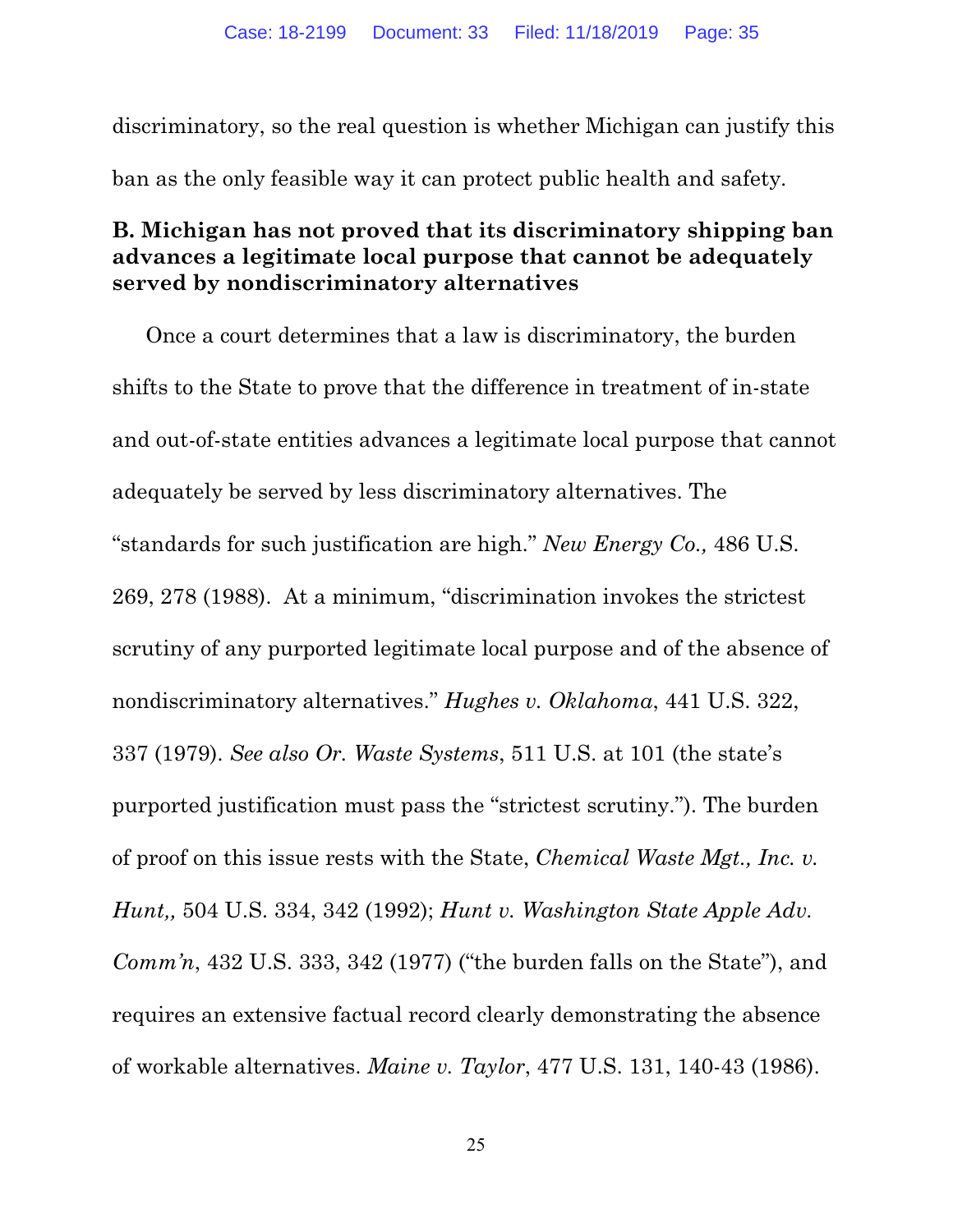This strict scrutiny standard applies to cases involving alcoholic beverages. To pass constitutional muster, the state must prove with "concrete record evidence" that the prohibition "actually promotes public health or safety" and that "nondiscriminatory alternatives would be insufficient to further those interests." *Tenn. Wine & Spirits Retailers Assoc. v. Thomas*, 139 S.Ct. at 2474. Mere speculation and unsupported assertions are insufficient to meet what the Court calls this "exacting standard." *Granholm v. Heald*, 466 U.S. at 493. Critical to this scrutiny is whether Michigan has introduced actual evidence into the record demonstrating that other nondiscriminatory alternatives would be ineffective. This inquiry formed the center of the analysis in *Tenn. Wine & Spirits Retailers Assoc. v. Thomas*, 139 S.Ct. at 2474-76; *Granholm v. Heald*, 466 U.S. at 489-93; and *Cherry Hill Vineyards v. Lilly*, 553 F.3d 423, 433-34 (6th Cir. 2008).

It is a difficult burden to meet. Only once has the Supreme Court found that a state adequately had proved that out-of-state interests had to be discriminated against because there was no alternative. In *Maine v. Taylor*, 477 U.S. at 140-43, the Court upheld Maine's decision to ban out-of-state suppliers from delivering minnows into the state to be used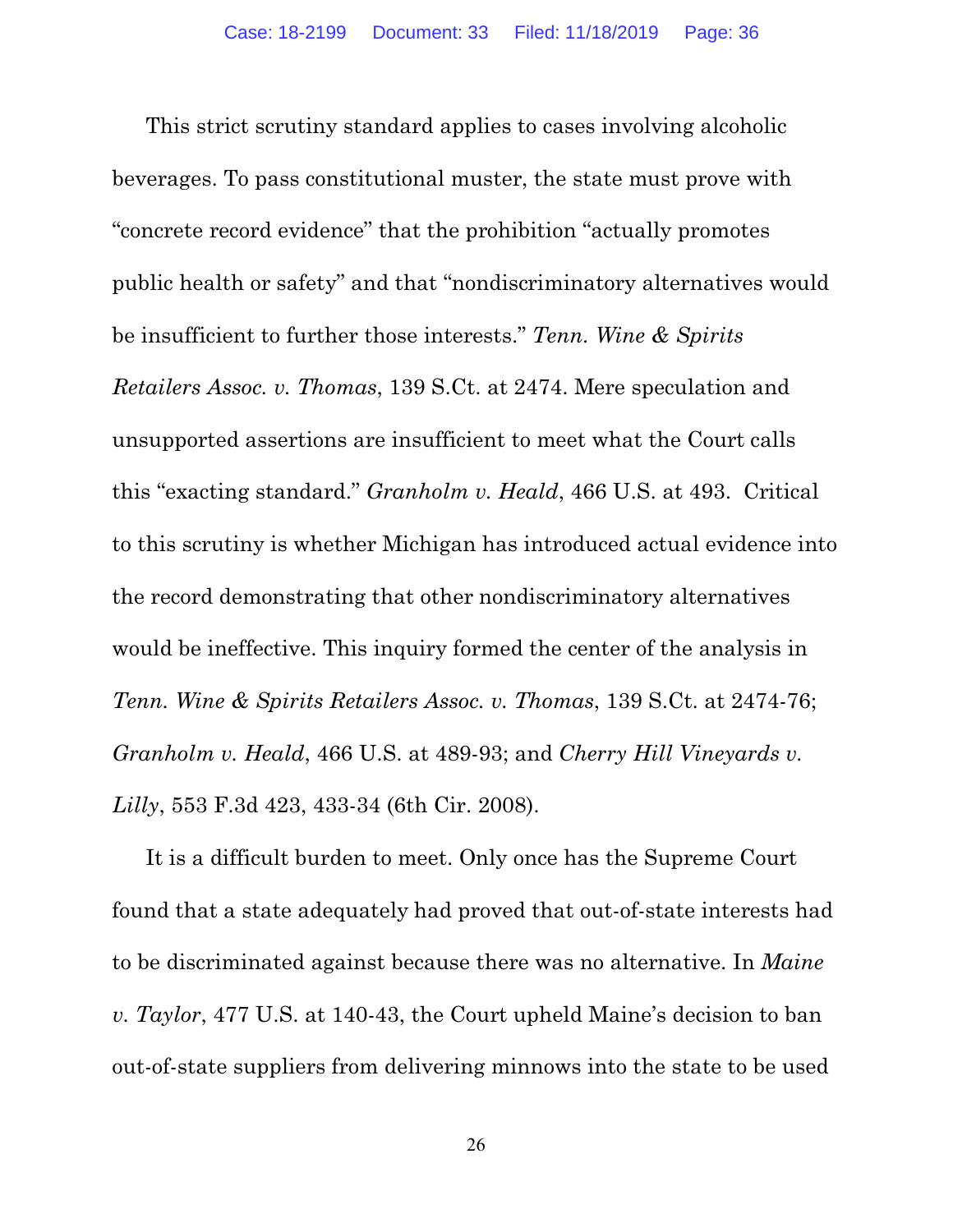as bait. Expert witnesses testified that imported minnows were likely to introduce non-native parasites that would harm the Maine fishing business and that they could not be effectively treated to eliminate the parasite, so there was no way to prevent harm other than a total ban. Michigan has come nowhere near to meeting this standard -- the record is completely devoid of any concrete evidence that no reasonable alternatives exist that could possibly prevent harm to its regulatory interests.

Before a court can determine whether the State has proved that a law advances a legitimate local interest that cannot adequately be served by nondiscriminatory alternatives, the State must identify exactly what that interest is. Michigan says that requiring a retailer to have a physical presence in the state makes it easier to enforce its myriad of liquor laws, and that those laws in general protect public health and safety. It would be harder to regulate out-of-state shippers. State Brief at 39-42; Wholesalers Brief at 26-29. However, the Supreme Court holds that increased regulatory cost and difficulty is not a justification for discrimination, *Chemical Waste Mgt., Inc. v. Hunt,* 504 U.S. at 348, because the State has the nondiscriminatory alternative of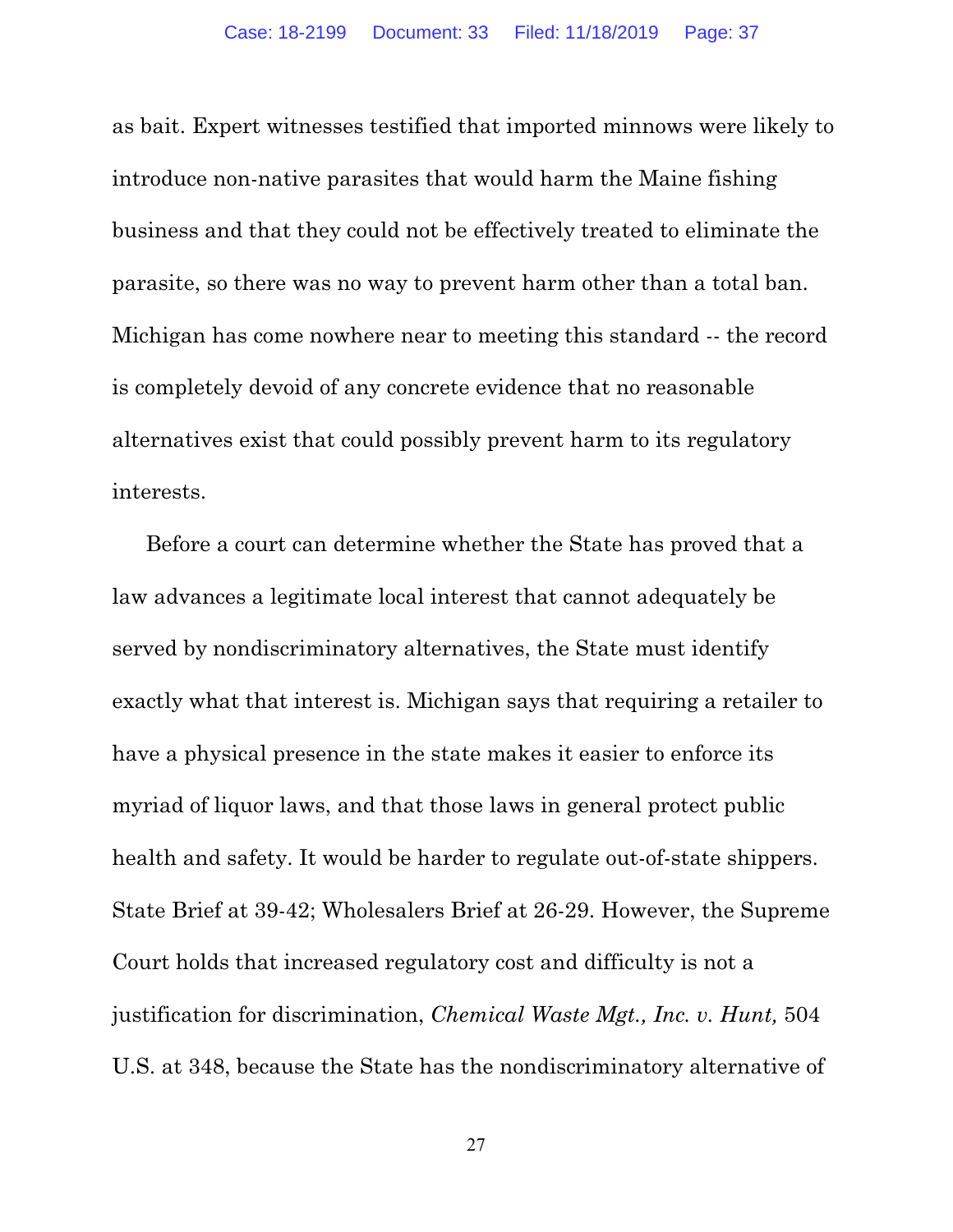appropriating more money or raising license fees to give the agency the budget it needs. *Dean Milk Co. v. City of Madison,* 340 U.S. 349, 354-55 (1951). The Supreme Court rejected this argument in *Tenn. Wine & Spirits Retailers Assoc. v. Thomas*, 139 S.Ct. at 2475, and *Granholm v. Heald*, 544 U.S. at 490, because we live in a digital age where most oversight and monitoring can be done electronically. Beyond that, the State identifies only two specific legitimate concerns: restricting youth access to alcohol (Brief at 51-53) and preventing the sale of unsafe products (Brief at 47-51).

The connection between banning interstate wine shipments and public safety is tenuous at best. Wine is among the most heavily regulated products in the country -- regulated, inspected and tested by every state and the federal government. *E.g.*, 27 C.F.R. 24.1 et seq. (more than 200 TTB wine regulations).<sup>5</sup> The defendants have offered no evidence of any known incident in which public safety was threatened by direct wine shipping. What little evidence they presented had to do with products other than wine, such as tainted spirits, alcohol-infused energy drinks, and marijuana liquor, that was not being distributed by

<sup>5</sup> *See also* 21 C.F.R. 110.35, which requires the F.D.A. to inspect all food production facilities, which includes wineries.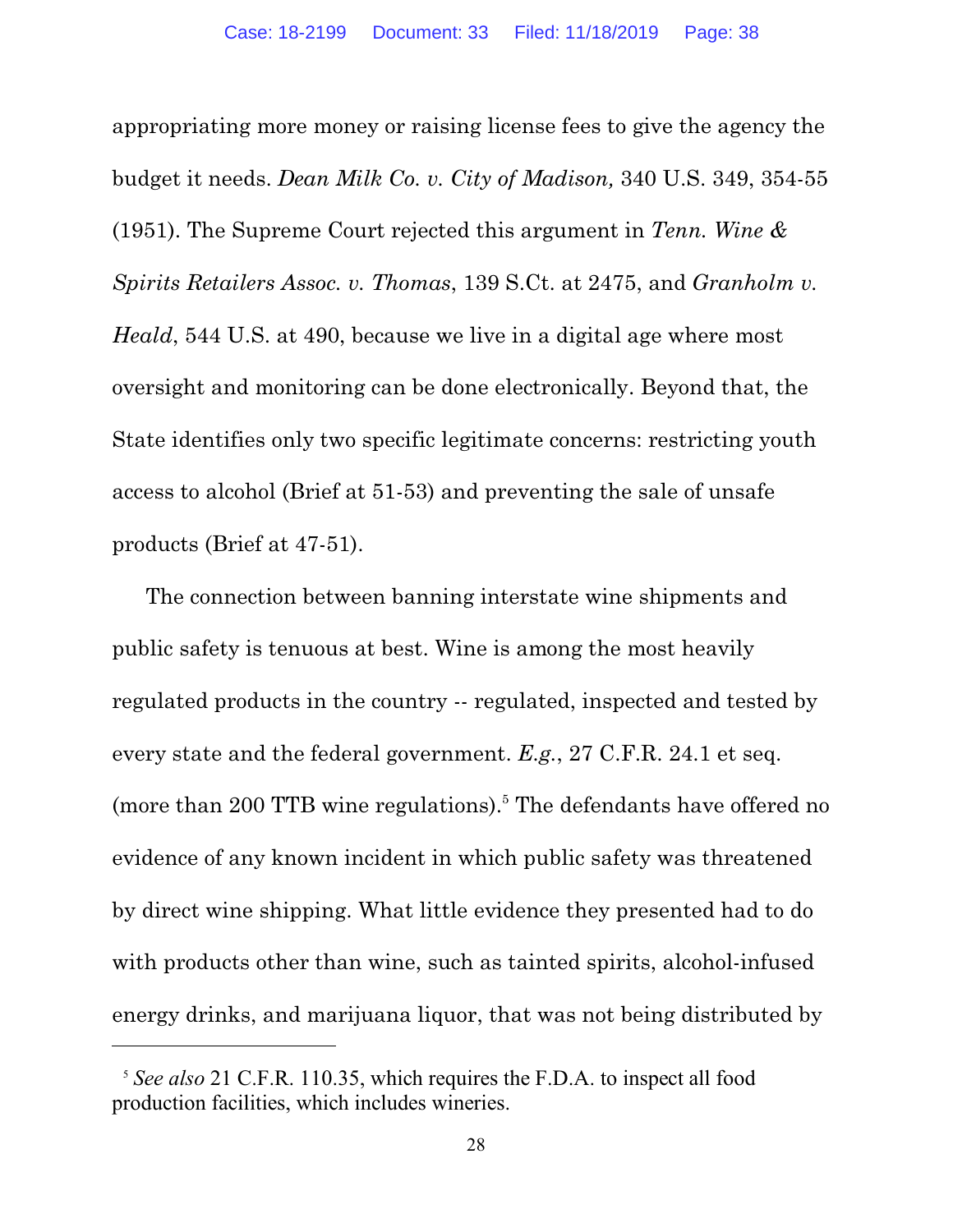interstate shipping but on the premises of resorts in Mexico and supermarkets in Israel. (State Br. at 48-50).

In any event, actions speak louder than words. Michigan allows direct shipments of wine from out-of-state wineries, Mich. Comp. L. § 436.1203(4-6), so it must believe that interstate wine shipping is safe to the public. 6 Michigan trusts that public safety will be adequately protected by federal regulators and agencies in its sister states, all of which have the same safety concerns. Michigan does not offer any evidence that Lebamoff's home state of Indiana so poorly regulates its own retailers that Michigan must ban them from shipping wine to Michigan consumers that Indiana allows them to sell to Indiana consumers. It presents no evidence why deliveries from out-of-state retailers pose some unique set of public safety risks. *See Chemical Waste Mgmt., Inc. v. Hunt*, 504 US at 348 (state must show that the out-of-state product is more dangerous than the in-state product). Indeed, for eight years, Michigan allowed retailers licensed by a sister state to deliver wine directly to Michigan consumers, Mich. Comp. L. §

<sup>6</sup> It also allows the direct delivery of beer from out-of-state microbrewers who have no physical presence in the state without any apparent public safety concerns. Mich. Comp. L. § 436.1203(12).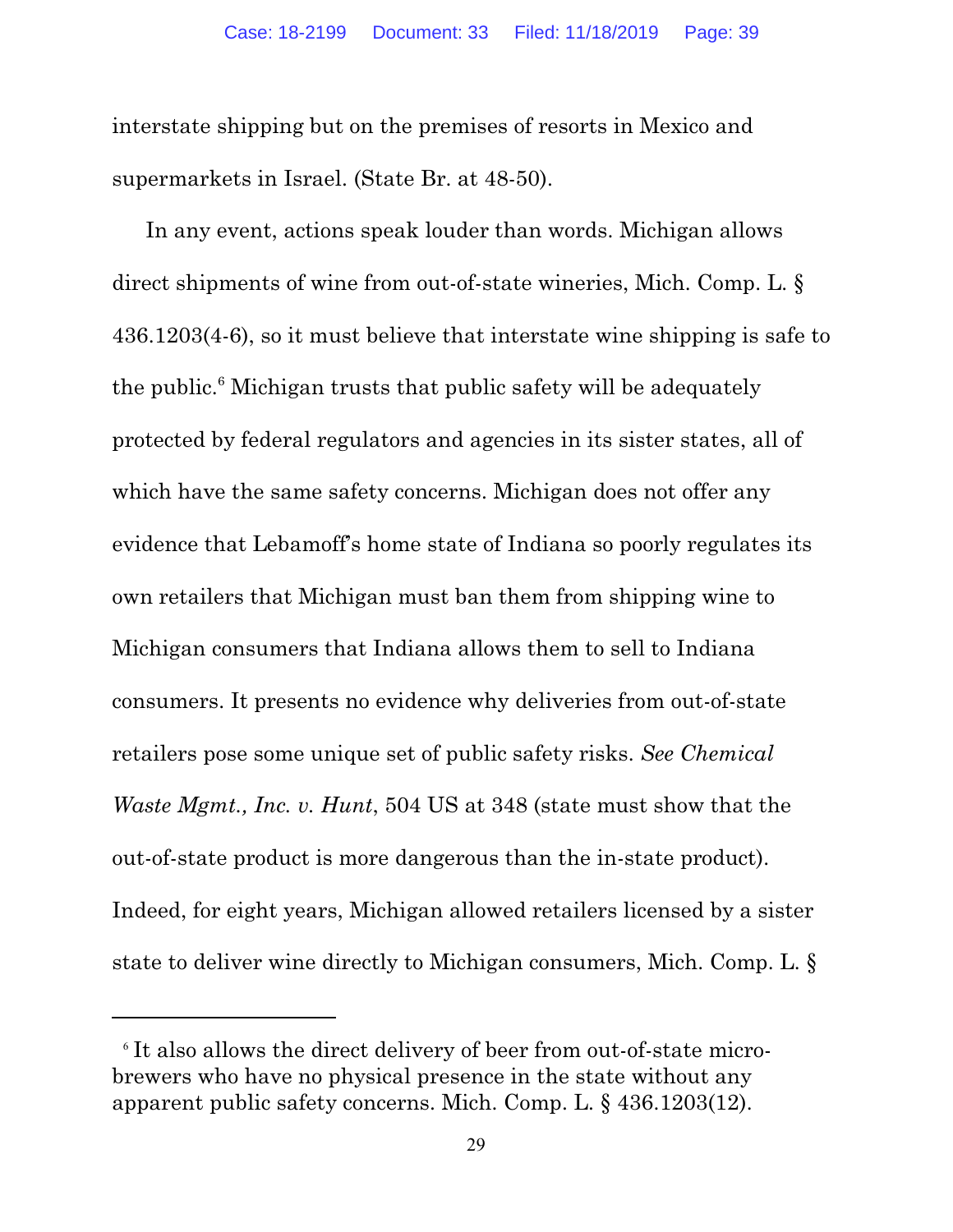436.1203 (2), (11) (eff. 2009-2017), and has produced no evidence of a single public health and safety problem that arose from it.

Michigan attempts to justify its in-state presence requirement by arguing that it helps prevent youth access. (Brief at 51-53). It offers evidence from various sting operations that supposedly show that minors were able to order alcohol from out-of-state retailers more often than from in-state retailers. The evidence is inadequate for six reasons. First, placing an order is not the same thing as having it successfully delivered, and there is no youth access until the alcohol is delivered. Under Michigan law, age must be verified a second time when delivered, and the State's evidence does not say whether the delivery driver viewed the recipient in person, failed to verify the recipient's age, and actually delivered the wine. Second, much of the evidence is irrelevant because it concerns illegal shipments from *unlicensed* sellers, not those with direct shipper permits. Erickson Aff. ¶ 14, RE 34-4, Page ID # 501-02; Donley Aff. ¶ 17, RE 34-5, Page ID # 519. Third, the evidence shows that similar problems arise regardless of whether the seller is located in state or out of state. Erickson Aff. ¶¶ 15-16, RE 34-4, Page ID # 503-04; Donley Aff. ¶ 18, RE 34-5, Page ID # 519-20. Fourth,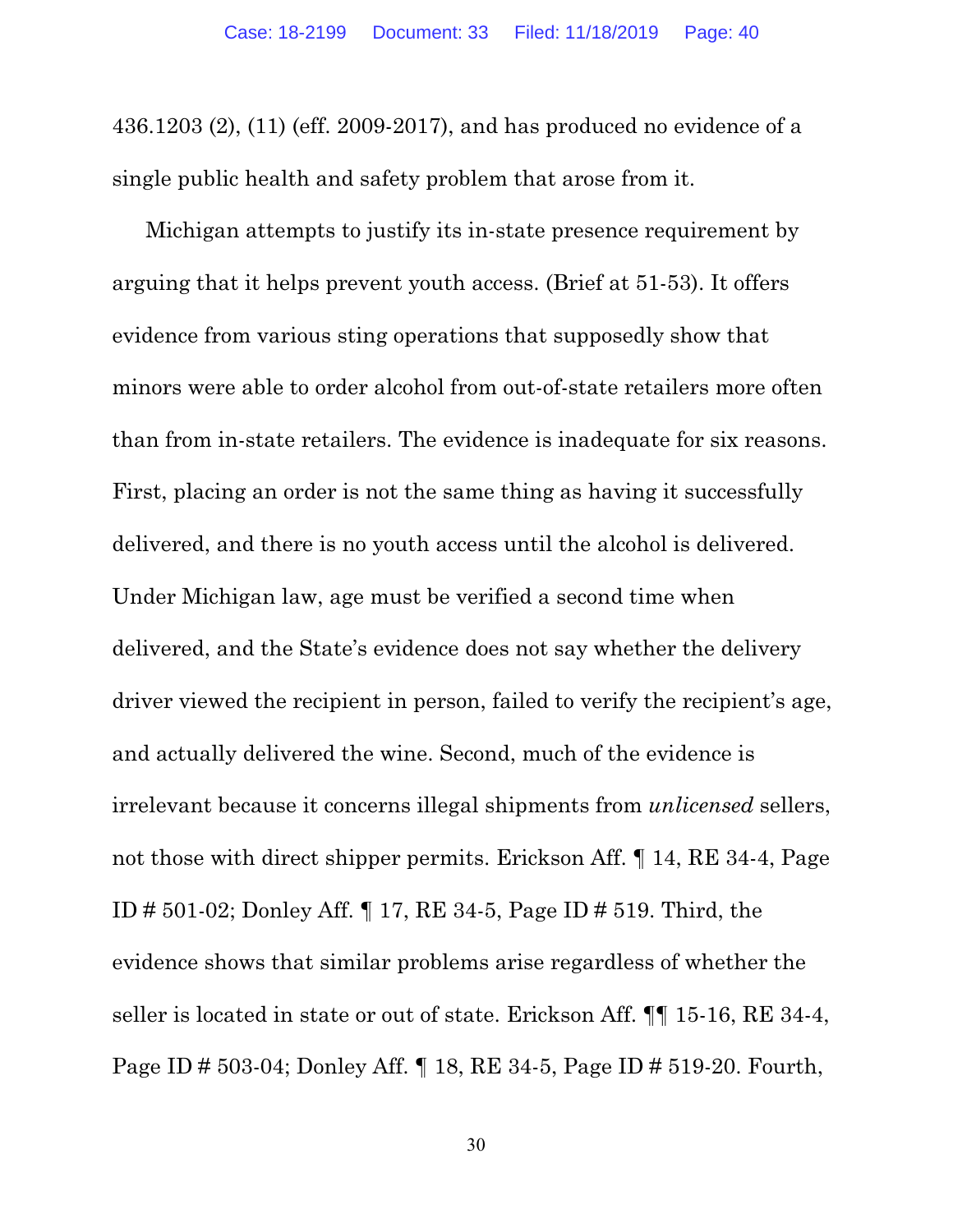the evidence that a 2017 sting operation netted 19 violations by out-ofstate sellers and none from in-state sellers is misleading because only three in-state sellers were contacted. Erickson Aff. ¶ 17, RE 34-4, Page ID # 504; Donley Aff. ¶ 18, RE 34-5, Page ID #519-20. Fifth, none of the State's math-based conclusions that there are more violations by out-ofstate sellers are admissible because they are not supported by any competent expert testimony that the data and conclusions drawn from them are statistically significant and scientifically reliable. *Daubert v. Merrell Dow Pharm., Inc*., 509 U.S. 579 (1993). Sixth, some of the evidence was irrelevant because it concerned enforcement investigations of on-site sales, not internet sales. State's Brief at 51-52. This hardly meets the exacting requirement that the State must produce concrete evidence clearly showing that alternatives will not work. *Granholm v. Heald*, 466 U.S. at 492-93.

Michigan also fails to establish that minors actually order wine for shipping. How would they do this? Use their parents' credit card and have it shipped to the family home? There is no evidence that shipping to minors increases youth alcohol consumption. In *Granholm*, the Supreme Court found the absence of such evidence dispositive of the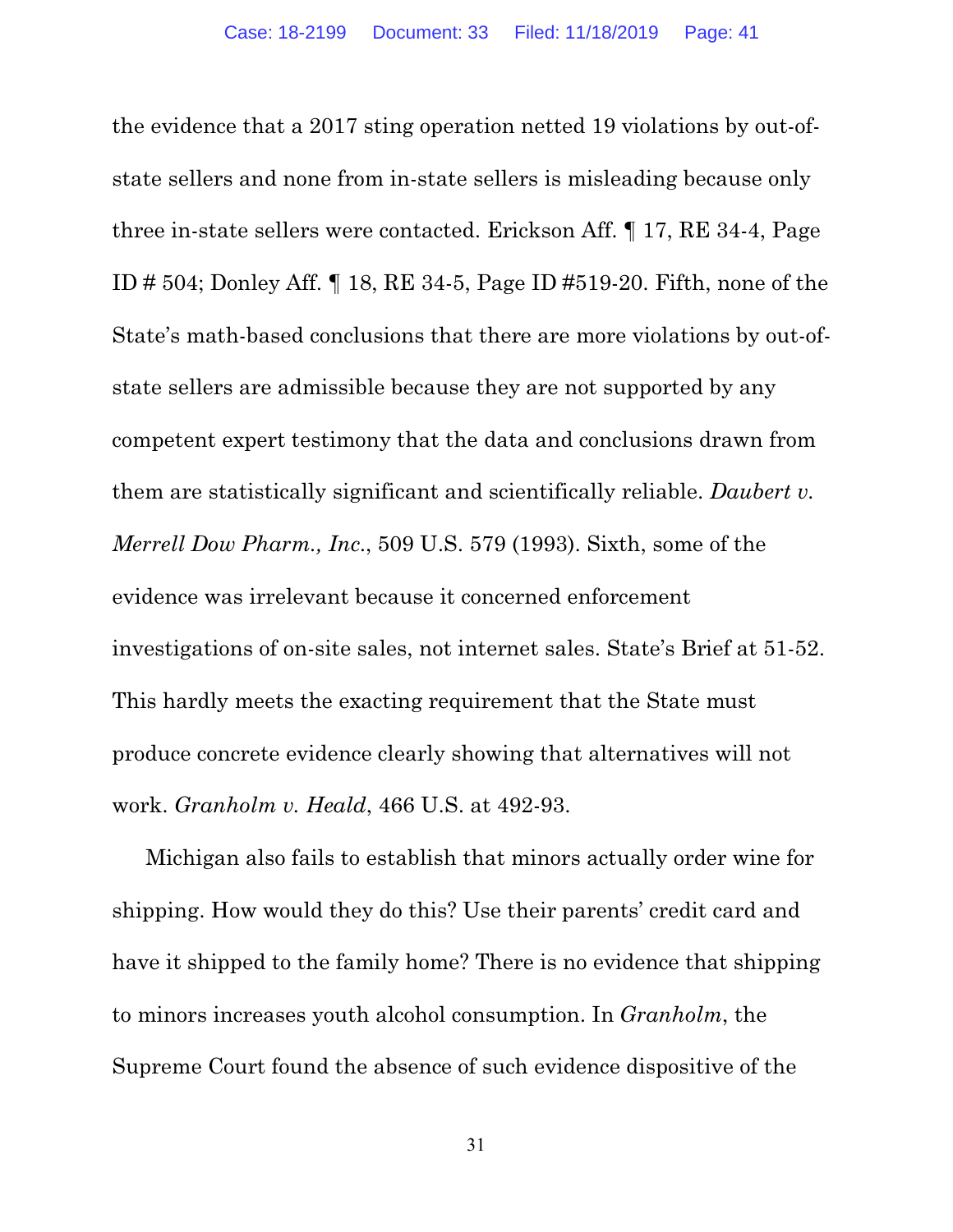youth-access issue:

The States provide little evidence that the purchase of wine over the Internet by minors is a problem. Indeed, there is some evidence to the contrary. A recent study by the staff of the FTC found that the 26 States currently allowing direct shipments report no problems with minors' increased access to wine. FTC Report 34. This is not surprising for several reasons. First, minors are less likely to consume wine, as opposed to beer, wine coolers, and hard liquor. Id., at 12. Second, minors who decide to disobey the law have more direct means of doing so. Third, direct shipping is an imperfect avenue of obtaining alcohol for minors who, in the words of the past president of the National Conference of State Liquor Administrators, "'want instant gratification.'" Id., at 33, and n 137 (explaining why minors rarely buy alcohol via the mail or the Internet). Without concrete evidence that direct shipping of wine is likely to increase alcohol consumption by minors, we are left with the States' unsupported assertions. Under our precedents, which require the "clearest showing" to justify discriminatory state regulation.... Even were we to credit the States' largely unsupported claim that direct shipping of wine increases the risk of underage drinking, this would not justify regulations limiting only out-of-state direct shipments. As the wineries point out, minors are just as likely to order wine from instate producers as from out-of-state ones.

544 U.S. at 490. The FTC report referred to by the Court is in the

record. RE 31-12, Page ID # 271-76.

Michigan's protestations that a physical presence is necessary to curb youth access appears contrived. It already allows wineries located outside the state to ship wine to consumers without having a physical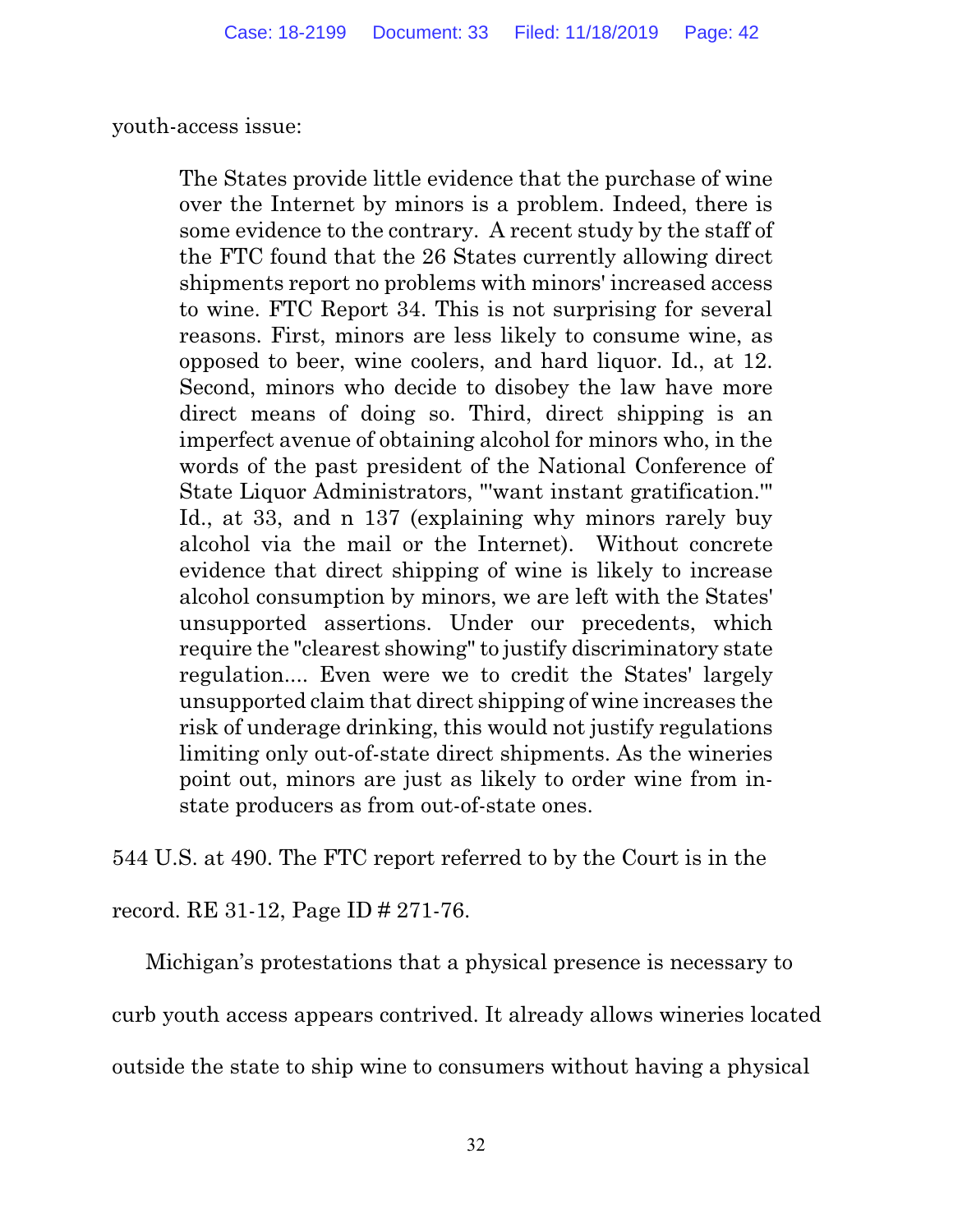presence in Michigan. Mich. Comp. L. § 436.1203(4-6). It allows retailers located in the state to take internet orders, verify age online, and deliver wine to consumers using a common carrier or third-party service without the potentially under-aged purchaser appearing on their premises. Mich. Comp. L. § 436.1203(3). In both situations, it has determined that youth access is adequately restricted if the seller uses an online age verification service at the time of purchase, and the delivery service checks age again at the time of delivery. Mich, Comp. L. § 436.1203(3 and 5). This system is not perfect, of course. Minors are going to acquire alcohol. But Michigan cannot seriously assert that what it finds adequate to minimize minors acquiring wine by direct shipment from in-state retailers and out-of-state wineries will suddenly become ineffective when shipments come from an out-of-state retailer.

Even without evidence, it seems obvious that the use of alcohol by minors and the potential abuse of it by adults is the kind of public health issue that gives states the authority to regulate retail sales. In doing so, however, states may not enforce those regulations only against out-of-state retailers. In order to justify a discriminatory rule, a state must prove that nondiscriminatory alternatives would be ineffective.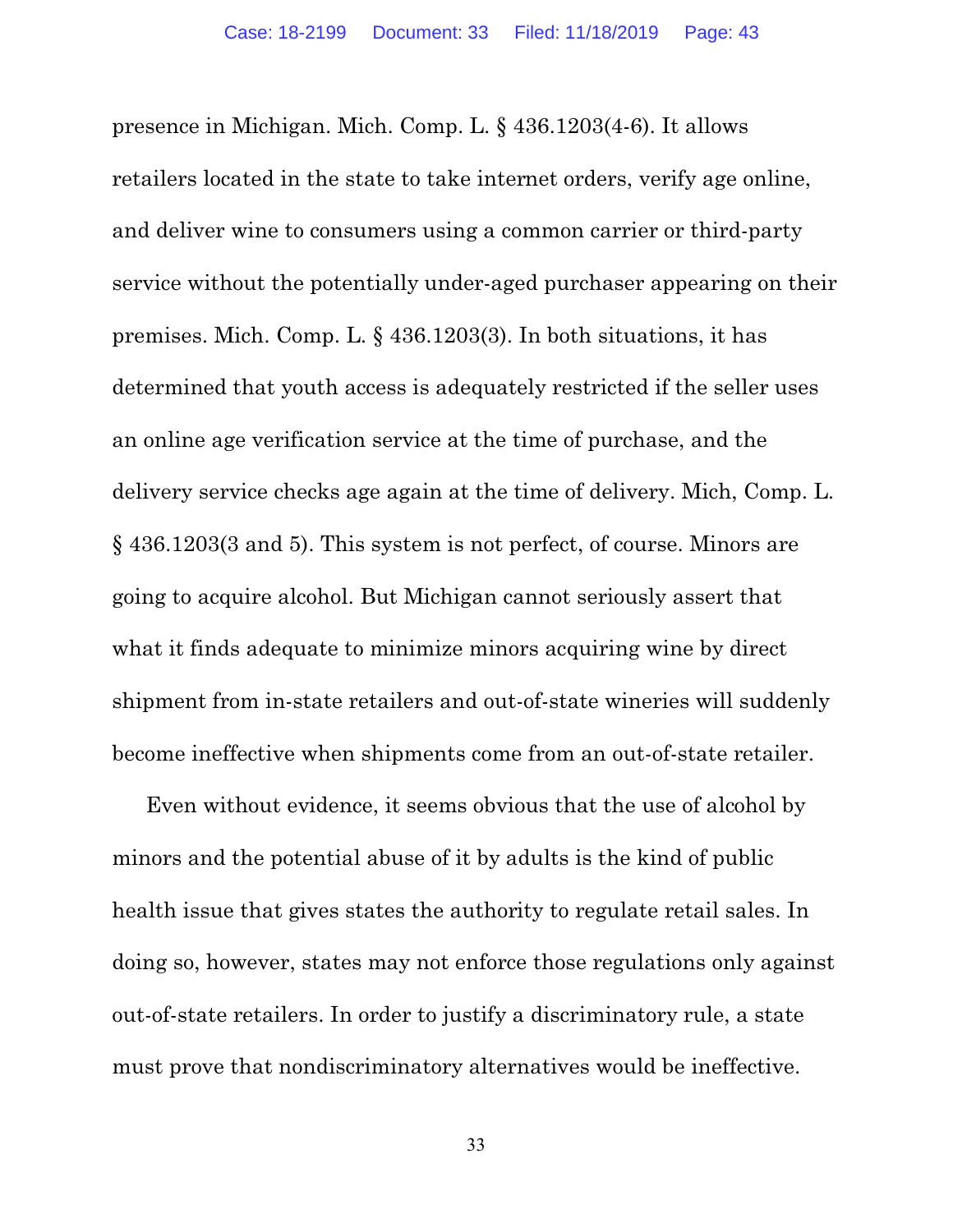Michigan has not done so, and has made no claim that it can.

Michigan already uses a nondiscriminatory alternative to regulate direct shipments from out-of-state wineries which have no physical presence in the state. It protects the public not by banning such shipments, but by requiring the out-of-state winery to consent to Michigan's long-arm jurisdiction and obtain a direct shipper license. Mich. Comp. L. § 436.1203(4). Wineries must supply samples for testing if asked. Mich. Admin. Code R. 436.1728. They must use an online age verification service at the time of sale, Mich. Comp. L. § 436.1203(4), and use a common carrier to deliver the wine which will verify age upon delivery. Mich. Comp. L. § 436.1203(5). They must make their records available for inspection and audit. Mich. Admin. Code R 436-1727,  $436.1728$ . Michigan can revoke the license or impose a fine<sup>7</sup> if the direct shipper violates Michigan law. Mich. Comp. L. § 436.1903.

Whether a wine shipment originates from an out-of-state retailer, an out-of-state winery, or an in-state seller, it is the same product being delivered by the same FedEx and UPS drivers to the same Michigan

<sup>7</sup> The State emphasize that it could not revoke a misbehaving retailer's license in its home state, but its conclusion that this gives the retailer no financial motive to obey Michigan law is wrong. Michigan could revoke its license to do business in Michigan and/or impose substantial fines. Mich. Comp. L. § 436.1903.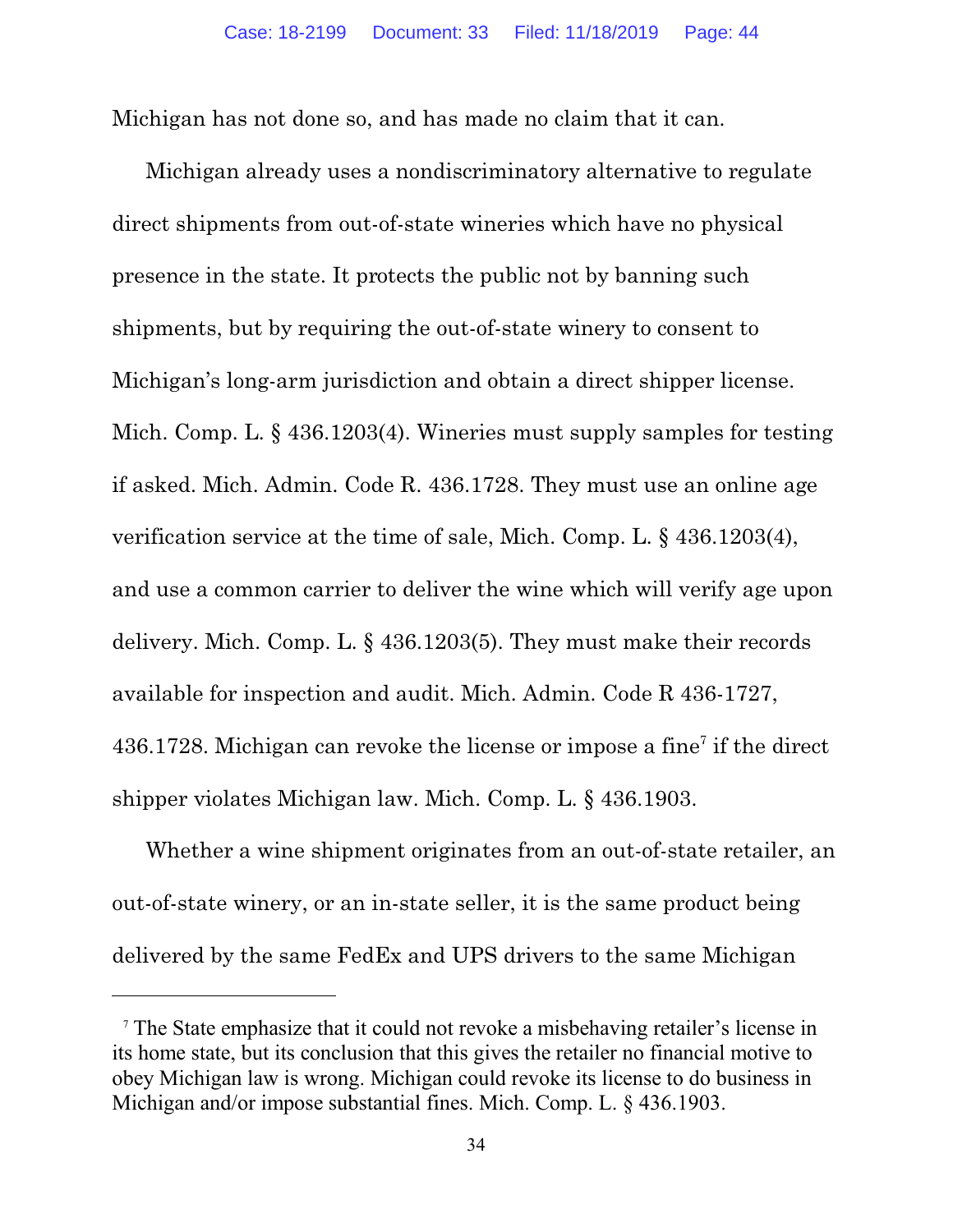residents. Why would these regulations be adequate to protect public health and safety in two of these situations but not the third? To satisfy its burden of proving the ban is necessary, the state must show that shipments from out-of-state retailers pose some "unique threat" to the public that is not posed by other kinds of shipments. *Granholm v. Heald*, 544 U.S. at 492; *Or. Waste Systems*, 511 U.S. at 101; *Chemical Waste Mgt., Inc. v. Hunt*, 504 U.S. at 348. The record is completely devoid of any such evidence.

The defendants claim that there are 388,000 American retailers and it cannot regulate them all, but the argument is frivolous. Only about 1947 retailers actually take online orders and ship outside their home states. Wark Supp. Report, RE 35-1, Page ID # 731-32. The 388,000 includes convenience stores, grocery stores, drug stores, and a host of small businesses that do not ship wine. The cost of setting up and staffing an internet operation, establishing separate bookkeeping systems for each state shipped to, and complying with each state's reporting requirements, is prohibitive for most wine retailers. *Id.* The State has offered no proof that it lacks the capacity to monitor and regulate shipments by fewer than 2000 out-of-state retailers when it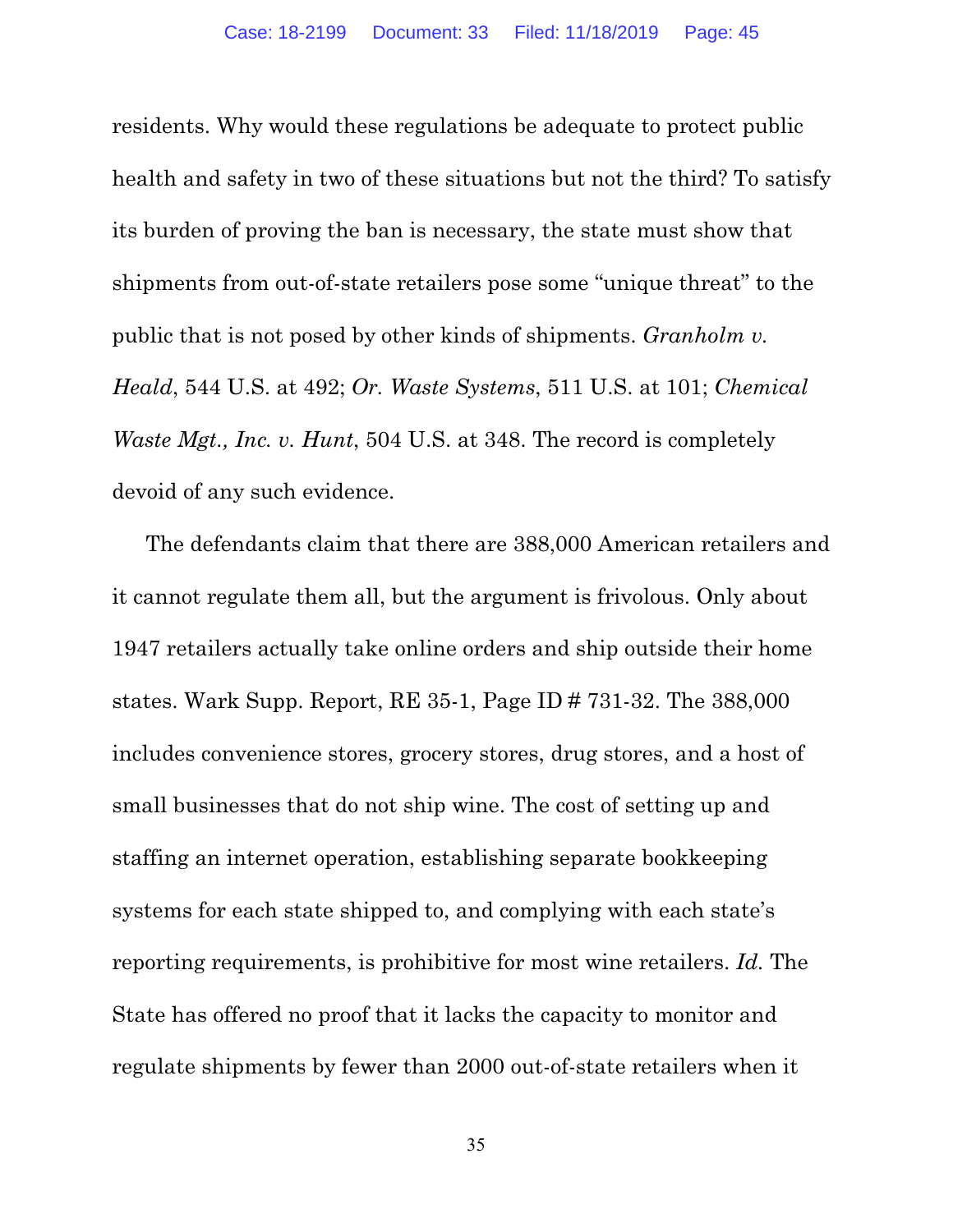already successfully monitors 16,444 in-state retailers. Erickson Aff. ¶ 19, RE 34-4, Page ID # 505. In any event, the Supreme Court has held that discrimination cannot be justified just because it imposes additional regulatory burdens. States can charge licensing fees to cover its increased costs. *Great Atlantic & Pac. Tea Co., Inc. v. Cottrell*, 424 U.S. 366, 377 (1976); *Dean Milk Co. v. City of Madison*, 340 U.S. at 354- 55. *See also Evansville-Vanderburgh Airport Auth. Dist. v. Delta Airlines, Inc.*, 405 U.S. 707, 715-16 (1972) (collecting cases authorizing states to collect tolls and fees from out-of-state vehicles to offset costs of highway maintenance).

The Supreme Court has consistently held that physical presence requirements violate the Commerce Clause. If Michigan could require it, so could every state, and internet retailers would have to establish bricks-and-mortar distribution operations in all fifty states. The cost would be prohibitive and shut down interstate commerce. *Granholm v. Heald*, 544 U.S. at 474-75. The Court "view[s] with particular suspicion state statutes requiring business operations to be performed in the home State that could more efficiently be performed elsewhere" and has consistently ruled that "States cannot require an out-of-state firm to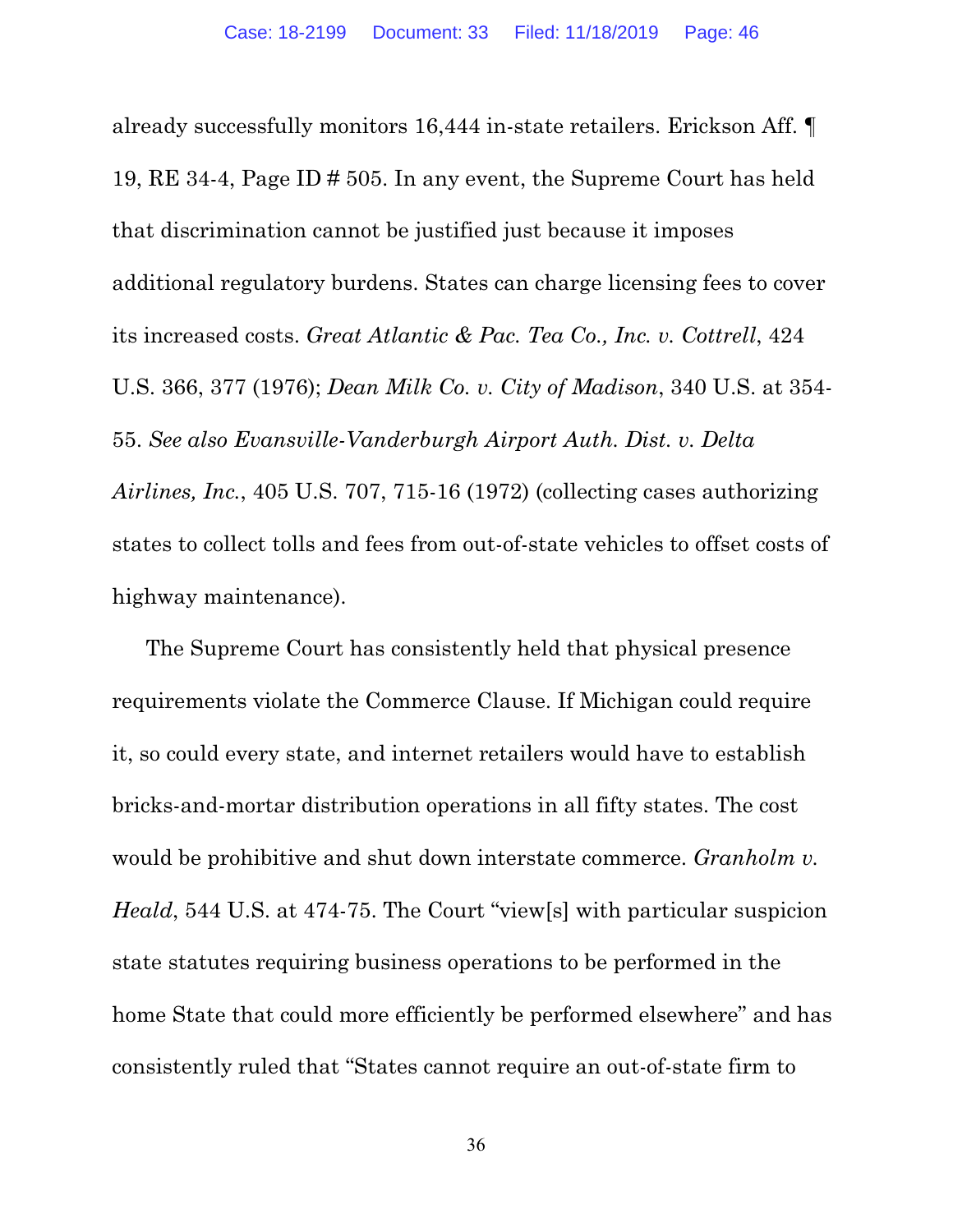become a resident in order to compete on equal terms." *Granholm v. Heald,* 544 U.S. at 475 (*citing Pike v. Bruce Church, Inc.,* 397 U.S. at 145*; Halliburton Oil Well Cementing Co. v. Reily,* 373 U.S. 64, 72 (1963); *Ward v. Maryland,* 79 U.S. 418, 12 Wall. 418 (1870)).

Despite the clear holding in *Granholm,* the State contends that its physical presence requirement for wine retailers should be upheld. It claims that this Circuit so held in a footnote in *Byrd v. Tenn. Wine & Spirits Retailers' Assoc*., 883 F.3d 608, 623 n.8 (6th Cir. 2018) (Brief at 36-38). The contention is frivolous. Courts do not announce holdings in footnotes, and the footnote cited merely described *dictum* in a Fifth Circuit case<sup>8</sup> without indicating any approval of it.

The Wholesalers Association goes farther and argues that the Supreme Court in *Tennessee Wine* somehow overruled *Granholm v. Heald*, and held that physical presence requirements are constitutional. Wholesalers Brief at 14-20. The Association is simply wrong. That case contains no such holding and no language retreating from *Granholm.*

<sup>8</sup> *Cooper v. Texas ABC,* 820 F.3d 730 (5th Cir. 2016). The case was decided before the Supreme Court ruled in *Tennessee Wine* that the nondiscrimination principle as articulated in *Granholm v. Heald* applied to retailers. *Granholm* ruled that physical-premises requirements are unconstitutional. 544 U.S. at 475.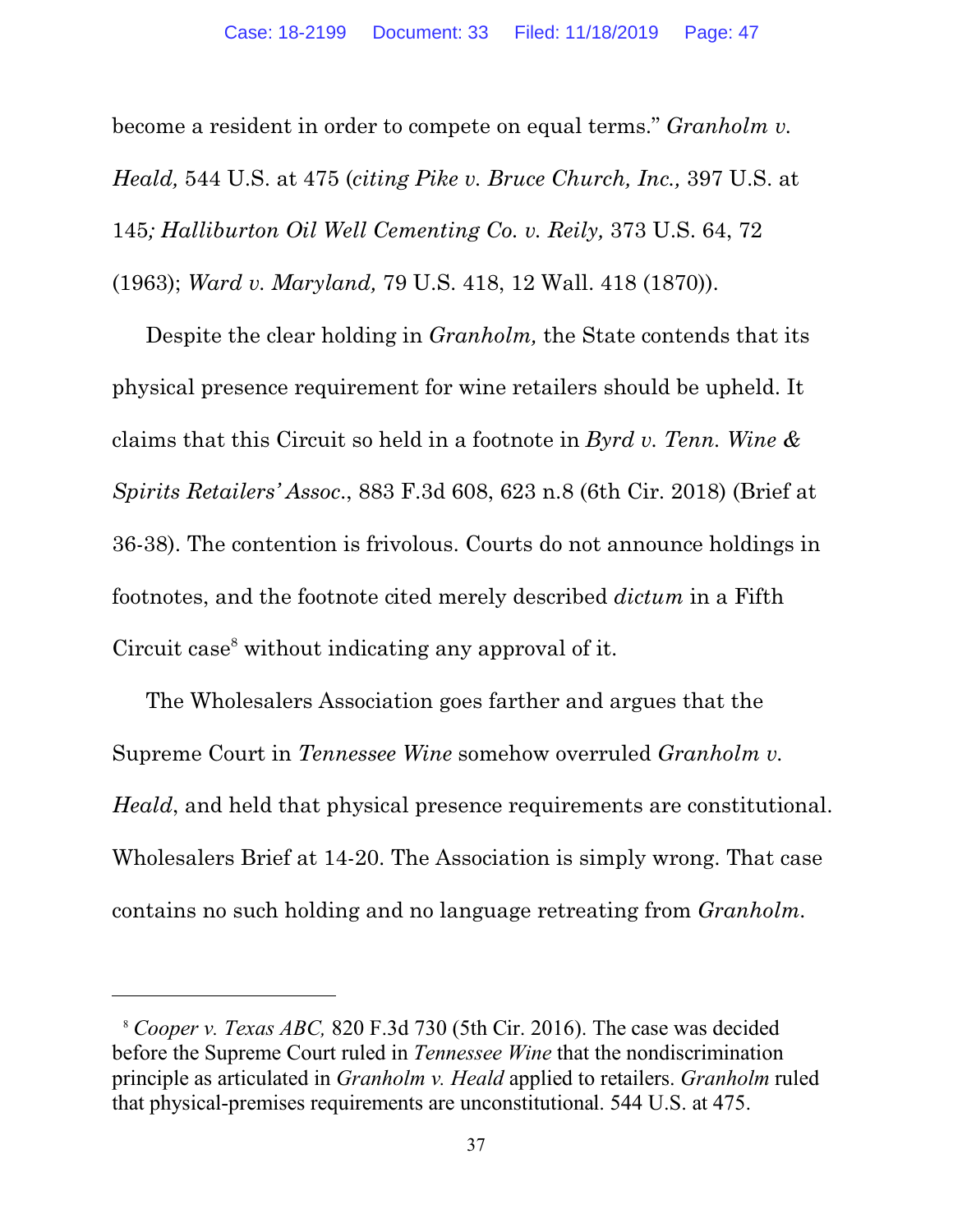To the contrary, the Court reaffirms *Granholm* throughout the opinion, *e.g.*, 139 S.Ct. at 2471, and suggests in *dicta* that "in-state presence" requirements "can no longer be defended." *Id*. at 2472. The Association also claims support from *North Dakota v. U.S.*, 495 U.S.423 (1990), but that case is irrelevant. It was a Supremacy Clause case concerning liquor on military bases that did not involve either the Commerce Clause or discrimination against interstate commerce. It is not even a majority opinion, just a plurality, made up of four Justices whose view that states can require liquor dealers to be physically present was explicitly rejected by the majority in *Granholm*. 9

<sup>9</sup> The *North Dakota* opinion was written by Justice Stevens and joined by Chief Justice Rehnquist and Justice O'Connor, all of whom dissented in *Granholm.* Justice Scalia concurred in *North Dakota* only because there was no discrimination. 495 U.S. at 448. Had the law been discriminatory, he would have voted otherwise because he has stated clearly that the "discriminatory character [of a liquor law] eliminates the immunity afforded by the Twenty-first Amendment." *Healy v. Beer Inst.*, 491 U.S. at 344 (Scalia, J., concurring).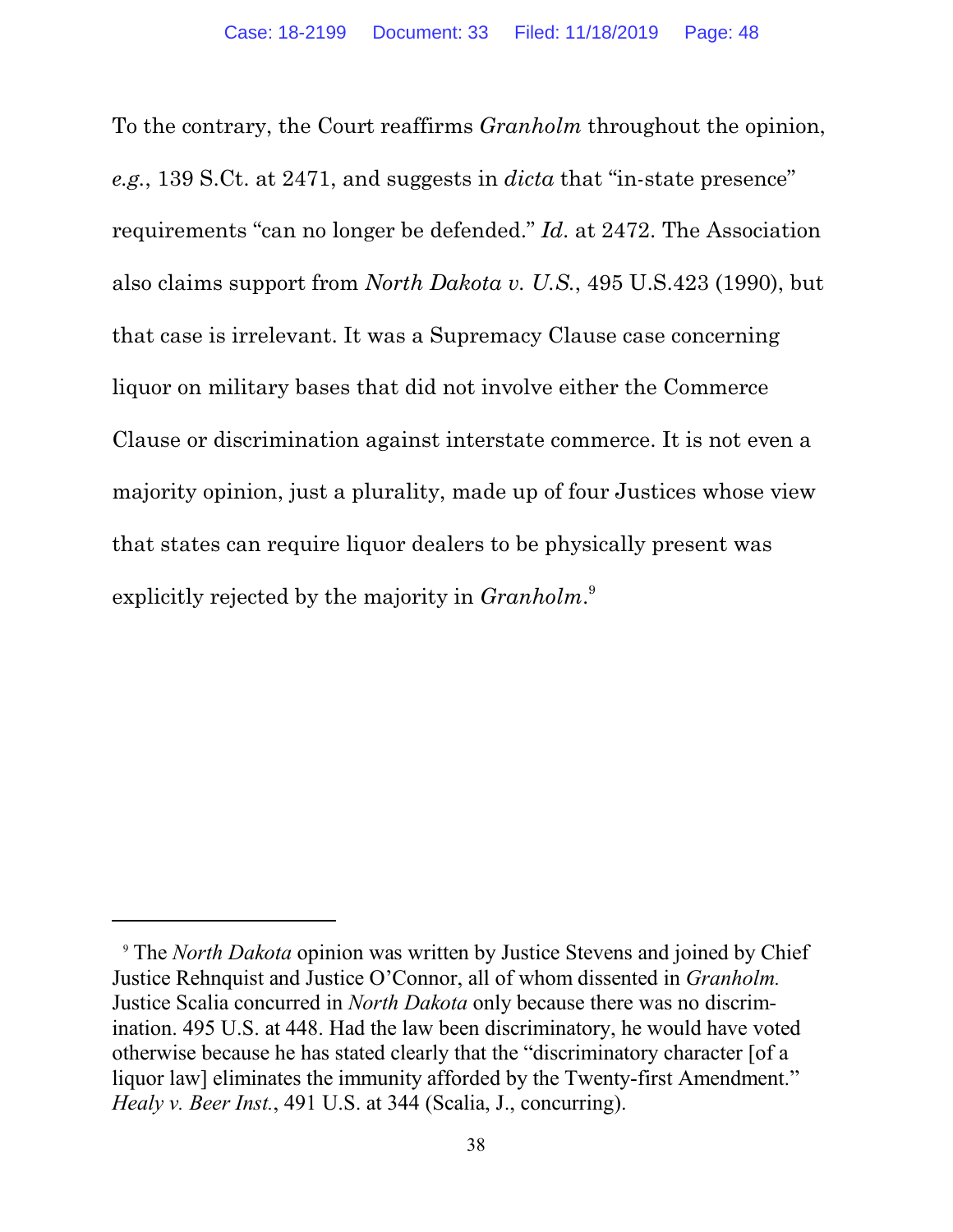# **C. At least thirteen states allow direct shipping by out-of-state wine retailers**

At least thirteen states<sup>10</sup> allow direct-to-consumer shipping by outof-state wine retailers. CAL. BUS. & PROF. CODE § 23661.2; CONN. GEN. STAT. § 30-18a; IDAHO CODE § 23-1309A; LA. REV. STAT. § 26:359(B); NEB. REV. STAT. § 53-123.15(5); NEV. REV. STAT. § 369.490 (allows consumers to import); N.H. REV. STAT. § 178:27; N.M. STAT. § 60-7A-3(E); N.D. CENT. CODE § 5-01-16(5); OR. REV. STAT. § 471.282(1); VA. CODE ANN. § 4.1-207(6); W. VA. CODE ANN. §§ 60-8-6(b), 60-8-6a; WYO. STAT. § 12-2-204(a). Michigan has produced no evidence that direct shipping in any of those states has caused a public safety problem. The only evidence in the record on direct shipping comes from the Federal Trade Commission's study concluding that "states that permit interstate direct shipping generally report few or no problems with shipments to minors." RE 31-12, Page ID # 276.

<sup>&</sup>lt;sup>10</sup> The National Association of Wine Retailers identifies three additional jurisdictions that allow out-of-state retailers to ship directly to consumers: Alaska, Florida, and the District of Columbia. See https://nawr.org/issues/direct-shipping/ (last visited Oct. 16, 2019). The statutory authority in those three jurisdictions is unclear.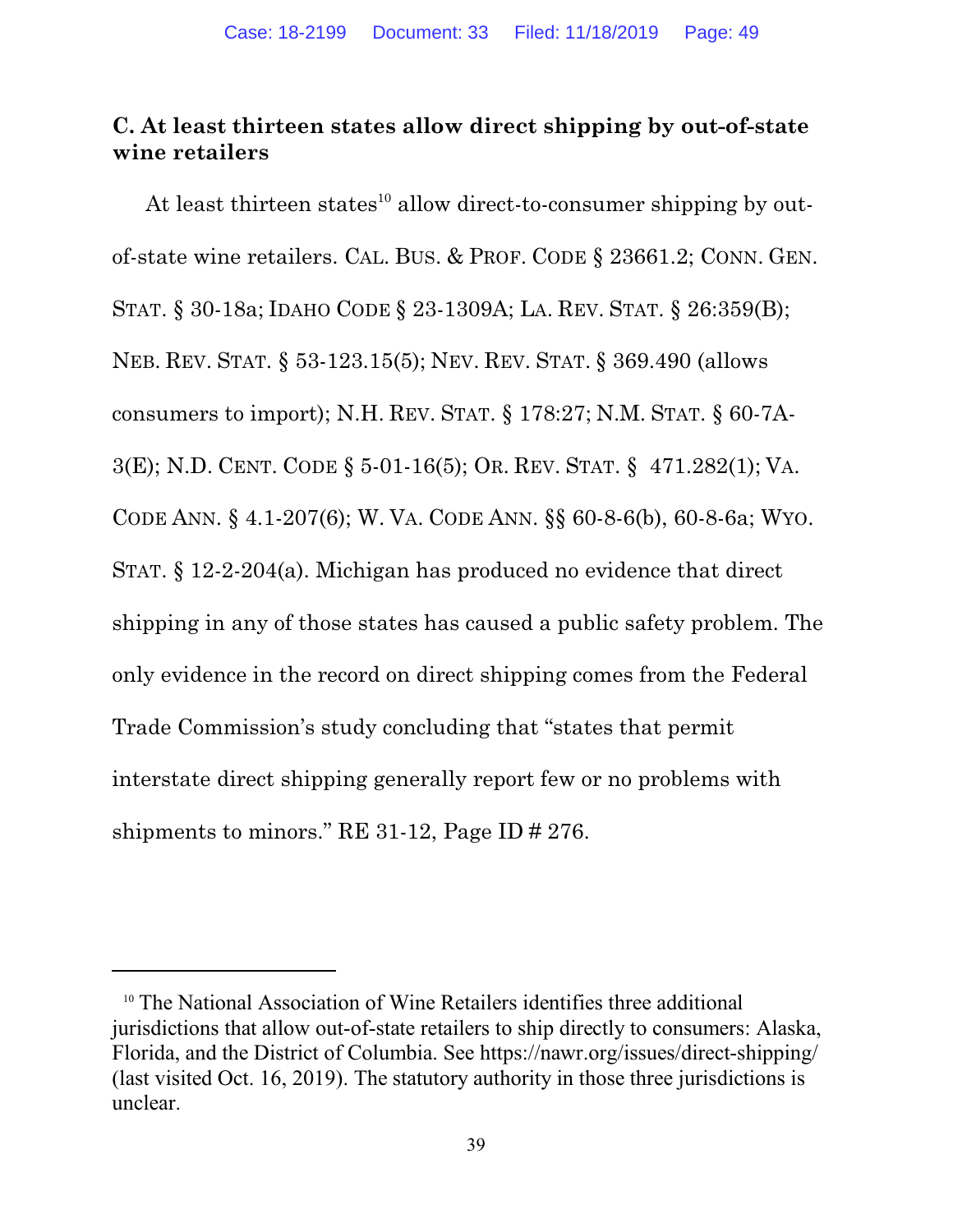The Supreme Court has considered the fact that other states allowed direct shipping from out-of-state wineries without any apparent public safety problems as an indication that nondiscriminatory alternatives to a total ban were likely to be effective. *Granholm v. Heald*, 544 U.S. at 490. This Circuit has also done so and looked for evidence from the state that some unique local condition might justify a ban on direct shipping even though it does not cause problems in other states. *Cherry Hill Vineyards v. Lilly*, 553 F.3d at 434. Michigan has produced no evidence that there is something different about public safety or youth access in Michigan that would somehow make the regulatory provisions adopted by those other states ineffective in Michigan.

#### **D. The Twenty-first Amendment is not a defense**

The State argues that Section 2 of the Twenty-first Amendment<sup>11</sup> authorizes it to discriminate against interstate commerce and favor in-state retailers over their out-of-state competitors. State Brief at 35- 37. It does not develop this argument and cites no authority for the proposition that the Amendment trumps the Commerce Clause. Indeed,

<sup>&</sup>lt;sup>11</sup> "The transportation or importation into any State ... for delivery or use therein of intoxicating liquors, in violation of the laws thereof, is hereby prohibited." U.S. Const., amend. XXI,  $\S$  2.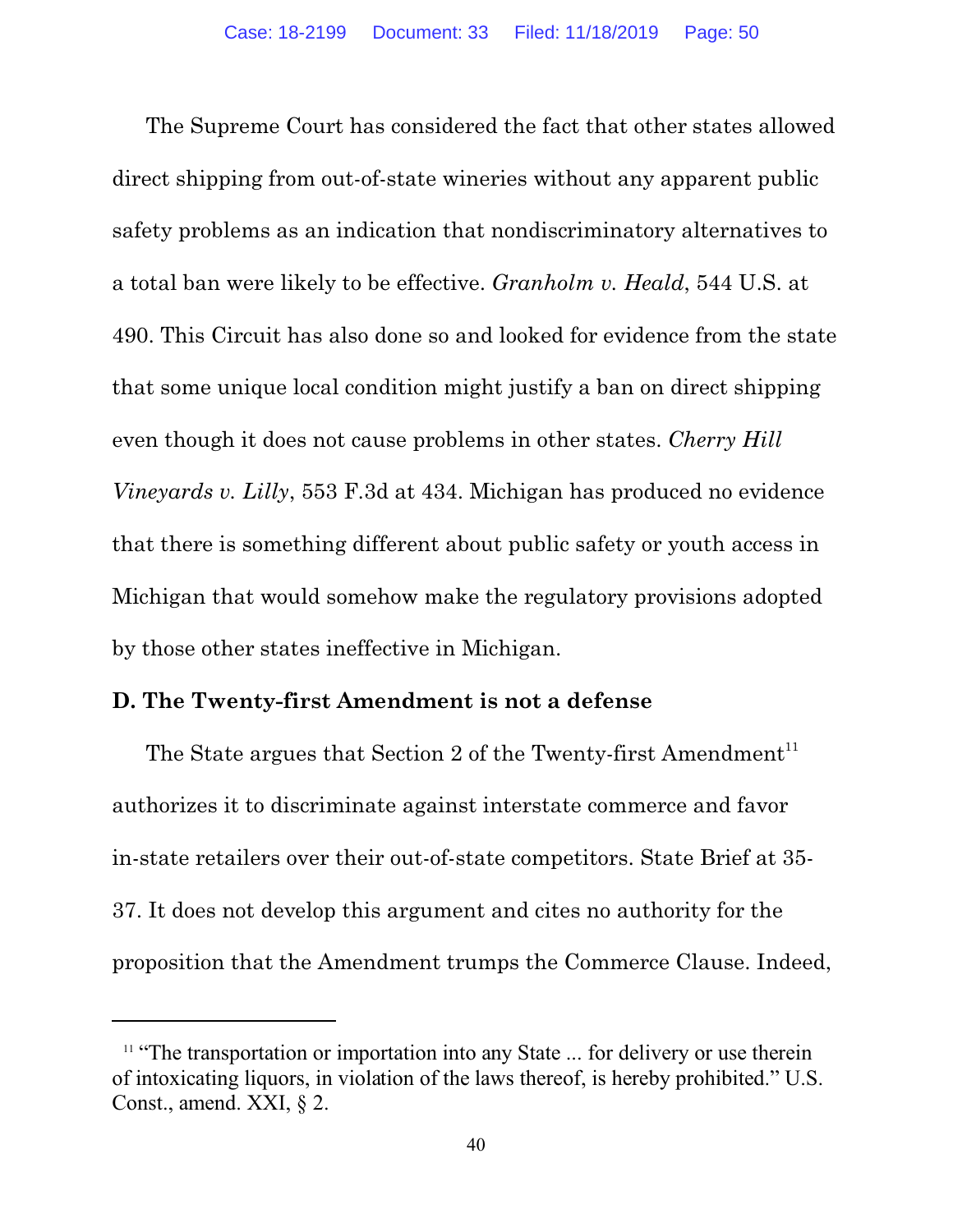the only case it cites says exactly the opposite: "Section 2 does not grant states the power to violate the "nondiscrimination principle" of the dormant Commerce Clause." *Wal-Mart Stores, Inc. v. Texas ABC*, 935 F.3d 362, 369 (5th Cir. 2019).

The Supreme Court has consistently held that the Twenty-first Amendment is not a defense to a charge of discrimination and does not justify protectionist liquor laws. In *Bacchus Imports Ltd. v. Dias*, the Court held that the Amendment did not empower States to favor local liquor interests by erecting barriers to competition. 468 U.S. at 276. In *Granholm*, the Court held that "state regulation of alcohol is limited by the nondiscrimination principle of the Commerce Clause," and that "*Bacchus* forecloses any contention that § 2 of the Twenty-first Amendment immunizes discriminatory direct-shipment laws from Commerce Clause scrutiny." 544 U.S. at 487-88. Justice Scalia said in *Healy v. Beer Inst.*, that a liquor law's discriminatory character eliminates whatever immunity might be afforded by the Amendment. 491 U.S. at 344 (concurring). Most recently, in *Tenn. Wine & Spirits Retailers Assoc. v. Thomas*, the Court again reiterated that the Amendment "is not a license to impose all manner of protectionist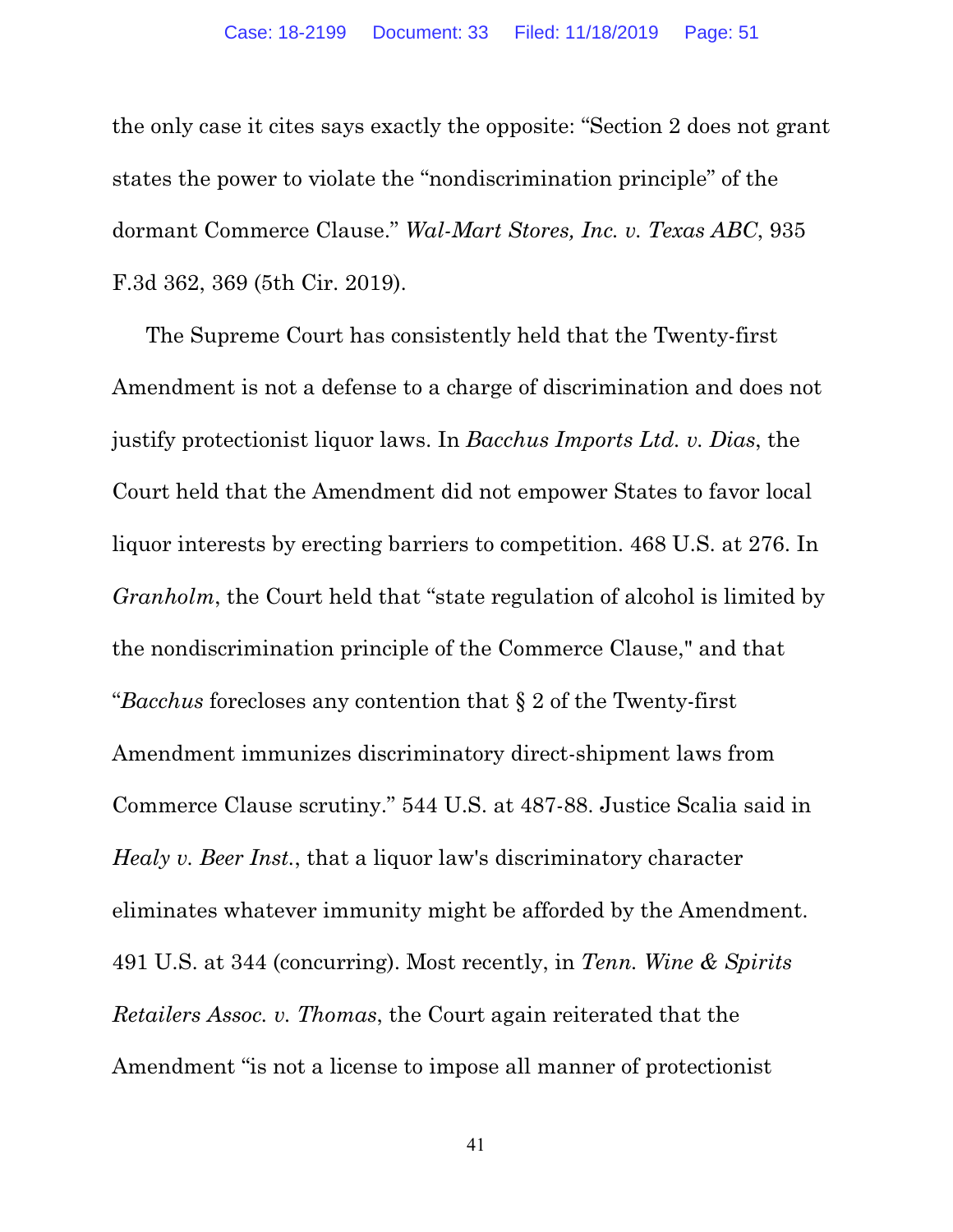restrictions on commerce in alcoholic beverages." 139 S.Ct. at 2470-72.

Cases from this circuit concur. The Twenty-first Amendment does not trump the nondiscrimination rule, *Cherry Hill Vineyards v. Lilly*, 553 F.3d at 431, nor give States the authority to discriminate against out-of-state goods. *Jelovsek v. Bredesen*, 545 F.3d 431, 436 (6th Cir. 2008). It is not a defense to a charge of discrimination and not a justification for depriving citizens of their right to have access to the markets of other states on equal terms. *Byrd v. Tenn. Wine & Spirits Retailers Ass'n*, 883 F.3d at 619.

## **E. Whether the wine passes through a wholesaler located in Michigan is constitutionally irrelevant**

The defendants argue that Michigan may constitutionally ban outof-state retailers from shipping to consumers because they do not buy their wine from Michigan wholesalers. However, they have difficulty fitting this argument into the analytical framework for scrutinizing state liquor laws required by the Supreme Court and set out by this Circuit in *American Beverage Ass'n v. Snyder*, 735 F.3d at 369-70. The law that retailers may obtain wine only from in-state wholesalers itself violates the nondiscrimination principle. It requires "business operations to be performed in [Michigan] that could more efficiently be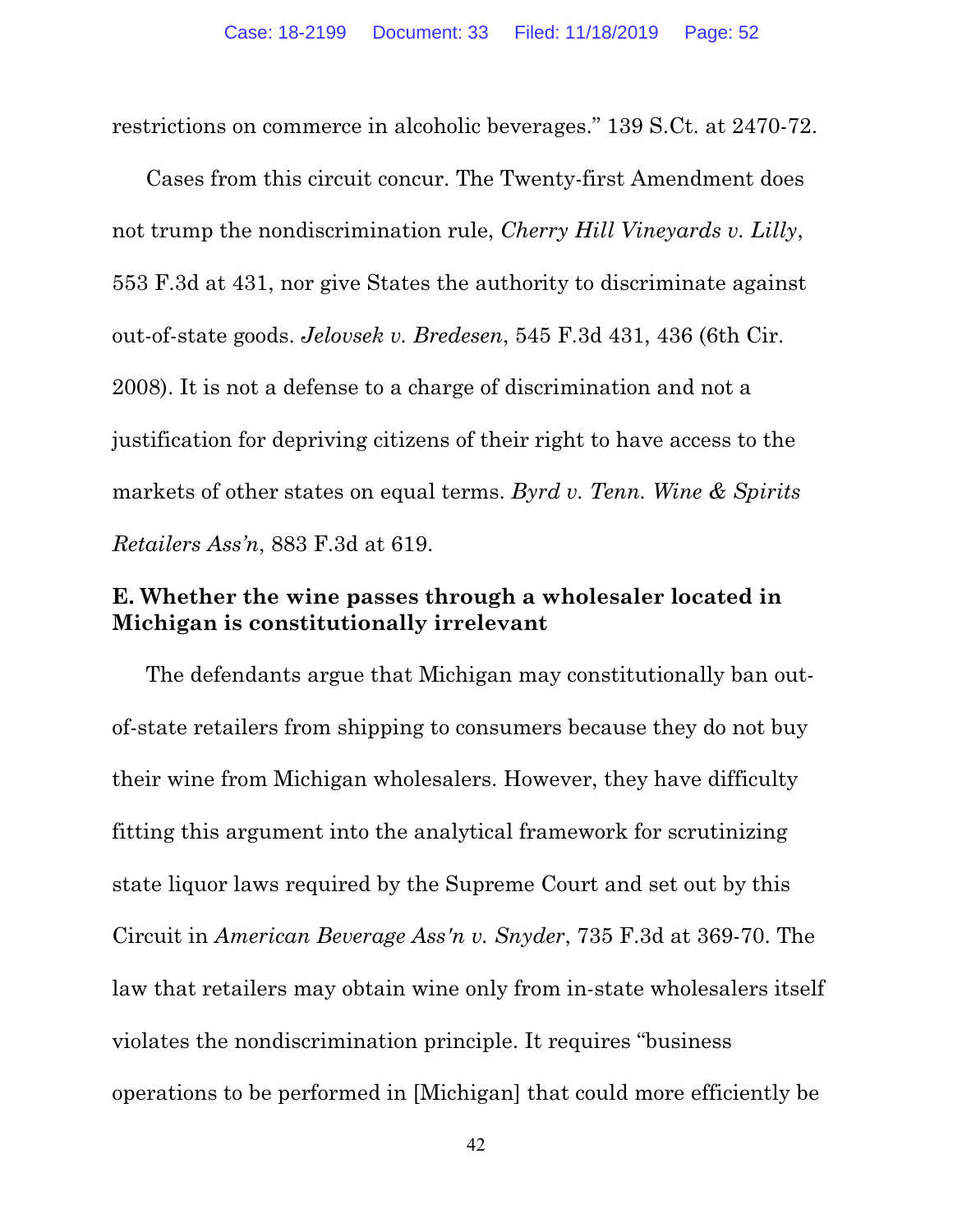performed elsewhere," which the Supreme Court has said is a violation of the Commerce Clause. *Granholm v. Heald*, 544 U.S. at 475*, quoting Pike v. Bruce Church, Inc., 397 U.S. at 145. It is difficult to see how a* discriminatory rule allowing only in-state retailers to ship wine could be justified by a second discriminatory rule allowing only in-state wholesalers to supply the wine. Two wrongs do not make a right. Applying the in-state wholesaler rule to out-of-state retailers would also violate the extraterritoriality principle of the Commerce Clause because it regulates how out-of-state retailers obtain their inventory. Michigan may not project its regulatory regime into the jurisdiction of another nor regulate transactions occurring outside its borders. *Healy v. Beer Inst.*, 491 U.S. at 336-37. *See also Brown-Forman*, 476 U.S. at 579-80 (law which regulates price of liquor purchased in other states has impermissible extraterritorial effect). Three wrongs certainly do not make a right.

When a state statute directly regulates or discriminates against interstate commerce, or when its effect is to favor in-state economic interests over out-of-state interests, the courts apply strict scrutiny requiring that the State prove the discrimination materially advances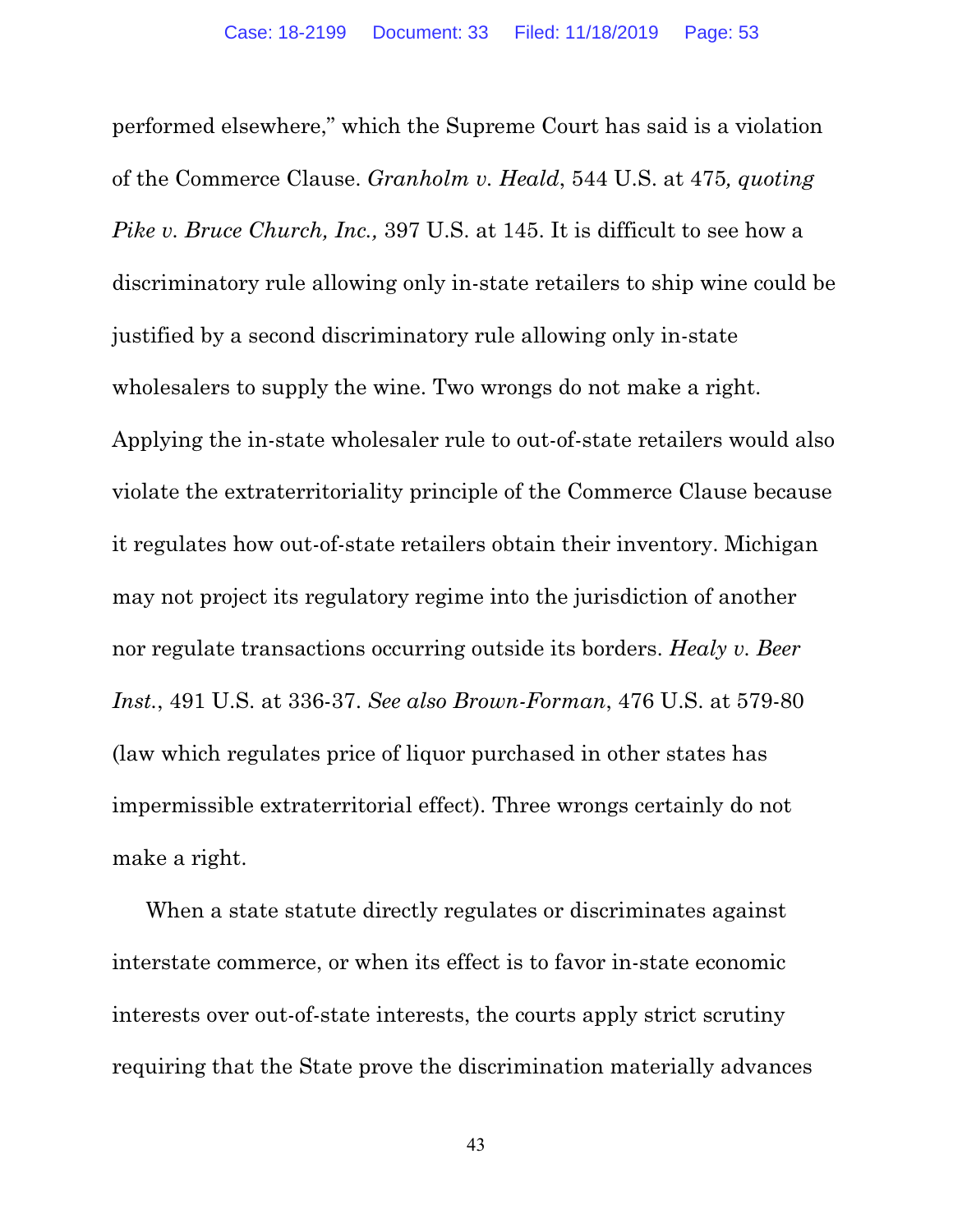an important state issue and that no less discriminatory alternative would be effective. This requires concrete evidence, not speculation or mere assertions of probability. *Brown–Forman Dist.Corp. v. N.Y. State Liq. Auth.,* 476 U.S. at 579, *Granholm v. Heald*, 544 U.S. at 487, 489. The state makes a passing attempt to argue that requiring wine to be purchased exclusively from in-state wholesalers furthers public health and safety, but the argument is totally unsupported by evidence. State Brief at 47-51.<sup>12</sup> The State suggests that serious health risks exist from counterfeit or tainted alcohol that a wholesaler can help combat by tracking distribution, but offers no evidence there has ever been an incident of counterfeit or tainted wine, let alone one where the physical location of the wholesaler played an important role. Brief at 47-49. The State says that it can efficiently pursue the recall of a dangerous product with the assistance of the wholesalers, but again, does not cite even a single incident where it has initiated a recall of a wine that posed a health risk, let alone one where the physical location of a wholesaler mattered. Brief at 50-51. It does not even address the effectiveness of nondiscriminatory alternatives, such as creating an e-

 $12$  The wholesalers in their brief do not claim they have a significant role in protecting public safety.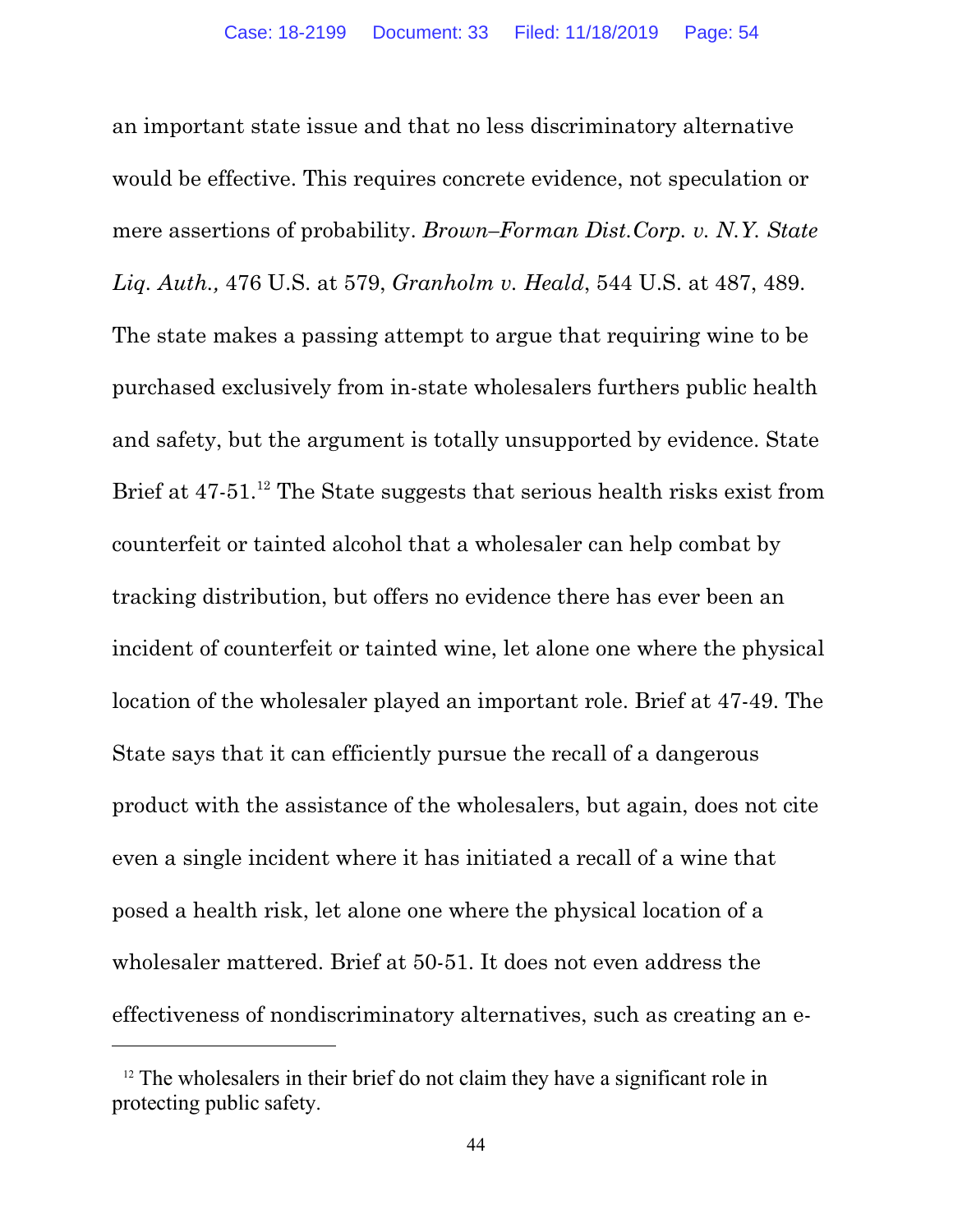mail notification list that could instantly contact all licensed retail shippers.

The State's argument is speculative. First, according to the U.S. Consumer Products Safety Commission and the Food and Drug Administration, there have been no instances of tainted wine that had to be recalled.<sup>13</sup> Second, if there were, the recall would be handled by the federal government, the manufacturer and the seller, not a state government agency. *See* 21 U.S.C. § 423. Third, the Liquor Control Commission lacks the statutory authority to conduct such recall campaigns. *See* Mich. Comp. L. §§ 436.1217, 436.2005. Fourth, the State has other nondiscriminatory alternatives that would allow it to keep track of potentially tainted wine products being shipped into the state, such as requiring shippers to keep records and make them available to the liquor commission, Mich. Admin. Code R. 436.1727, and to submit test samples of a suspicious product. Mich. Admin. Code R. 436.1728. The State has not shown that these alternatives would be ineffective.

The whole argument seems contrived because Michigan does not in fact require that all wine intended for consumers be processed by an in-

<sup>13</sup> *See* https://www.cpsc.gov/Recalls and [https://www.fda.gov/safety/recalls](https://www.fda.gov/safety/recalls-market-withdrawals-)[market-withdrawals-](https://www.fda.gov/safety/recalls-market-withdrawals-)safety-alerts (last visited October 14, 2019).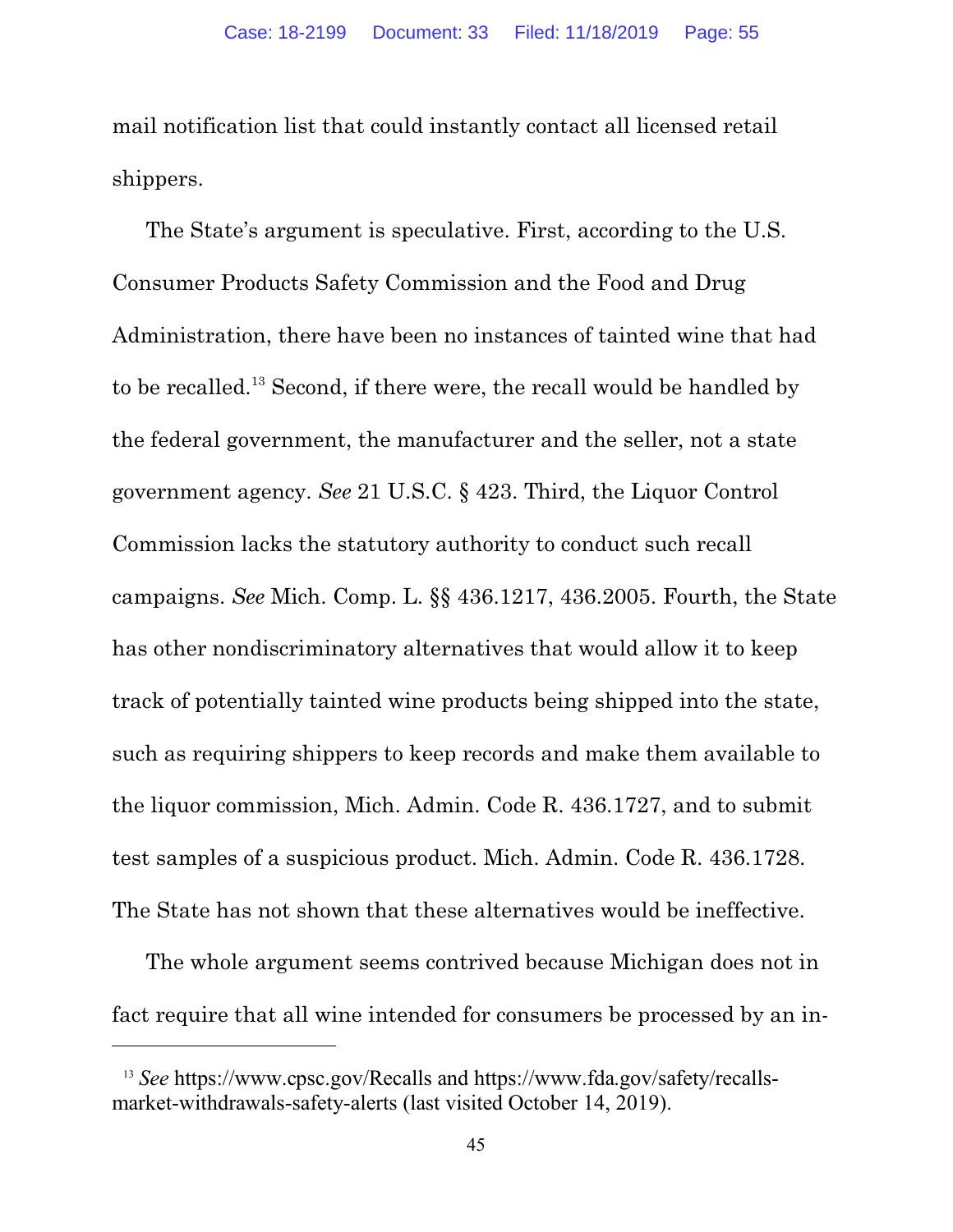state wholesaler. Michigan wineries and out-of-state wineries may sell and ship directly to consumers or retailers without the wine passing through a wholesaler. Mich. Comp. L. §§ 436.1113(10), 436.1203(4-6). The State presents no evidence and makes no argument that a bottle of wine would be safe when sold directly to a consumer by a winery, but pose a public safety threat when the same bottle is sold by a retailer. It also makes no argument that the licensing and other regulations it uses to assure the safety of wine shipped from wineries would be ineffective when the wine is shipped from a retailer.

There was a plausible argument before *Tenn. Wine & Spirits Retailers Assoc. v. Thomas* that a state could constitutionally require all wine to pass through an in-state wholesaler. At least one circuit reached that result. The Eighth Circuit held that there was a significant regulatory distinction between producers and wholesalers, so states could require wholesalers to be physically present even though *Granholm* held they could not require wine producers to be physically present. *So. Wines & Spirits of Am., Inc. v. Div. of Alcohol & Tobacco Control*, 731 F.3d 799, 809-10 (8th Cir. 2013). However, that argument has been foreclosed by *Tennessee Wine,* in which the Supreme Court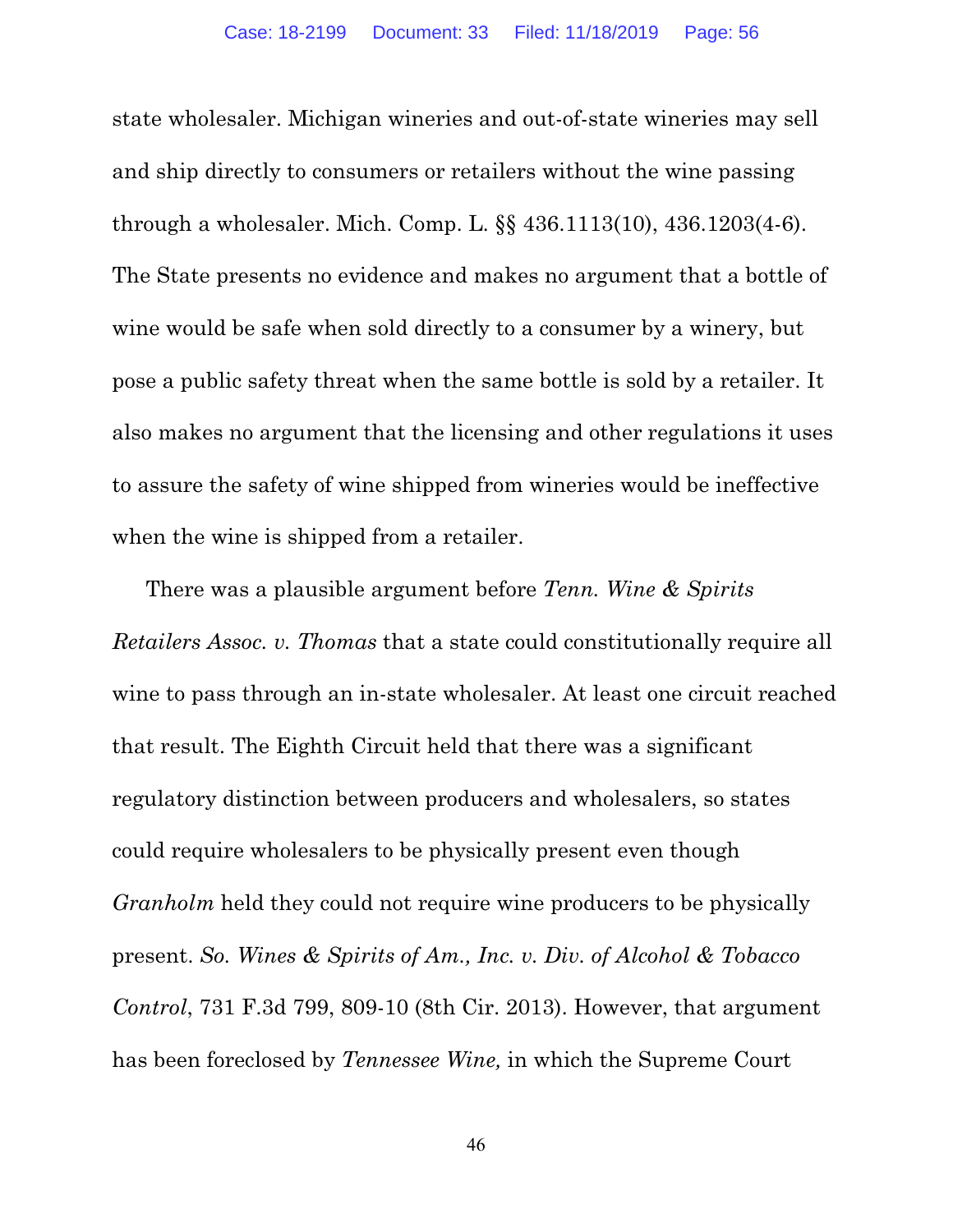rejected the idea that a different constitutional rule applied to producers than to retailers and wholesalers, saying "[t]here is no sound basis for this distinction." 139 S.Ct. at 2470-71. The Commerce Clause restricts protectionism in all forms. *Id.* at 2461, 2469.<sup>14</sup>

## **II. Michigan's ban on nonresidents shipping wine to consumers violates the Privileges and Immunities Clause**

The District Court did not consider Joseph Doust's Privileges and Immunities Clause claim because it determined that the Commerce Clause provided adequate grounds for complete relief. Opinion, RE 43, Page ID # 864. Perhaps for that reason, none of the appellants included a discussion of this issue in their principal briefs. Nevertheless, this Court may consider it as an alternative ground for affirming the District Court because it was fully briefed in the lower court, Plaintiffs' Brief, RE 31, Page ID # 225-29; Defendants' Brief, RE 34, Page ID # 445-49; Intervenor's Brief, RE 33, Page ID # 330-33, and this court

<sup>&</sup>lt;sup>14</sup> Amicus Center for Alcohol Policy tries to revive this producer/retailer distinction by making a historical argument to justify physical presence requirements for retailers. Brief at 4-25. The argument is without merit. The Supreme Court has twice conducted its own extensive historical analysis of the Twenty-first Amendment and concluded to the contrary, that there is no sound basis for physical presence requirements. *Tenn. Wine & Spirits Retailers Assoc. v. Thomas*, 139 S.Ct at 2462-74; *Granholm v. Heald*, 544 U.S. at 476-89.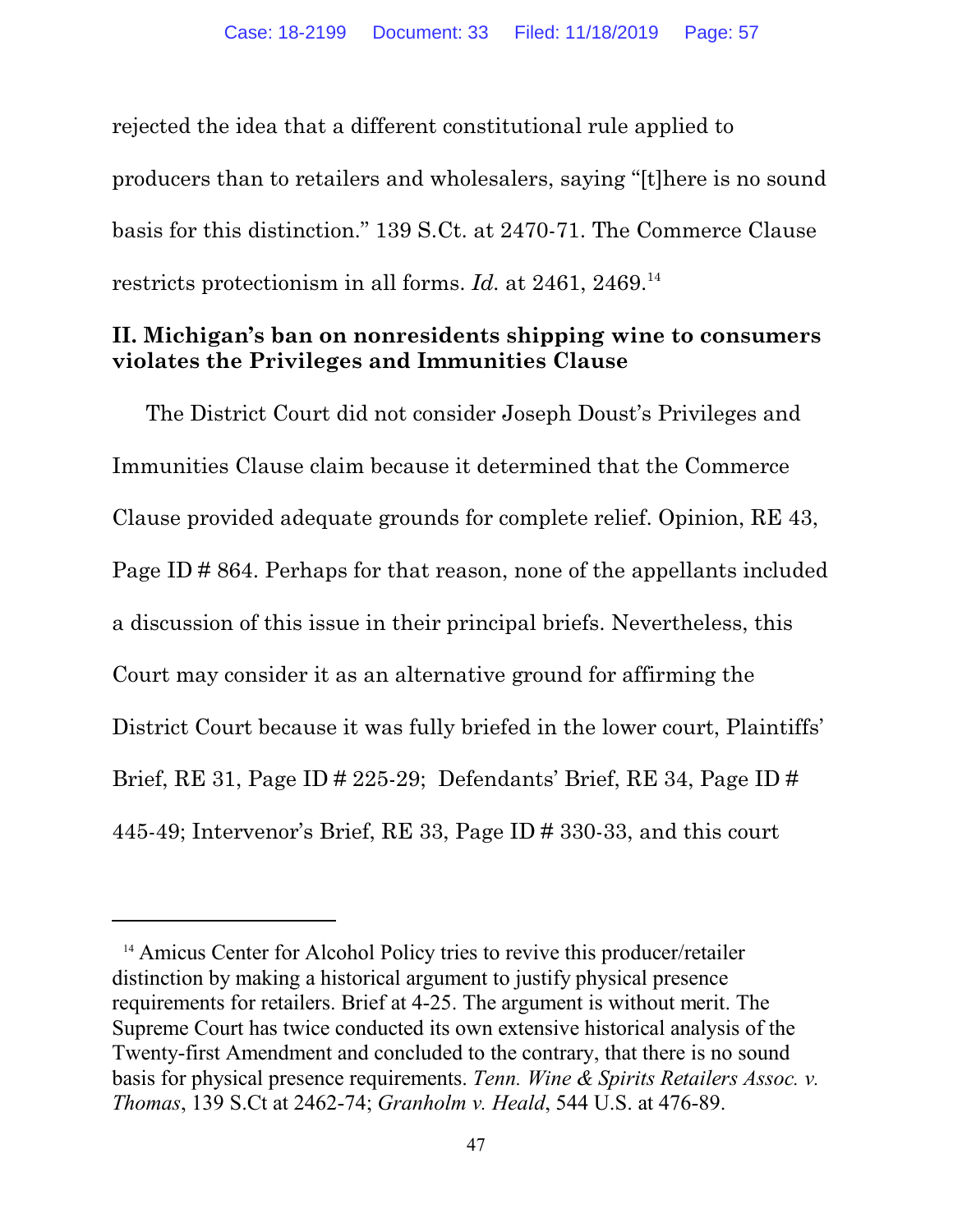"may affirm the judgment on grounds other than those employed by the lower court, as long as the party opposing summary judgment is not denied the opportunity to respond." *Med. Mut. of Ohio,* 548 F.3d at 389.

## **A. Michigan prohibits nonresidents from shipping wine to consumers but gives its own citizens the privilege to do so**

The Privileges and Immunities Clause provides that "The Citizens of each State shall be entitled to all Privileges and Immunities of Citizens in the several States." U.S. Const., art. IV.,  $\S 2$ , cl. 1.<sup>15</sup> It places nonresidents upon the same footing as residents insofar as the advantages resulting from state citizenship are concerned. *McBurney v. Young*, 569 U.S. 221, 226-27 (2013). The Clause is violated when, as in the present case, a state law treats residents and nonresidents differently and "advantage[s] in-state workers and commercial interests at the expense of their out-of-state competitors." *McBurney v. Young*, 569 U.S. at 228.

<sup>&</sup>lt;sup>15</sup> The 14th Amendment contains a confusingly labeled Privileges or Immunities Clause: "No State shall make or enforce any law which shall abridge the privileges or immunities of citizens of the United States." U.S. CONST. amend. XIV, § 1.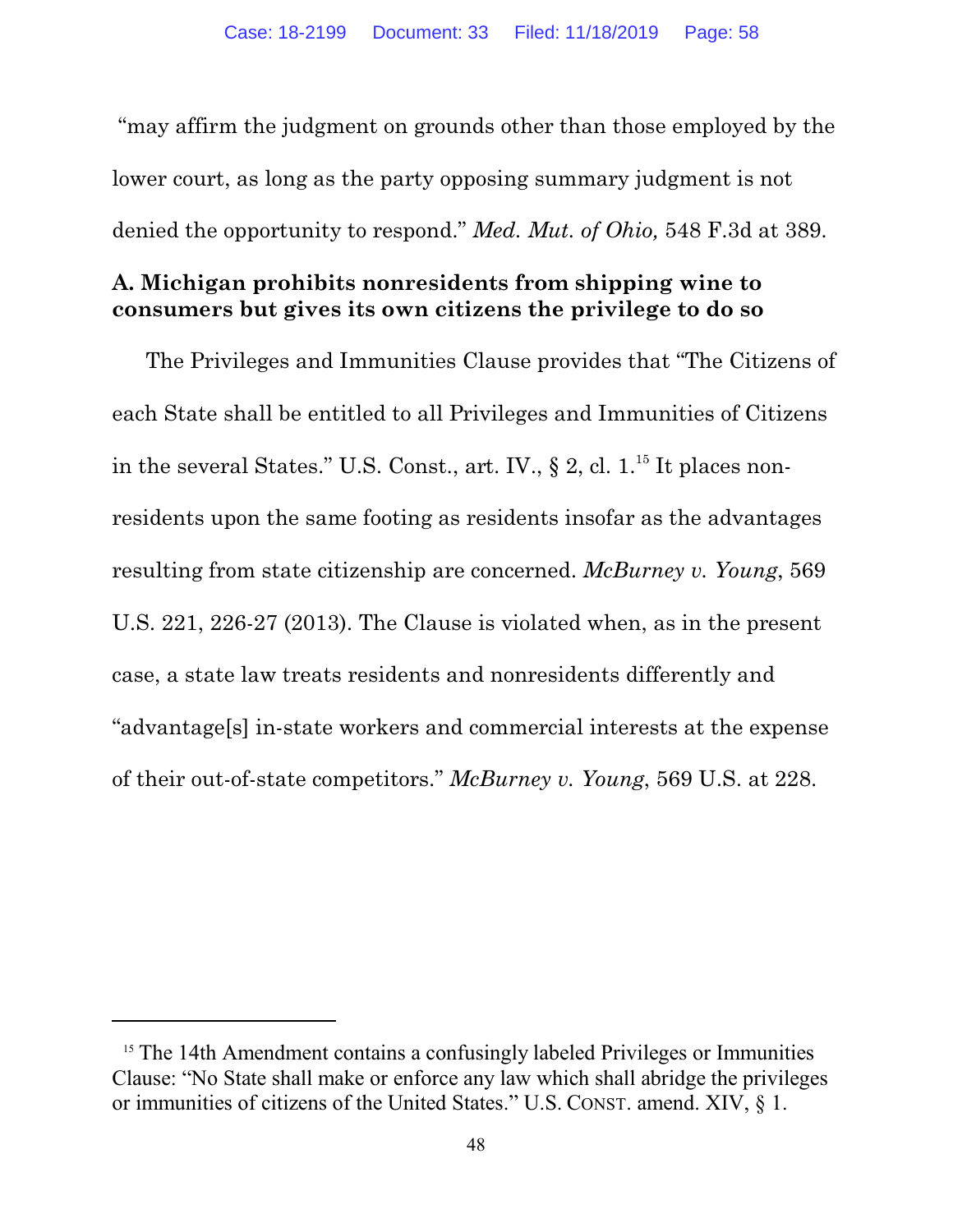Plaintiffs' evidence shows that Michigan's laws regulating retail wine deliveries discriminate against nonresidents and advantage instate merchants. Much of this is obvious from the face of the law itself. State residents may obtain Specially Designated Merchant licenses giving them the privilege to sell wine at retail and deliver it to consumers. Mich. Comp. L. § 436.1537(1)(f). They may deliver using common carriers, Mich. Comp. L. § 436.1203(3), their own vehicles, Mich. Comp. L. § 436.1203(12), or third-party facilitators. Mich. Comp. L. § 436.1203(13)-(15). Nonresidents may not sell, ship or deliver wine from a point outside the state directly to a Michigan consumer. Mich. Comp. L. §§ 436.1203(2); State's Answer ¶¶ 15-16, RE 11, Page ID # 115. Although the Code is vague about whether nonresidents could obtain SDM retail licenses at all, obtaining the license would do them no good because it authorizes only those SDM retail licensees which are "located in this state" to ship by common carrier or use a third-party facilitator. Mich. Comp. L. §§ 436.1203(3), (15). Requiring a person to establish premises in or re-locate to the licensing state presumptively violates the Privileges and Immunities Clause. *Sup. Ct. of N.H. v. Piper*, 470 U.S. 274, 279-83 (1985).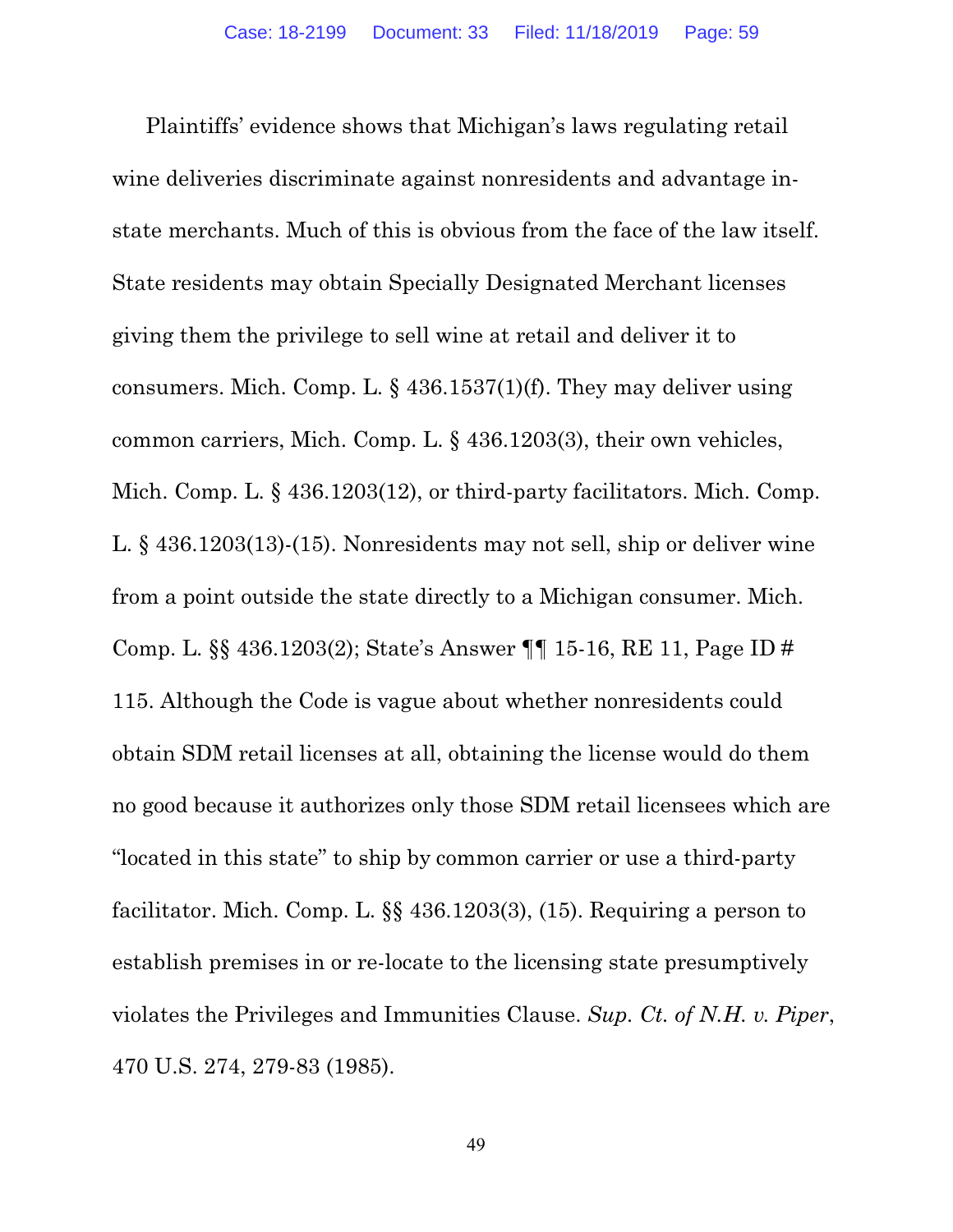This does not mean that a state must always extend all local privileges to nonresidents. The Supreme Court has long held that the Clause only protects those privileges that are "fundamental." *McBurney v. Young,* 569 U.S. at 226. In the district court, the defendants argued that selling wine was not a fundamental privilege, but no authority supports that view.<sup>16</sup> The Supreme Court has repeatedly found that the opportunity to pursue one's livelihood qualifies as fundamental no matter what the occupation. A state must allow nonresidents to engage in their occupations in the state on terms of substantial equality with its own citizens. *Sup. Ct. of N.H. v. Piper*, 470 U.S. at 280. Engaging in an occupation is fundamental because jobs of all kinds are vital to the national economy, whether a person is practicing law, *id.* at 280-81, working on the Alaska pipeline, *Hicklin v. Orbeck*, 437 U.S. 518, 524 (1978), fishing for shrimp, *Toomer v. Witsell*, 334 U.S. 385, 398-99 (1948), or selling goods by mail-order. *Ward v. Maryland,* 79 U.S. at 424-25. *See also Alerding v. Ohio High Sch. Athl. Ass'n*, 779 F.2d 315, 317 (6th Cir. 1985) (fundamental privileges include the opportunity to

<sup>&</sup>lt;sup>16</sup> The State cited authority from several cases holding that selling alcohol is not a natural right, Brief, RE 34, Page ID  $\#$  40-41, but the Privileges and Immunities Clause concerns privileges, not rights.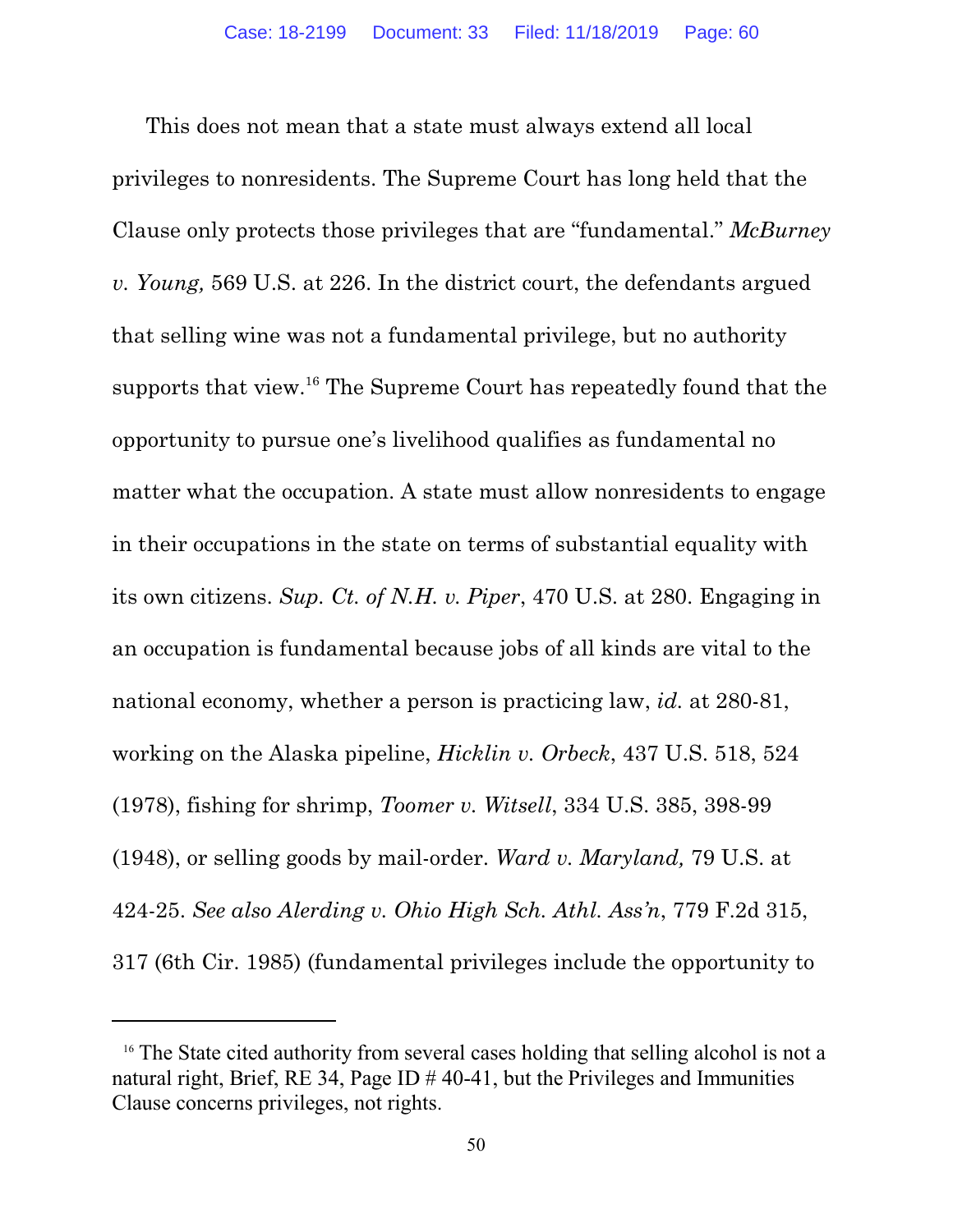pursue a livelihood). Indeed, counsel has been unable to find a single federal case in which any bona fide occupation was not found to be fundamental.

Joseph Doust is a professional wine merchant who earns his living in the wine business. He lives in Indiana fifty miles from the Michigan border and has potential customers in Michigan. He believes he can successfully compete for Michigan customers despite his location because of his large inventory, the individual attention he gives his customers and his access to many hard-to-find wines. Statement of Facts, ¶ 2, *supra* at 7-8. If he were permitted to do so, he could deliver wine in his own vehicles or take advantage of the fact that Michigan has opened the market to allow internet wine sales. Mr. Doust wants the opportunity to compete for business in Michigan on the same basis as residents. He will get a license if one is required, pay taxes, file reports and comply with other Michigan regulations. *Id.* The only thing preventing him is Michigan's law limiting shipping privileges to merchants whose business premises will be located in the state.

The fact that the wine business is heavily regulated, requires a license, and is connected to important state interests, does not exempt it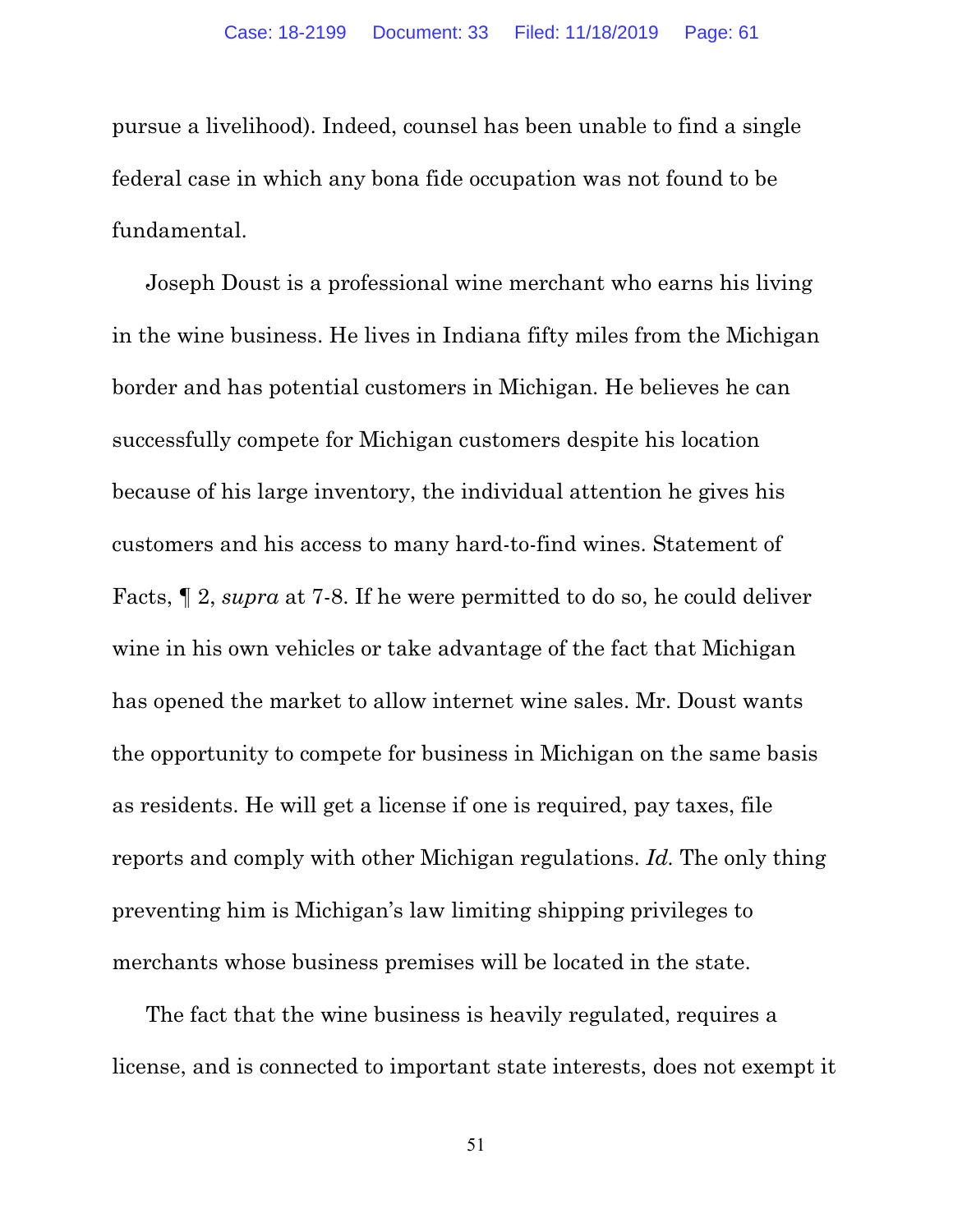from the purview of the Privileges and Immunities Clause. The practice of law is similarly heavily regulated, requires licenses and is connected to important state interests, but the Clause applies to it. States must make law licenses available to nonresidents and may not constitutionally require them to relocate their law firm offices to the state. *Sup. Ct. of N.H. v. Piper,* 470 U.S. at 279-83. *See also O'Reilly v. Bd. of App. of Montgomery Co., Md.*, 942 F.2d 281, 284-85 (4th Cir. 1991) (taxi licenses must available to nonresidents).

#### **B. Shipments of wine from an out-of-state seller poses no unique threat to public safety that justifies prohibiting them**

The Privileges and Immunities Clause is not absolute. Like the Commerce Clause, it does not necessarily preclude discrimination against nonresidents. A discriminatory law may be justified if the state proves that it is closely related to a substantial state interest and that nonresidency constitutes a unique source of the evil at which the statute is aimed which threat is not posed by state residents. *Toomer v. Witsell,* 334 U.S. at 398. As part of this inquiry, courts consider the availability of less restrictive means. *Sup. Ct. of N.H. v. Piper*, 470 U.S. at 284.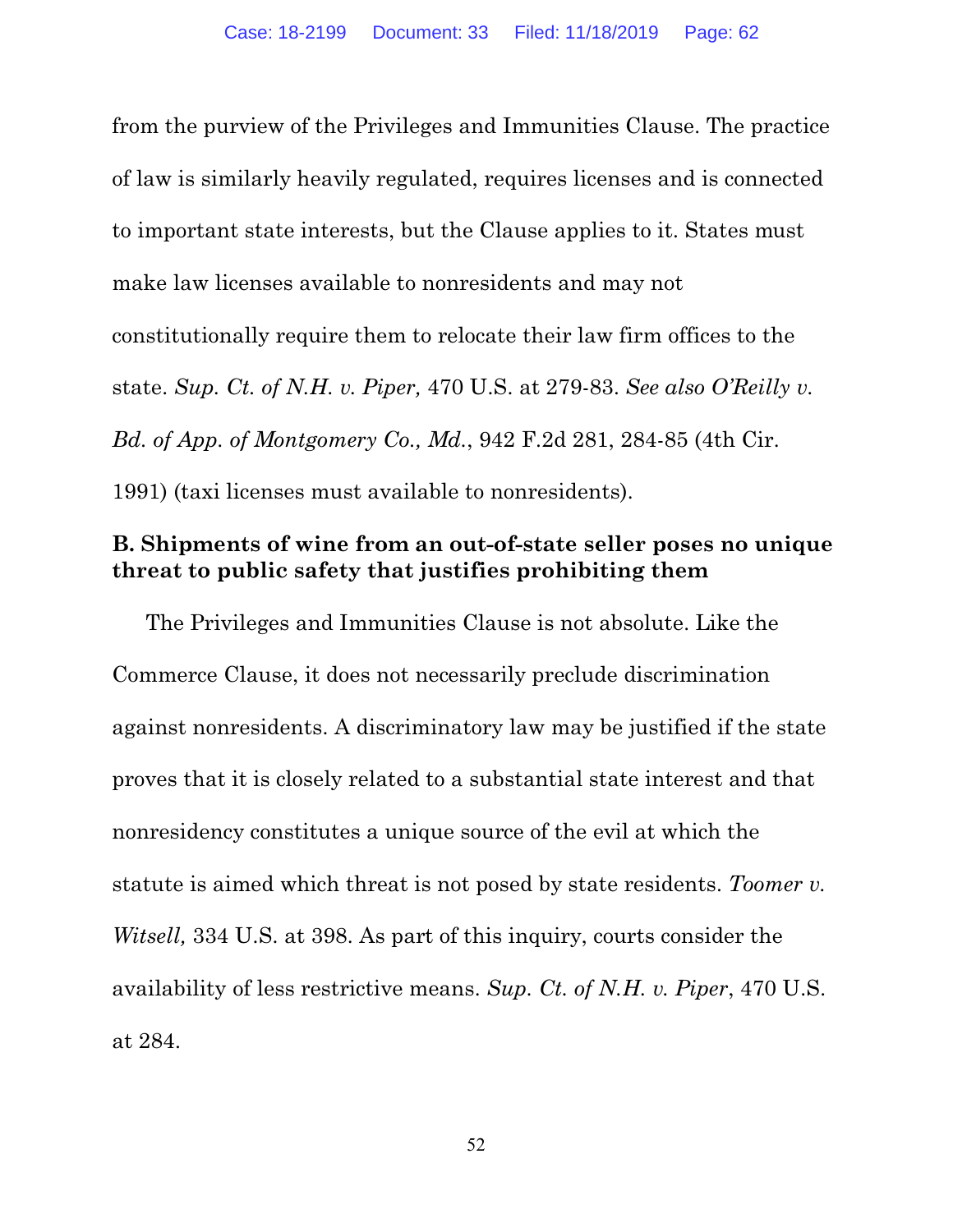The State cannot possibly meet this burden, because it already employs less restrictive alternatives to regulate nonresidents who participate in other parts of the wine business. They are set out in the Commerce Clause section of the brief at pages 29-34. Most obviously, Michigan allows nonresidents who operate wineries to ship it directly to consumers if they obtain a direct shipper permit. Mich. Comp. L. § 436.1203(4). It could make that permit available to nonresidents who operate wine retail stores and require them to adhere to the same requirements for age verification. Mich. Comp. L. § 436.1203(4-6). Alternatively, Michigan could issue SDM retail licenses to nonresidents with premises located outside the state and allow them to take online orders and ship by common carrier as in-state SDM retail licensees do. Mich. Comp. L. § 436.1203(3). The State can enforce compliance by requiring the nonresident to consent to Michigan's jurisdiction, as it does for other direct shippers, Mich. Comp. L. § 436.1203(4)(k), and then revoke the license or impose hefty fines if any nonresident breaks the rules, which is the same enforcement tool it uses for residents. Mich. Comp. L. § 436.1903.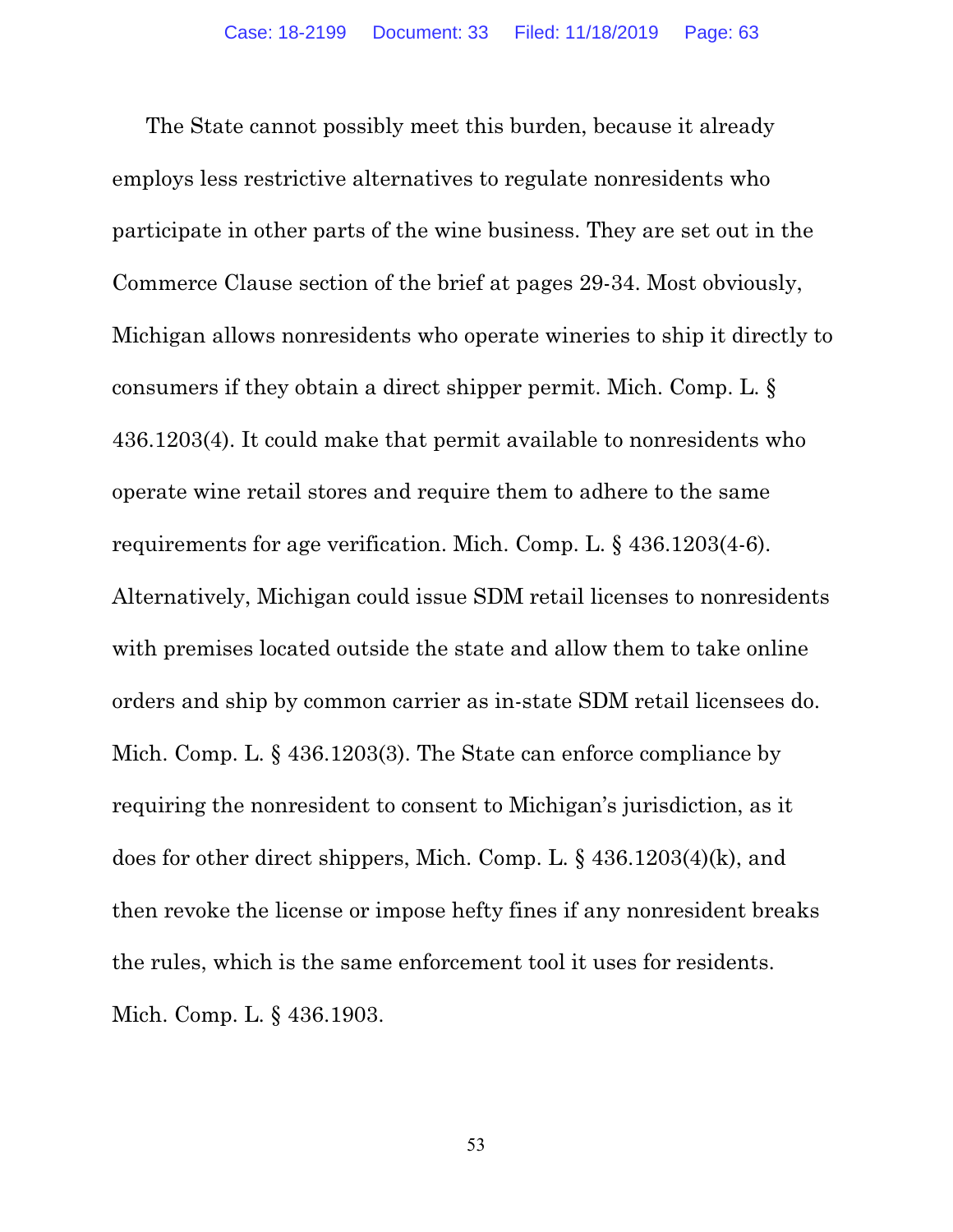The State has offered no proof that a bottle of wine shipped from a nonresident retailer would be more of a threat to the State's regulatory interests than the same bottle shipped from a resident retailer or from a nonresident winery owner, and therefore must be banned instead of regulated. Surely some combination of the regulations imposed on nonresident winery owners and resident retailers could be imposed on Mr. Doust and allow him to engage in the wine retail business in Michigan under the supervision of the Liquor Control Commission.

### **C. The Twenty-first Amendment does not exempt state liquor laws from the Privileges and Immunities Clause**

No prior case in this or any other circuit has considered whether the Twenty-first Amendment overrides the normal operation of the Privileges and Immunities Clause and gives states authority to discriminate against nonresidents who wish to engage in the liquor business, so this is a matter of first impression. However, two lines of closely related cases can provide guidance. Both lead to the conclusion that the Amendment does not exempt state alcoholic beverage laws from the requirements of the Privileges and Immunities Clause.

The first are the Commerce Clause/Twenty-first Amendment cases discussed above at pages 40-42, which hold that the Amendment does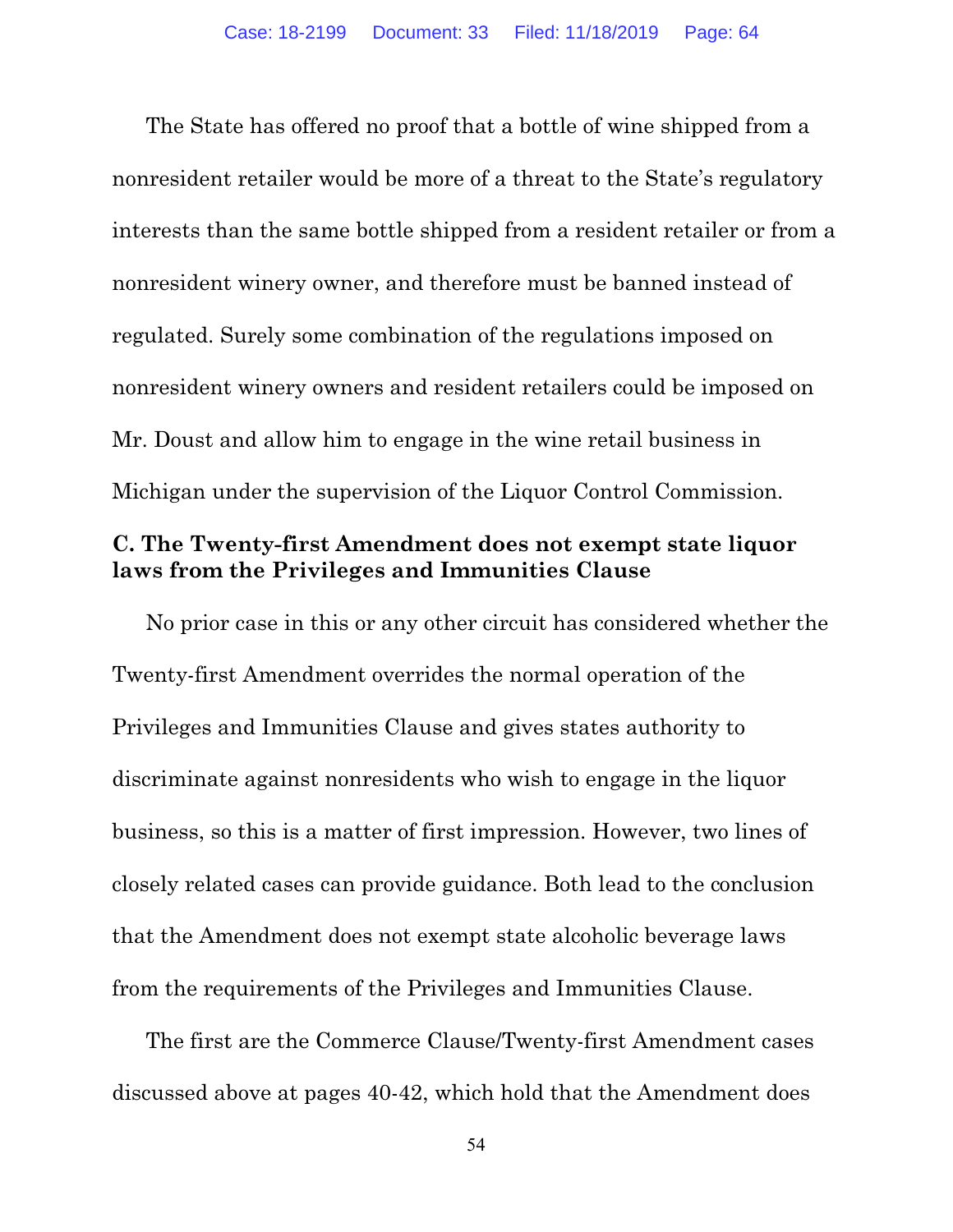not give states the authority to pass nonuniform laws that discriminate against out-of-state wine shippers. *Granholm v. Heald*, 544 U.S. at 484- 87; *Bacchus Imports, Ltd, v. Dias,* 468 U.S. at 276; *Healy v. Beer Institute*, 491 U.S. at 341-42, 344. The Supreme Court has noted in the past that the Privileges and Immunities Clause and Commerce Clause arose from the same principle that the Constitution created a single national economic union, *Sup. Ct. of N.H. v. Piper,* 470 U.S. at 279-80, and there is a mutually reinforcing relationship between them. *Hicklin v. Orbeck,* 437 U.S. at 531. Therefore, since the Amendment does not override the nondiscrimination principle of the Commerce Claus, it also does not override the nondiscrimination principle in the Privileges and Immunities Clause.

The second line of cases are those balancing the states' Twenty-first Amendment authority against constitutional provisions other than the Commerce Clause. The Supreme Court has held repeatedly that because state authority in the Amendment is limited to the transportation and importation of intoxicating liquor, it "places no limit whatsoever" on any constitutional provisions other than the Commerce Clause. It has consistently held that the Amendment does not permit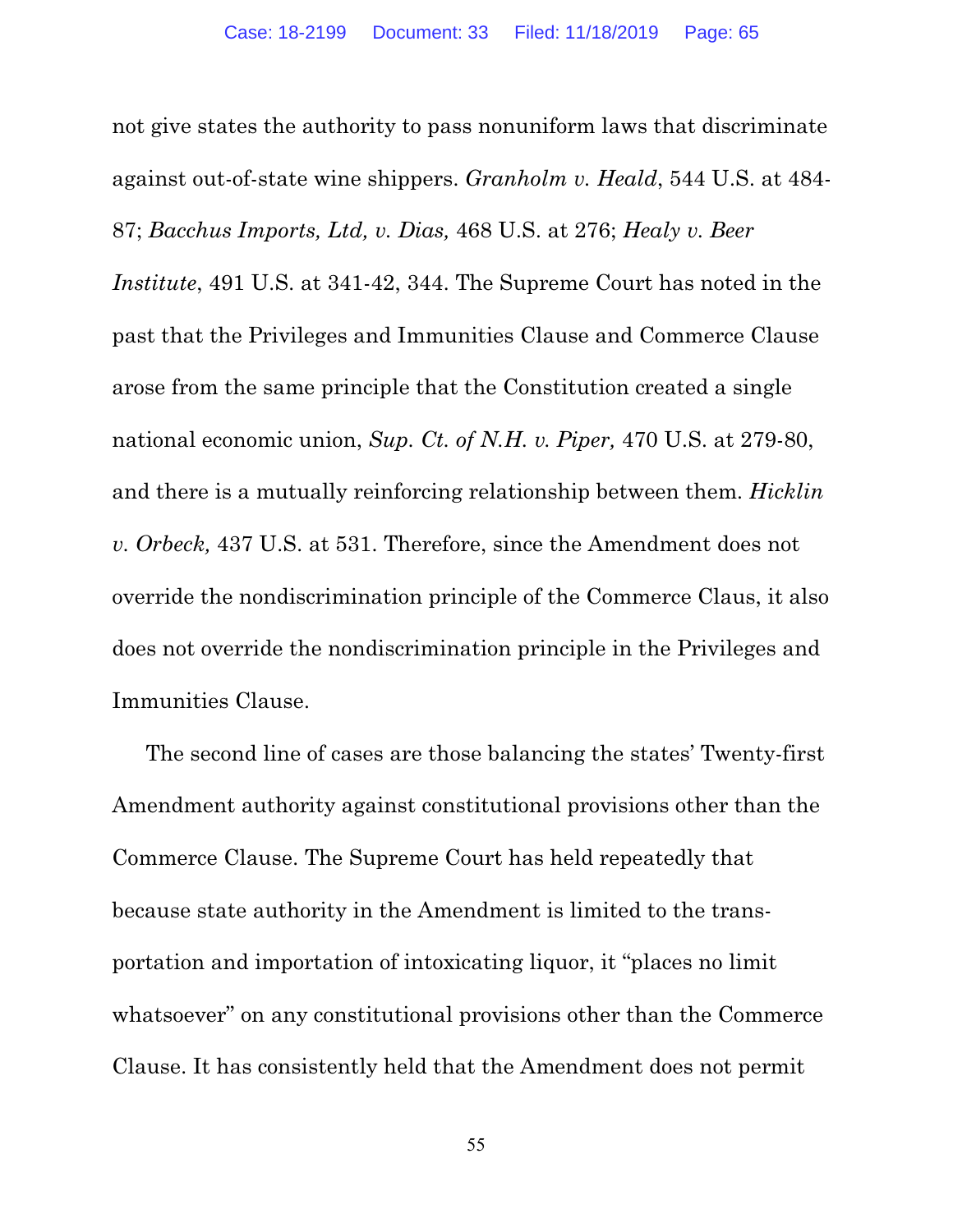states to enact laws that would violate other constitutional provisions. *See 44 Liquormart v. R.I.,* 517 U.S. 484, 515-16 (1996) (banning liquor advertising violates First Amendment); *Craig v. Boren*, 429 U.S. 190, 206 (1976) (higher drinking age for men violates Equal Protection Clause); *Wisconsin v. Constantineau*, 400 U.S. 433, 436 (1971) (posting habitual drunkard notices violates Due Process). These cases also suggest that the Twenty-first Amendment cannot be a defense to a violation of the Privileges and Immunities Clause.

#### **III. The District Court chose the correct remedy**

Choice of remedy is a matter of discretion for the district court. A district court abuses its discretion when it relies on clearly erroneous findings of fact, improperly applies the law, or makes a definite and clear error of judgment. *Herman Miller, Inc. v. Palazzetti Imports & Exports, Inc*., 270 F.3d at 317. The choice of remedy in this case was the best option and should be affirmed.

After determining that the Michigan law on retail wine shipping was unconstitutionally discriminatory, the District Court's task was to eliminate that discrimination so that out-of-state wine retailers are treated the same as Michigan retailers. In theory, there are two ways to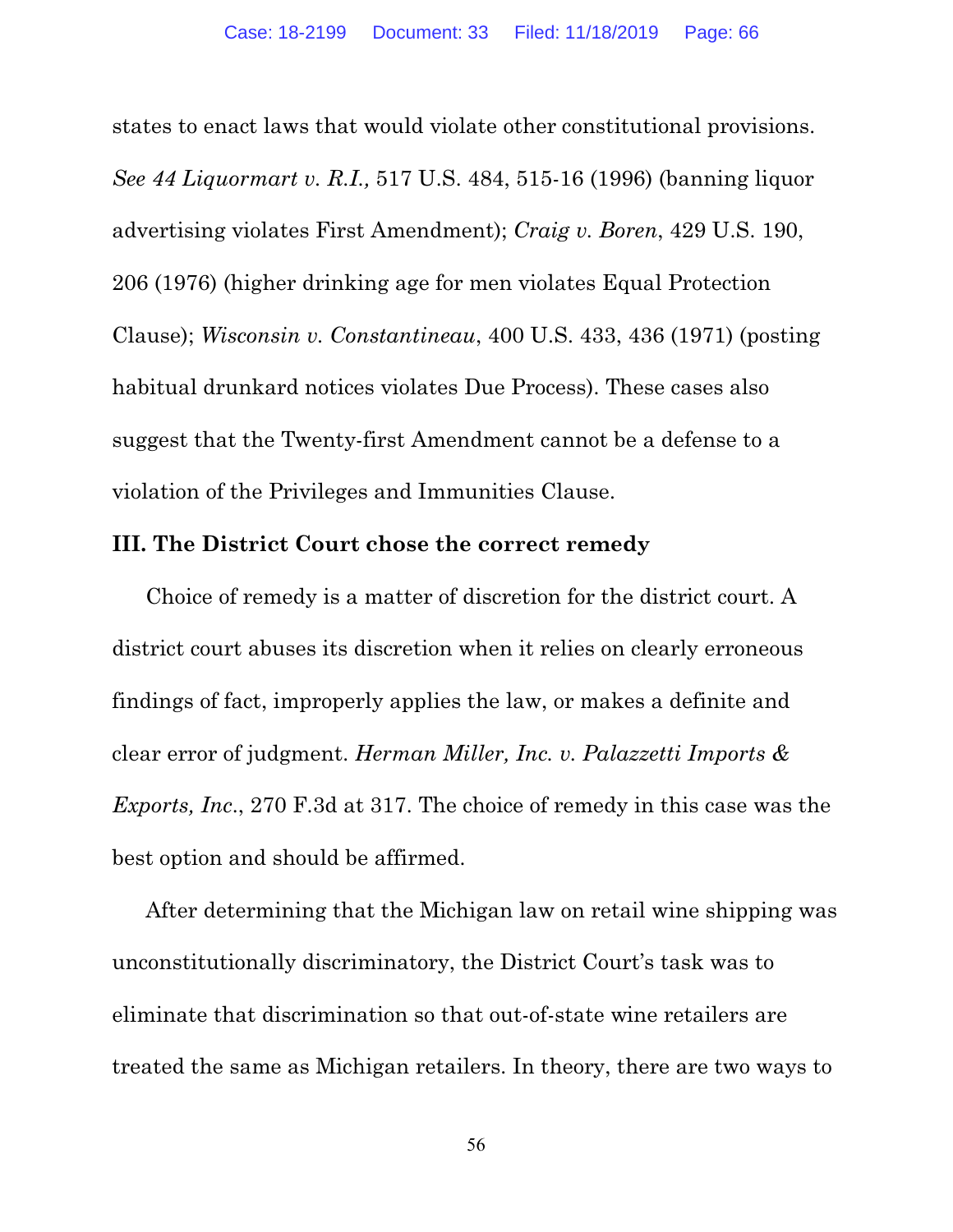achieve equality -- extend rights to everyone or deny rights to everyone. Thus, the District Court could level the economic playing field by striking down the provision banning interstate shipments, or by striking down the provisions permitting shipments from in-state.

The Court's decision to strike the provision that discriminated against and interfered with interstate commerce was the right one. It was neither a clear error of judgment nor an improper application of the law. The whole purpose of the Commerce Clause was to expand interstate trade, not restrict it, and that is what the Court did. Its decision was entirely consistent with the principle that when a court declares that a provision in state law is unconstitutional, the proper remedy is to sever the problematic portion while leaving the rest of the law intact. *Ayotte v. Planned Parenthood of No. New Eng.*, 546 U.S. 320, 328-30 (2006).

The Supreme Court also has said that when a state has been unconstitutionally giving benefits to some and denying them to others, the presumptively correct remedy is extension rather than nullification. *Califano v. Westcott*, 443 U.S. 76, 89-90 (1979). One reason for this presumption is that the group from which the benefits would be taken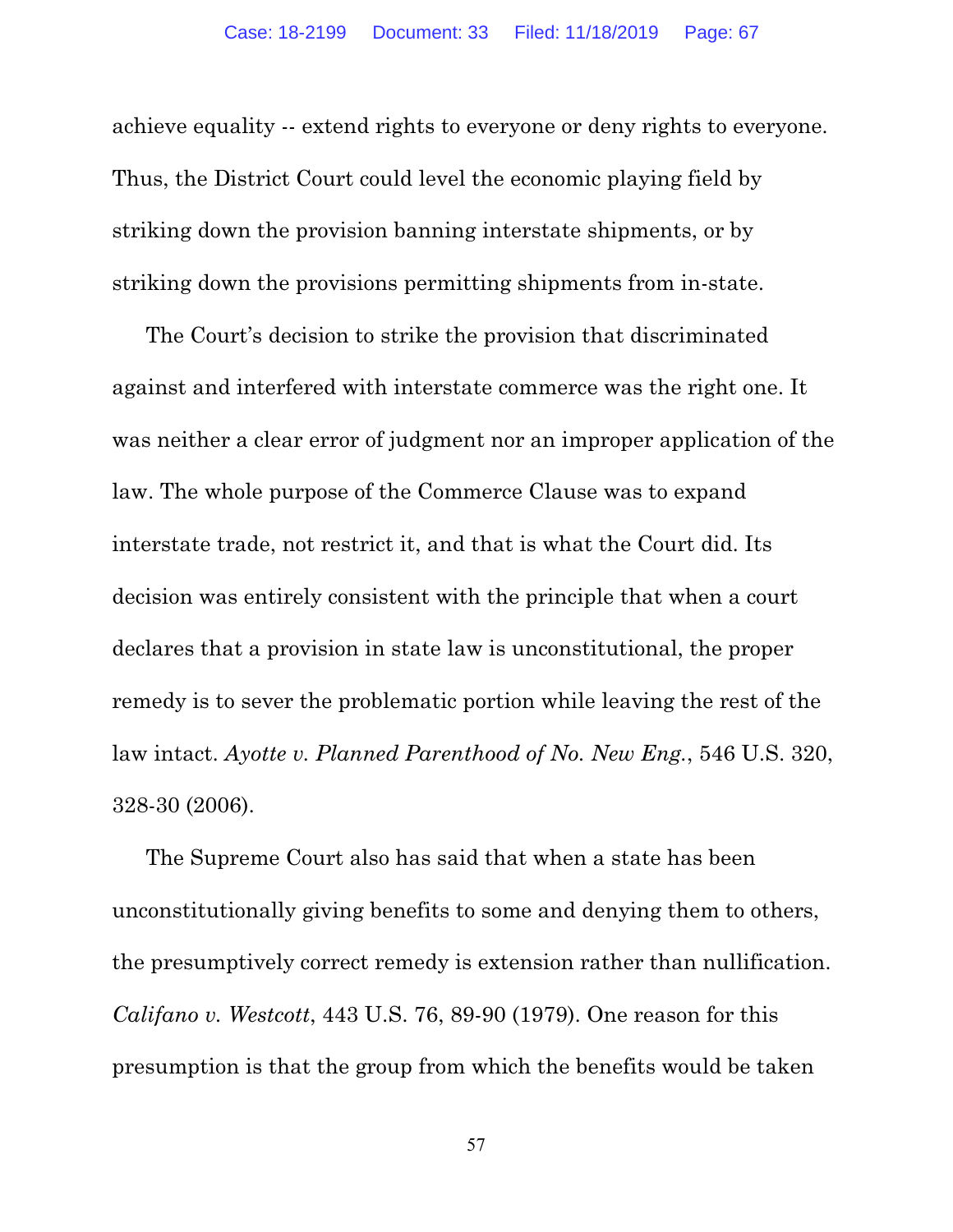are not parties to the litigation and have not had the opportunity to be heard before being deprived of a benefit on which they rely. *Heckler v. Mathews*, 465 U.S. 728, 733, 738-40 (1984); *Nguyen v. I.N.S.*, 533 U.S. 53, 95-96 (2001) (Scalia, J., concurring).

This Circuit discussed the presumption of extension in *Cherry Hill Vineyards v. Lilly*, 553 F.3d at 435. After finding that out-of-state wineries had been unconstitutionally denied the privilege to ship wine to consumers, the panel endorsed the remedy that would extend shipping privileges to out-of-state wineries rather than taking them away from in-state wineries who had not been given the opportunity to participate. The District Court in the present case therefore was reasonably following the guidance of the Supreme Court and this Circuit when it enjoined the state from enforcing the unconstitutional portion of the law that prohibited interstate wine shipments, and required the Defendants to find a way to allow out-of-state retailers to compete for wine sales.

The defendants concede all this, but argue nevertheless that the District Court abused its discretion. They say the judge should have nullified the provision giving in-state retailers the right to ship, thereby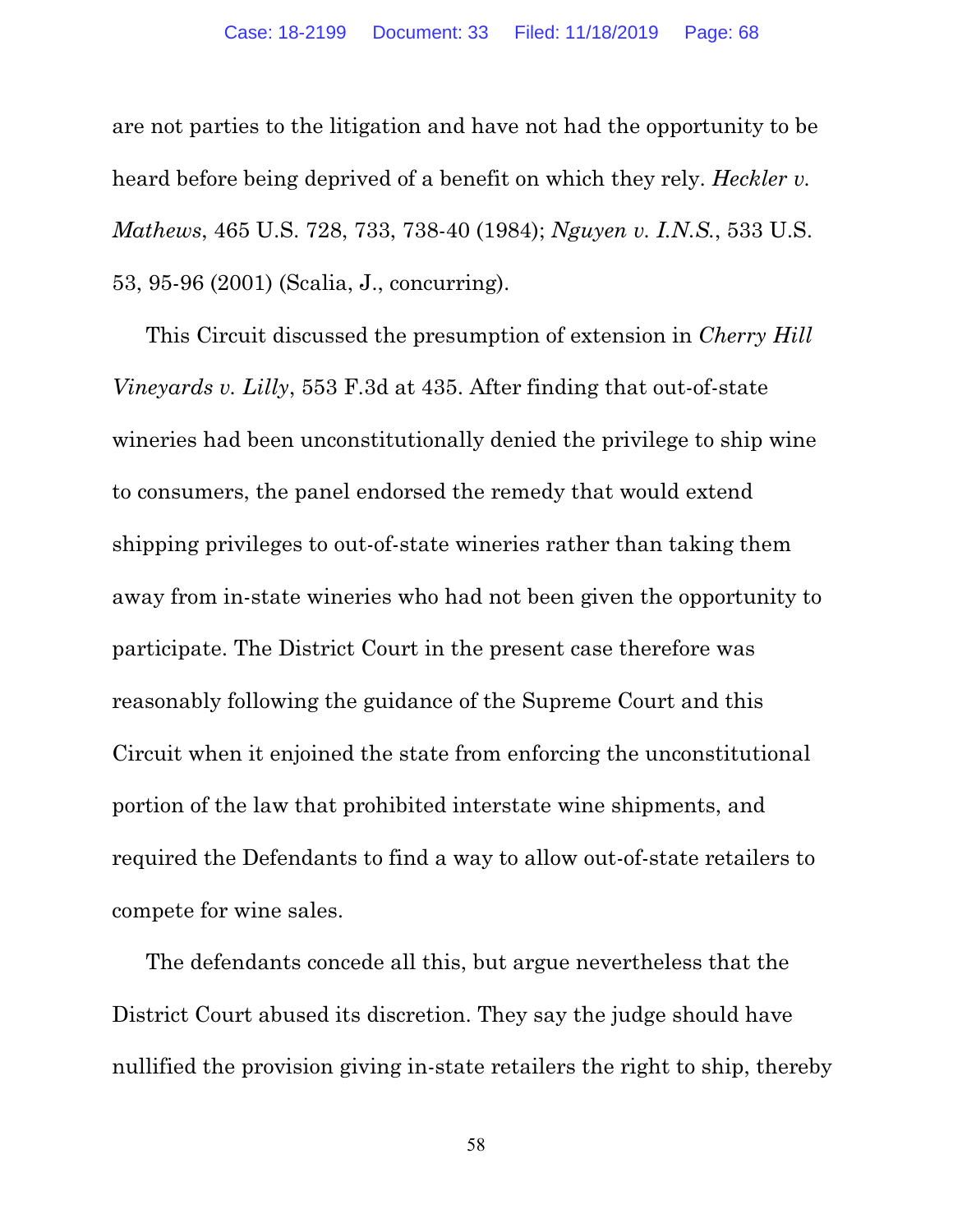reducing commerce, rather than striking the provision prohibiting outof-state retailers from doing so and increasing commerce. They cite language from *Cherry Hill Vineyards v. Lilly*, 553 F.3d at 435, and other cases saying that when choosing a remedy, a judge should be careful not to override the intent of the legislature. But, as this Court pointed out in *Cherry Hill,* none of those cases say that the District Court is *required* to adopt the nullification remedy, and doing so would have overridden a different legislative intent -- to allow in-state retailers to ship. Whichever remedy it chose would have nullified one part of the legislative will and affirmed the other. The defendants cite no case in which a judge's decision to extend benefits was reversed. Indeed, the Supreme Court has cautioned that federal courts should not normally nullify a valid portion of a state law because a different portion is invalid*. Leavitt v. Jane L*., 518 U.S. 137, 144-45 (1996).

The defendants incorrectly cast this issue as one of severability rather than choice of remedy. Severability refers to whether a smaller portion of a statute may be excised from the remainder of the statute and leave the will of the legislature intact. If not, the entire statute must be struck. *Leavitt v. Jane L.*, 518 U.S. at 139; *Mich. Bell Tel. Co. v.*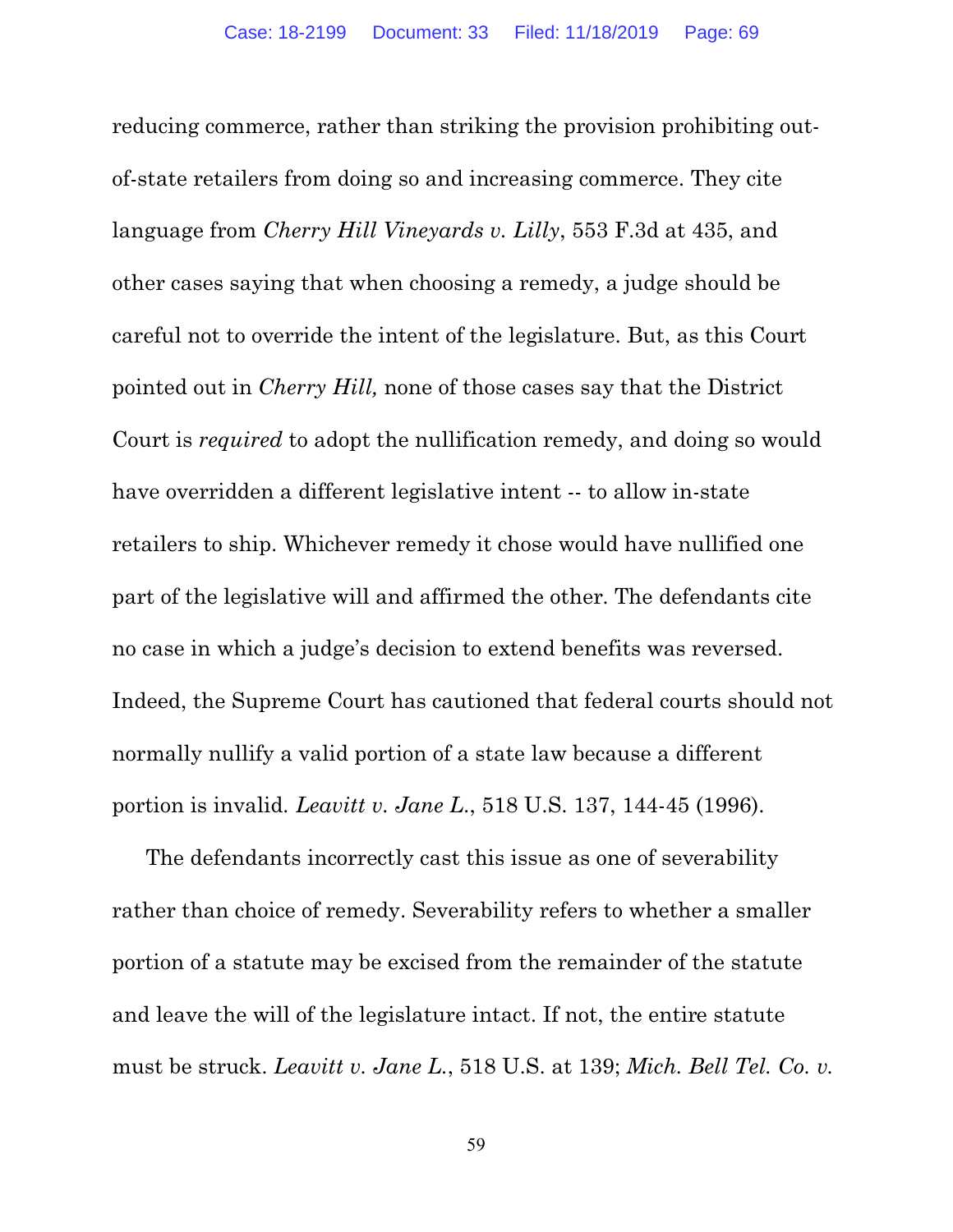*Engler*, 257 F.3d 587, 591-92 (6th Cir. 2001). It has nothing to do with choosing which of two provisions to strike. Severability is not an issue in this case because Michigan included a severance clause in its Liquor Control Code which says: "If any provision in this act is found to be unconstitutional ... the offending provision shall be severed." Mich. Comp. L. § 436.1925(2). That is exactly what the District Court did: found the ban on interstate shipping unconstitutional and severed it from the rest of the statute. It is impossible to say the Court abused its discretion.

#### **CONCLUSION**

This Court should affirm the District Court, hold that Michigan's ban on interstate shipping by out-of-state wine retailers is unconstitutional, and confirm that it was within the District Court's discretion to enjoin enforcement of the offending provision.

Respectfully submitted:

*Attorneys for plaintiffs-appellees*

s/ James A. Tanford James A. Tanford, *counsel of record* Robert D. Epstein Epstein Cohen Seif & Porter, LLP 50 S. Meridian St. #505 Indianapolis IN 46204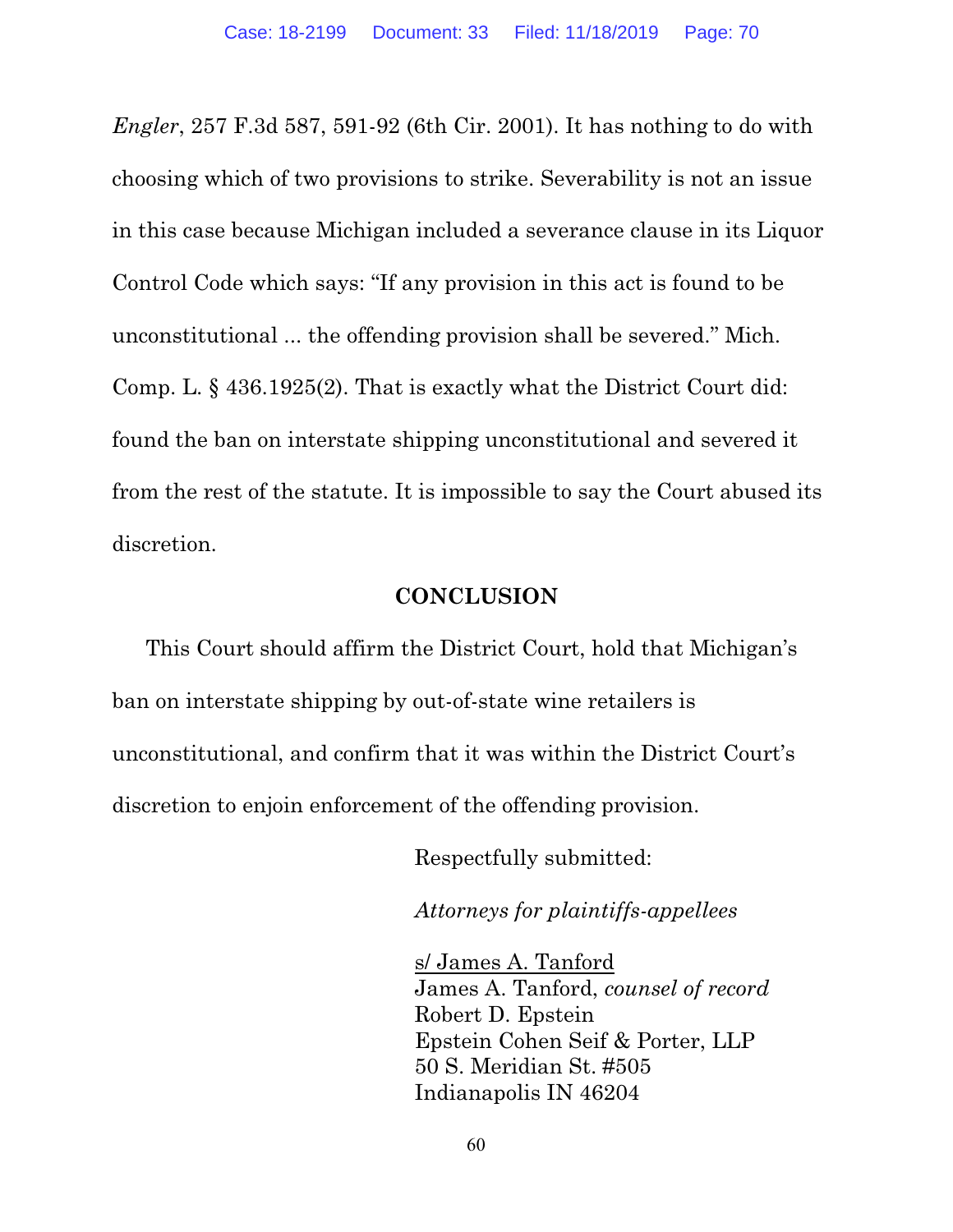(317) 639-1326 [tanford@indiana.edu](mailto:tanford@indiana.edu) [rdepstein@aol.com](mailto:rdepstein@aol.com)

# **CERTIFICATE OF COMPLIANCE**

This brief complies with the type-volume limitation of Fed. R. App. P. 32(a)(7)(B)(I) because it contains no more than 13,000 words in sections identified by Fed. R. App. P. 32(f). It contains 12,287 words, as calculated by the word count program in WordPerfect X7. It complies with the typeface requirements of Fed. R. App. P. 32(a)(5) because it was prepared in 14-point Century Schoolbook.

> s/ James A. Tanford James A. Tanford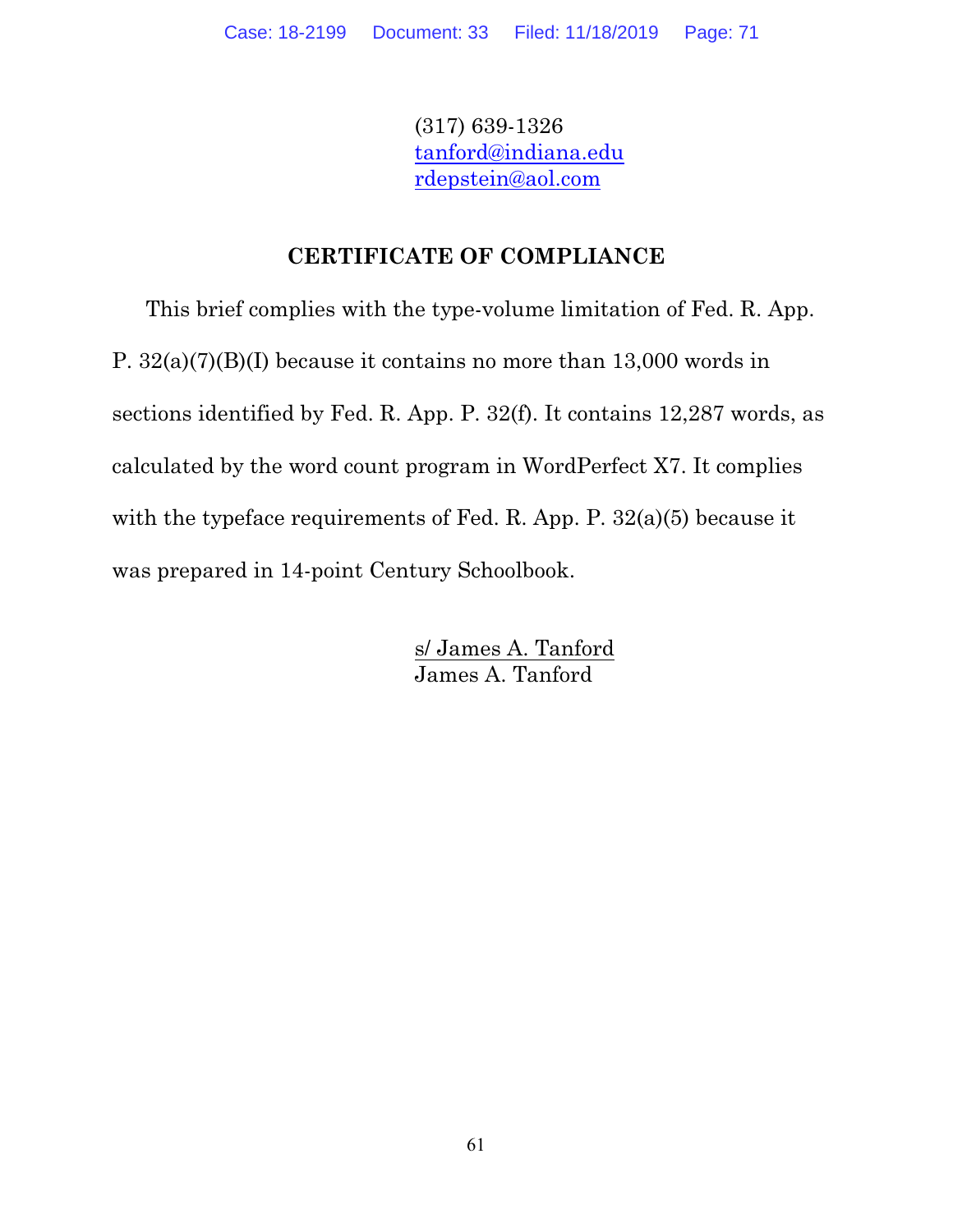# **CERTIFICATE OF SERVICE**

I certify that on November 18, 2019, the foregoing brief was served on all parties through the court's CM/ECF system.

> s/ James A. Tanford James A. Tanford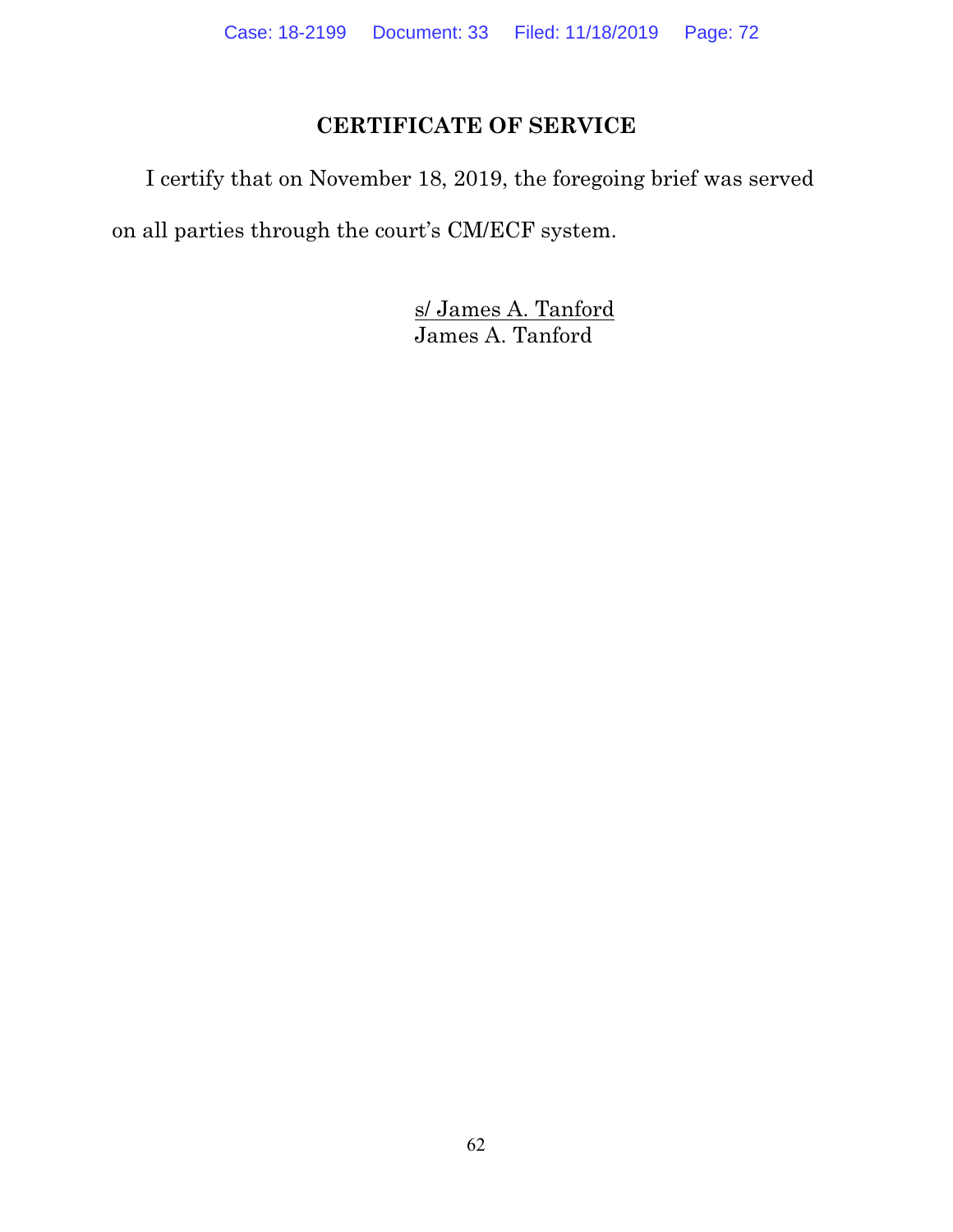## **ADDENDUM**

## A. Designation of District Court Documents

Pursuant to Sixth Cir. R. 30(g), the plaintiffs-appellees designate the following district court documents as relevant to this appeal:

| RE <sub>1</sub> | Complaint                                  | Page ID $\#$ 1-8      |
|-----------------|--------------------------------------------|-----------------------|
| RE <sub>5</sub> | Amended complaint                          | Page ID $\#$ 13-23    |
| <b>RE</b> 11    | Defendants' answer                         | Page ID # 109-23      |
| <b>RE</b> 14    | Intervening defendant's answer             | Page ID # 128-41      |
| <b>RE 31</b>    | Plaintiffs' motion for summary<br>judgment | Page ID # 203-32      |
|                 | RE 31-2 Tanford Declaration                | Page ID # 234-35      |
|                 | RE 31-3 Doust First Affidavit              | Page ID # 236-37      |
| RE 31-5         | Doust Second Affidavit                     | Page ID # 250-51      |
| <b>RE 31-6</b>  | Donovan Affidavit                          | Page ID # 252-53      |
|                 | RE 31-7 Stride Affidavit                   | Page ID $\# 254 - 55$ |
|                 | RE 31-8 Schulz Affidavit                   | Page ID # $256-57$    |
| <b>RE 31-9</b>  | <b>Bridenbaugh Declaration</b>             | Page ID # 258-61      |
|                 | RE 31-10 Wark Statement                    | Page ID # 262-66      |
|                 | RE 31-12 FTC Report                        | Page ID # 271-76      |
|                 | RE 31-13 Letter to legislators             | Page ID # $277$       |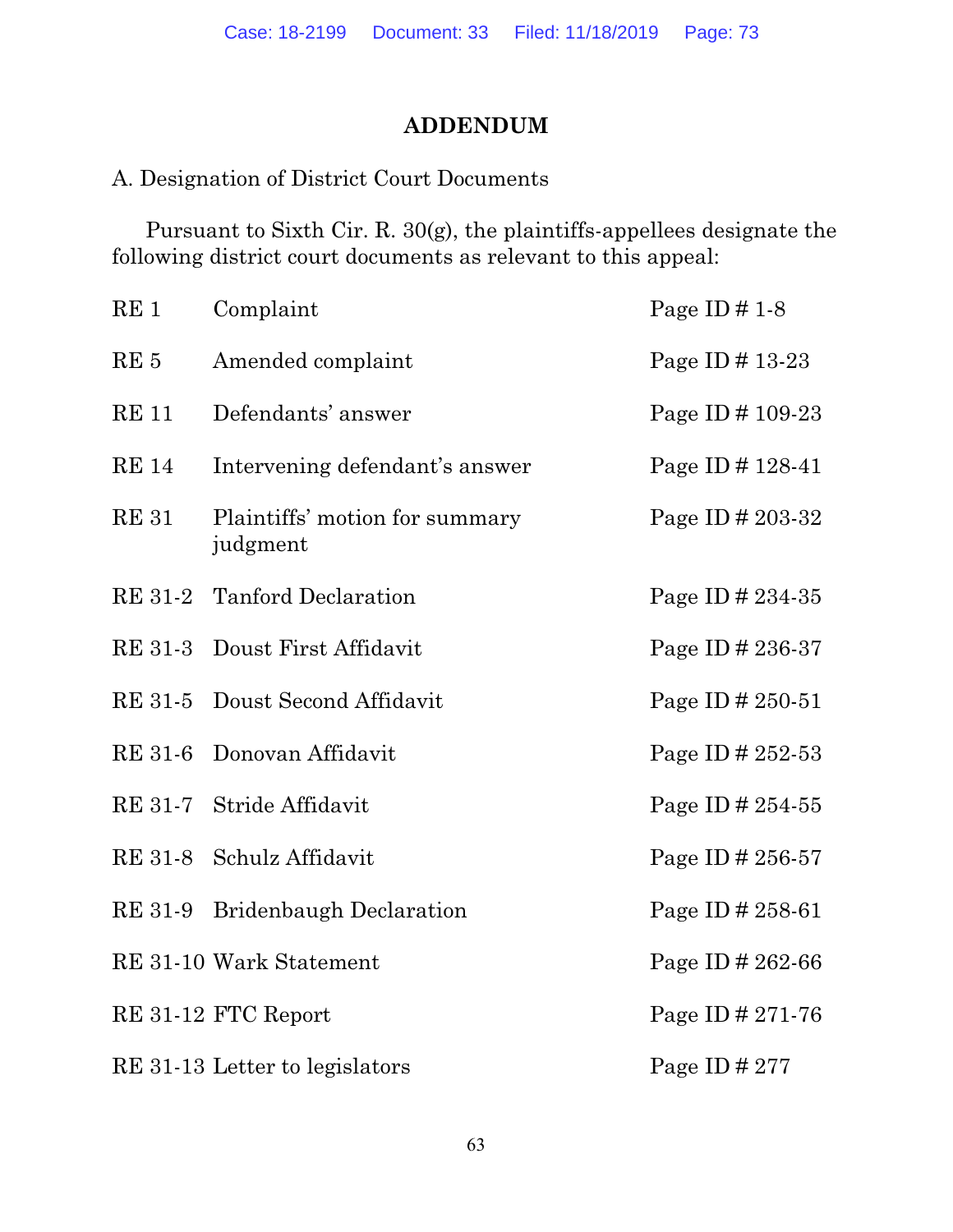| <b>RE33</b>  | Intervening defendant's motion for<br>summary judgment | Page ID $\# 287 - 336$ |
|--------------|--------------------------------------------------------|------------------------|
| <b>RE</b> 34 | Defendants' motion for summary<br>judgment             | Page ID # 393-452      |
|              | RE 34-4 Erickson Affidavit                             | Page ID # $491-511$    |
|              | RE 34-5 Donley Affidavit                               | Page ID # $512-524$    |
|              | RE 34-9 Doust Deposition                               | Page ID # $593-642$    |
| RE 35-1      | Wark Supplemental Report                               | Page ID # $731-35$     |
| <b>RE43</b>  | Opinion and order                                      | Page ID $\# 845-66$    |
| <b>RE</b> 44 | Judgment                                               | Page ID # $867-68$     |
| <b>RE48</b>  | Defendants' notice of appeal                           | Page ID # 897-99       |
| <b>RE 50</b> | Intervening def.'s notice of appeal                    | Page ID $\#$ 901       |
| <b>RE</b> 55 | Order staying injunction                               | Page ID # 913.         |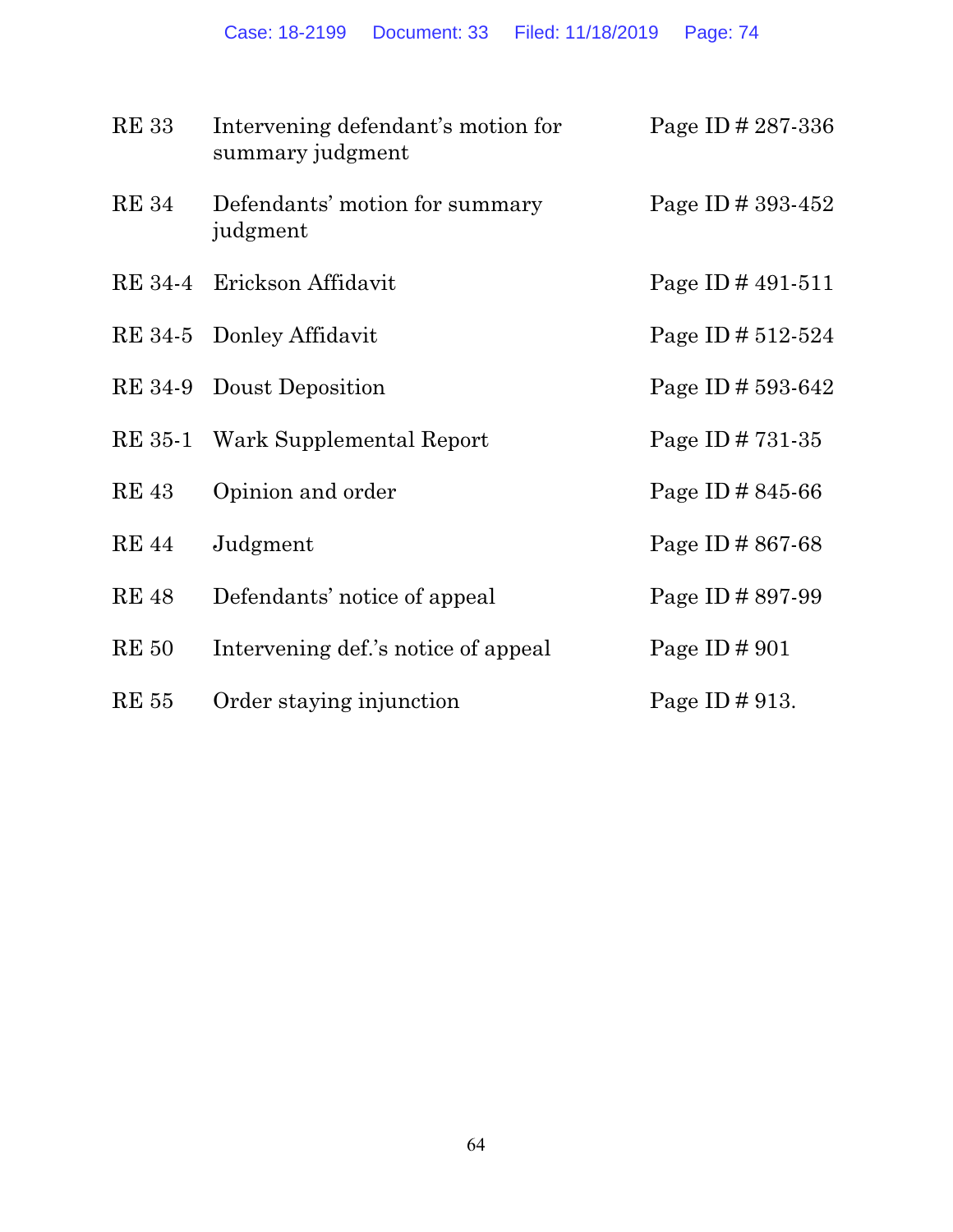B. Statute at issue

Mich. Comp. L. § 436.1203.

(1) Except as provided in this section and section 301,1 a person shall not sell, deliver, or import alcoholic liquor, including alcoholic liquor for personal use, in this state unless the sale, delivery, or importation is made by the commission, the commission's authorized agent or distributor, an authorized distribution agent approved by order of the commission, a person licensed by the commission, or by prior written order of the commission.

(2) Notwithstanding R 436.1011(7)(b) and R 436.1527 of the Michigan Administrative Code and except as provided in subsections (3), (12), (13), (14), (15), and (16), a retailer shall not deliver alcoholic liquor to a consumer in this state at the home or business of the consumer or at any location away from the licensed premises of the retailer. The purpose of this subsection is to exercise this state's authority under section 2 of amendment XXI of the constitution of the United States, to maintain the inherent police powers to regulate the transportation and delivery of alcoholic liquor, and to promote a transparent system for the transportation and delivery of alcoholic liquor. The regulation described in this subsection is considered necessary for both of the following reasons:

(a) To promote the public health, safety, and welfare.

(b) To maintain strong, stable, and effective regulation by having beer and wine sold by retailers to consumers in this state by passing through the 3-tier distribution system established under this act.

(3) For purposes of subsection (1), a retailer that holds a specially designated merchant license located in this state may use a common carrier to deliver wine to a consumer in this state. A retailer that uses a common carrier to deliver wine to a consumer under this subsection shall comply with all of the following:

(a) Pay any applicable taxes to the commission and pay any applicable taxes to the department of treasury as directed by the department of treasury. On the request of the department of treasury, a retailer shall furnish an affidavit to verify payment.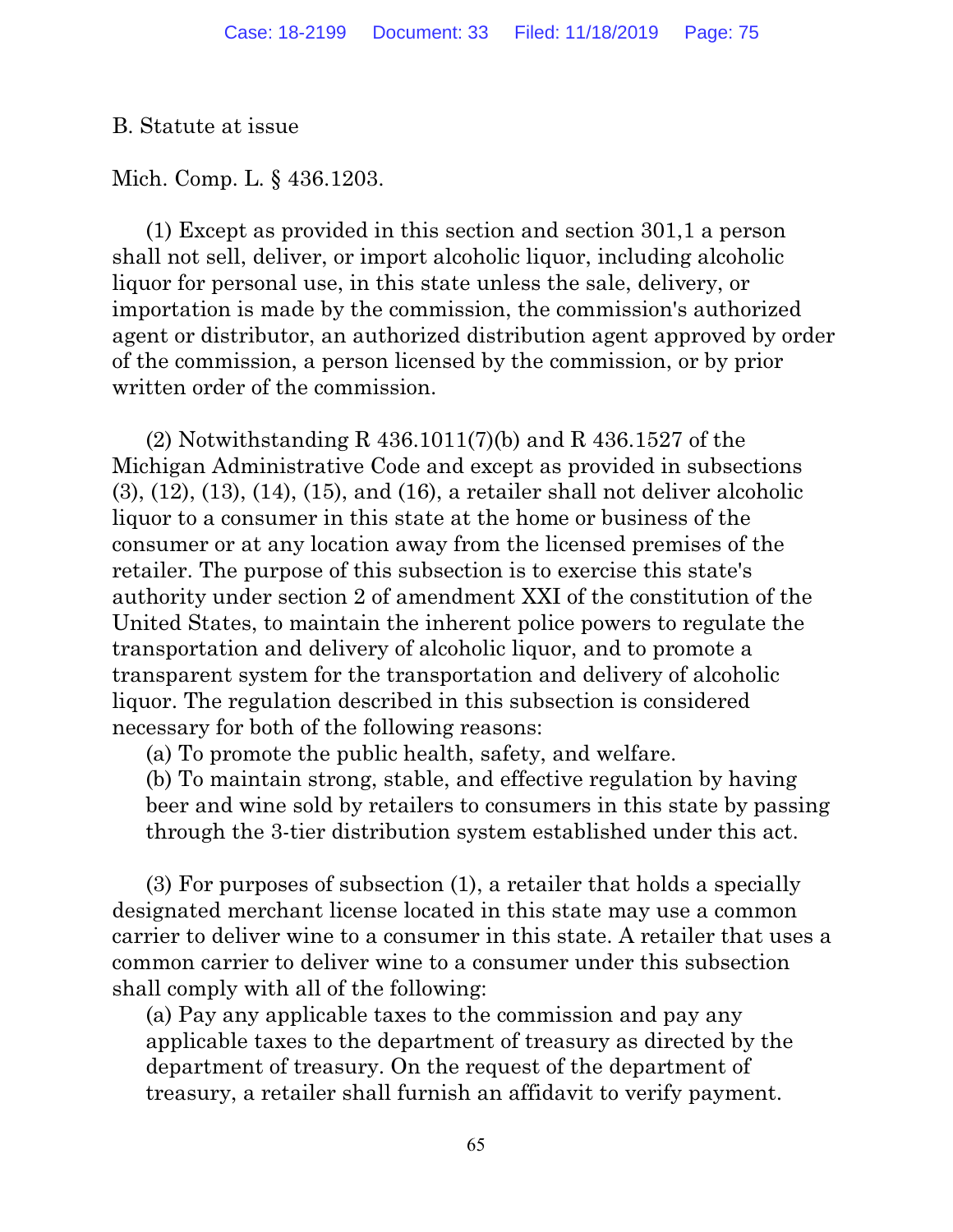(b) Comply with all laws of this state, including, but not limited to, the prohibition on sales to minors.

(c) Verify the age of the individual placing the order by obtaining from him or her a copy of a photo identification issued by this state, another state, or the federal government or by using an identification verification service. The person receiving and accepting the order on behalf of the retailer shall record the name, address, date of birth, and telephone number of the individual placing the order on the order form or other verifiable record of a type and generated in a manner approved by the commission and provide a duplicate to the commission.

(d) On request of the commission, make available to the commission any document used to verify the age of the individual ordering or receiving the wine from the retailer.

(e) Stamp, print, or label on the outside of the shipping container that the package "Contains Alcohol. Must be delivered to a person 21 years of age or older". The recipient at the time of the delivery shall provide identification verifying his or her age and sign for the delivery.

(f) Place a label on the top panel of the shipping container containing the name and address of the individual placing the order and the name of the designated recipient if different from the name of the individual placing the order.

(4) For purposes of subsection (1), a direct shipper may sell, deliver, or import wine to consumers in this state by means of any mail order, internet, telephone, computer, device, or other electronic means, or sell directly to a consumer on the winery premises. A direct shipper that sells, delivers, or imports wine to a consumer under this subsection shall comply with all of the following:

(a) Hold a direct shipper license.

(b) Pay any applicable taxes to the commission and pay any applicable taxes to the department of treasury as directed by the department of treasury. On the request of the department of treasury, a direct shipper shall furnish an affidavit to verify payment.

(c) Comply with all laws of this state, including, but not limited to, the prohibition on sales to minors.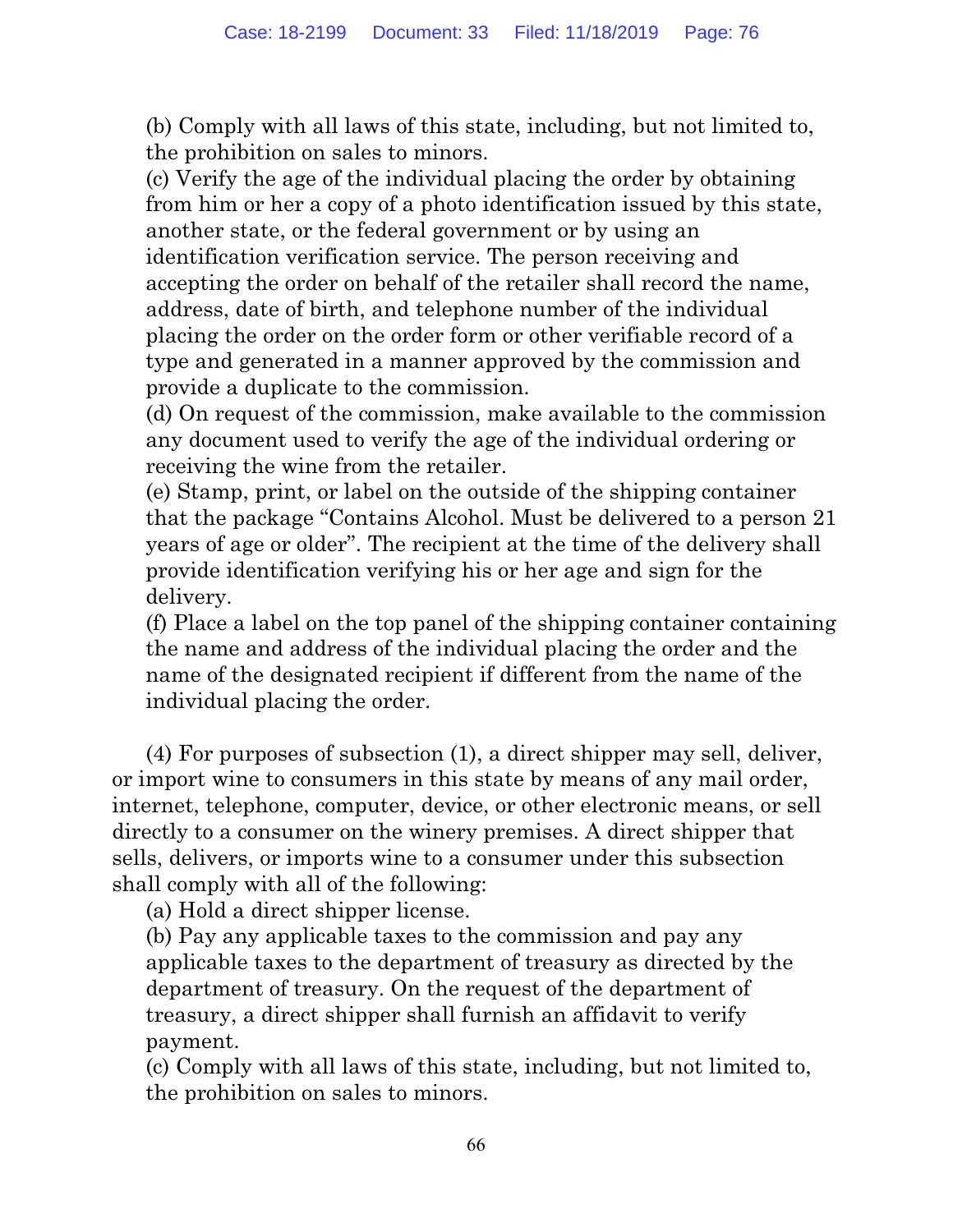(d) Verify the age of the individual placing the order by obtaining from him or her a copy of a photo identification issued by this state, another state, or the federal government or by using an identification verification service. The person receiving and accepting the order on behalf of the direct shipper shall record the name, address, date of birth, and telephone number of the individual placing the order on the order form or other verifiable record of a type and generated in a manner approved by the commission and provide a duplicate to the commission.

(e) On request of the commission, make available to the commission any document used to verify the age of the individual ordering or receiving the wine from the direct shipper.

(f) Stamp, print, or label on the outside of the shipping container that the package "Contains Alcohol. Must be delivered to a person 21 years of age or older." The recipient at the time of the delivery shall provide photo identification verifying his or her age and sign for the delivery.

(g) Place a label on the top panel of the shipping container containing the name and address of the individual placing the order and the name of the designated recipient if different from the name of the individual placing the order. The direct shipper must have received a registration number of approval from the commission for any wine imported into this state. However, the registration number of approval from the commission is not required to be on the invoice or on the label of the wine that the direct shipper sells, delivers, or imports to a consumer in this state.

(h) Direct ship not more than 1,500 9-liter cases, or 13,500 liters in total, of wine in a calendar year to consumers in this state. If a direct shipper, whether located in this state or outside this state, owns, in whole or in part, or commonly manages 1 or more direct shippers, it shall not in combination ship to consumers in this state more than 13,500 liters of wine in the aggregate.

(I) Pay wine taxes quarterly and report to the commission quarterly the total amount of wine, by type, brand, and price, shipped to consumers in this state during the preceding calendar quarter, and the order numbers.

(j) Authorize and allow the commission and the department of treasury to conduct an audit of the direct shipper's records.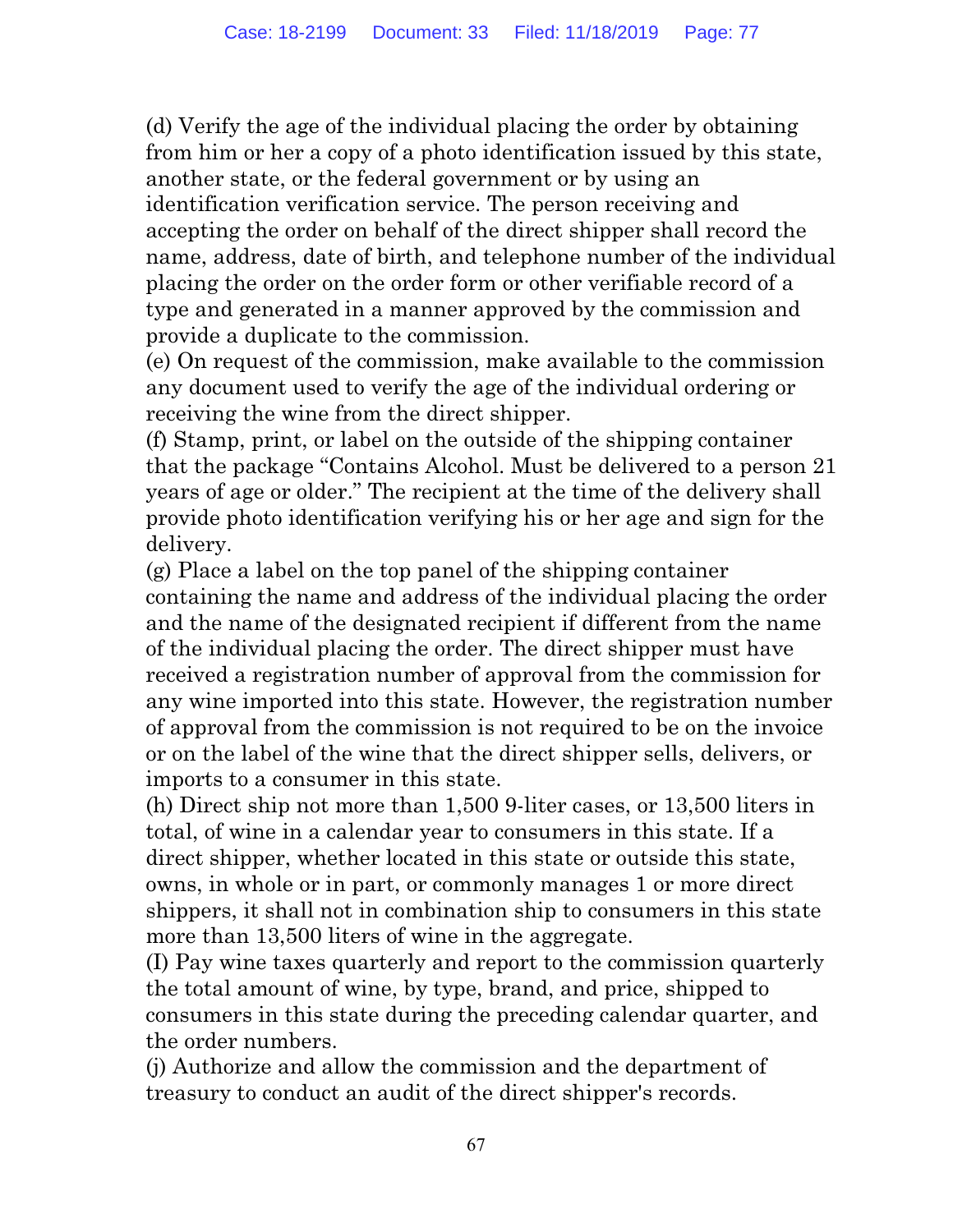(k) Consent and submit to the jurisdiction of the commission, the department of treasury, and the courts of this state concerning enforcement of this section and any related laws, rules, and regulations.

(5) For a delivery of wine through the use of a common carrier under subsection (3), a person taking the order on behalf of the retailer shall comply with subsection (3)(b) to (f). For a sale, delivery, or importation of wine occurring by any means described in subsection (4), a person taking the order on behalf of the direct shipper shall comply with subsection  $(4)$ © to  $(g)$ .

(6) A person that delivers the wine for a direct shipper under this section shall verify that the individual accepting delivery is 21 years of age or older and is the individual who placed the order or the designated recipient, is an individual 21 years of age or older currently occupying or present at the address, or is an individual otherwise authorized through a rule promulgated under this act by the commission to receive alcoholic liquor under this section. If the delivery person, after a diligent inquiry, determines that the purchaser or designated recipient is not 21 years of age or older, the delivery person shall return the wine to the direct shipper. A delivery person who returns wine to the direct shipper because the purchaser or designated recipient is not 21 years of age or older is not liable for any damages suffered by the purchaser or direct shipper.

(7) All spirits for sale, use, storage, or distribution in this state shall originally be purchased by and imported into the state by the commission, or by prior written authority of the commission.

(8) This section does not apply to alcoholic liquor brought into this state for personal or household use in an amount permitted by federal law by an individual 21 years of age or older at the time of reentry into this state from without the territorial limits of the United States if the individual has been outside the territorial limits of the United States for more than 48 hours and has not brought alcoholic liquor into the United States during the preceding 30 days.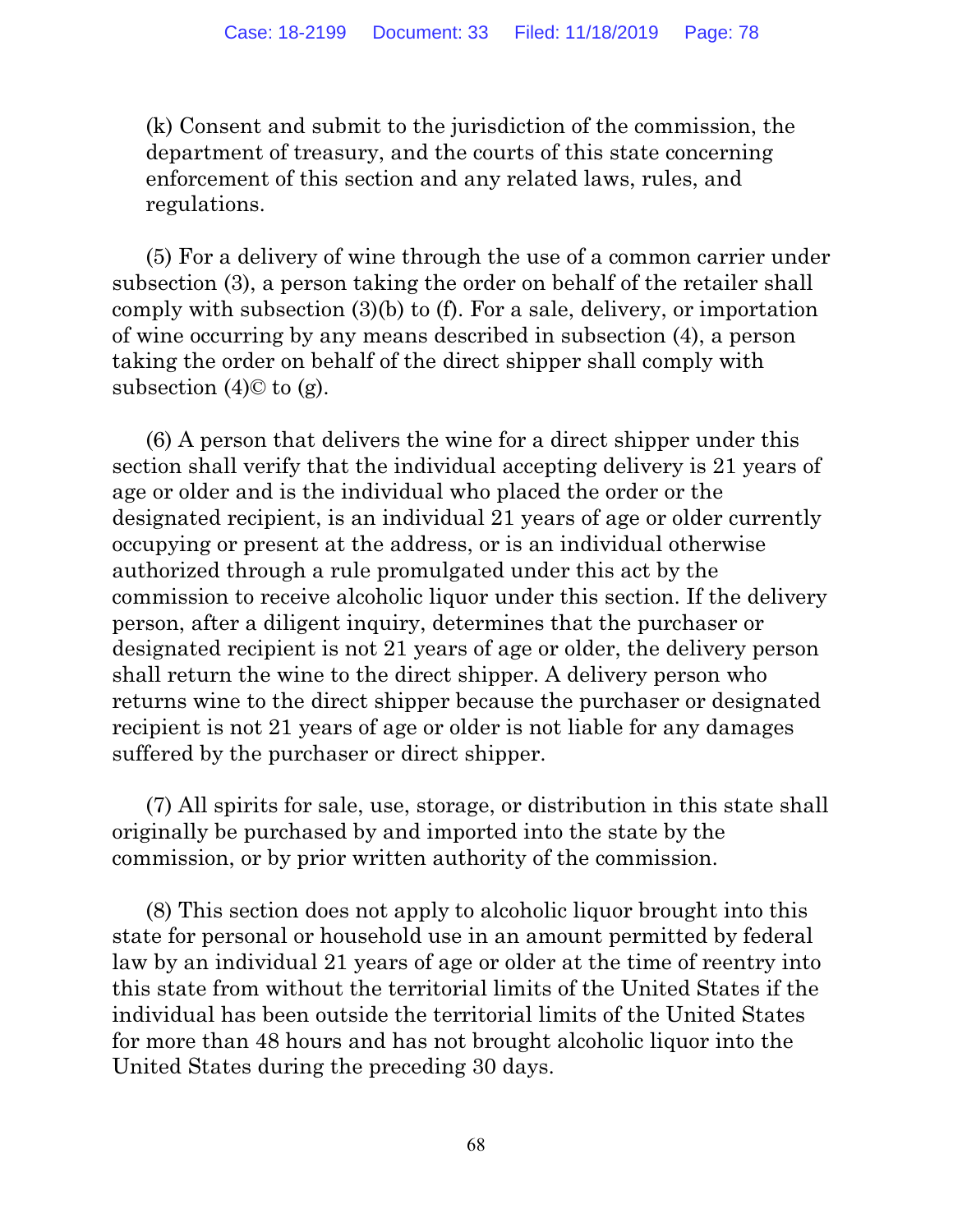(9) An individual 21 years of age or older may do either of the following in relation to alcoholic liquor that contains less than 21% alcohol by volume:

(a) Personally transport from another state, once in a 24-hour period, not more than 312 ounces of alcoholic liquor for that individual's personal use, notwithstanding subsection (1). (b) Ship or import from another state alcoholic liquor for that individual's personal use if that personal importation is done in compliance with subsection (1).

(10) A direct shipper shall not sell, deliver, or import wine to a consumer unless it applies for and is granted a direct shipper license from the commission. This subsection does not prohibit wine tasting or the selling at retail by a wine maker of wines he or she produced and bottled or wine manufactured for that wine maker by another wine maker, if done in compliance with this act. Only the following persons qualify for the issuance of a direct shipper license:

(a) A wine maker.

(b) A wine producer and bottler located inside this country but outside of this state holding both a federal basic permit issued by the Alcohol and Tobacco Tax and Trade Bureau of the United States Department of Treasury and a license to manufacture wine in its state of domicile.

(11) An applicant for a direct shipper license shall submit an application to the commission in a written or electronic format provided by the commission and accompanied by an application and initial license fee of \$100.00. The application must be accompanied by a copy or other evidence of the existing federal basic permit or license, or both, held by the applicant. The direct shipper may renew its license annually by submission of a license renewal fee of \$100.00 and a completed renewal application. The commission shall use the fees collected under this section to conduct investigations and audits of direct shippers. The failure to renew, or the revocation or suspension of, the applicant's existing Michigan license, federal basic permit, or license to manufacture wine in its state of domicile is grounds for revocation or denial of the direct shipper license. If a direct shipper is found guilty of violating this act or a rule promulgated by the commission, the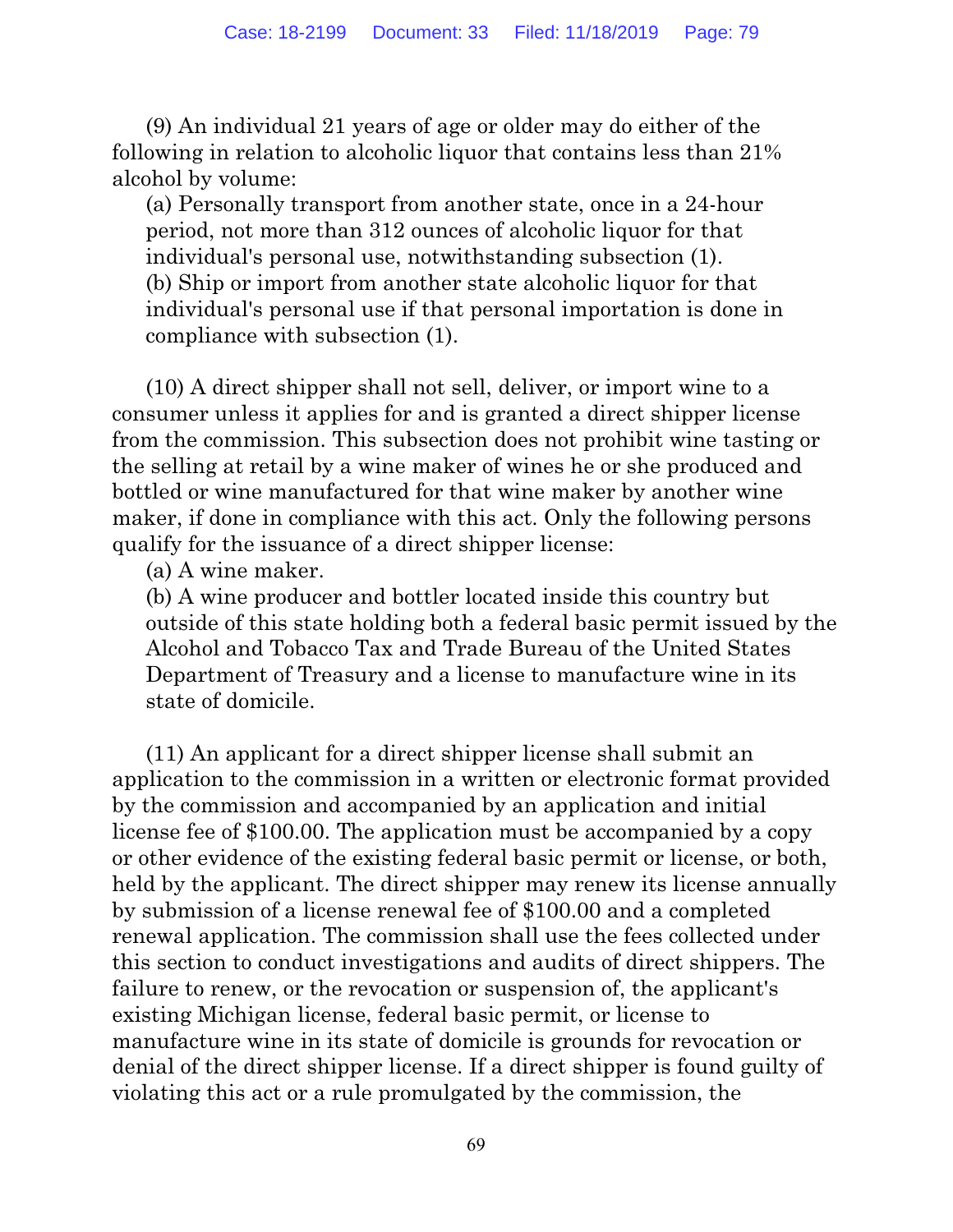commission shall notify both the alcoholic liquor control agency in the direct shipper's state of domicile and the Alcohol and Tobacco Tax and Trade Bureau of the United States Department of Treasury of the violation.

(12) A retailer that holds a specially designated merchant license, a brewpub, a micro brewer, or an out-of-state entity that is the substantial equivalent of a brewpub or micro brewer may deliver beer and wine to the home or other designated location of a consumer in this state if all of the following conditions are met:

(a) The beer or wine, or both, is delivered by the retailer's, brewpub's, or micro brewer's employee.

(b) The retailer, brewpub, or micro brewer or its employee who delivers the beer or wine, or both, verifies that the individual accepting delivery is at least 21 years of age.

(c) If the retailer, brewpub, or micro brewer or its employee intends to provide service to consumers, the retailer, brewpub, or micro brewer or its employee providing the service has received alcohol server training through a server training program approved by the commission.

(13) A retailer that holds a specially designated merchant license may use a third party that provides delivery service to municipalities in this state that are surrounded by water and inaccessible by motor vehicle to deliver beer and wine to the home or other designated location of that consumer if the delivery service is approved by the commission and agrees to verify that the individual accepting delivery of the beer and wine is at least 21 years of age.

(14) A retailer that holds a specially designated distributor license may deliver spirits to the home or other designated location of a consumer in this state if all of the following conditions are met:

(a) The spirits are delivered by the retailer's employee.

(b) The retailer or its employee who delivers the spirits verifies that the individual accepting delivery is at least 21 years of age. (c) If the retailer or its employee intends to provide service to consumers, the retailer or its employee providing the service has received alcohol server training through a server training program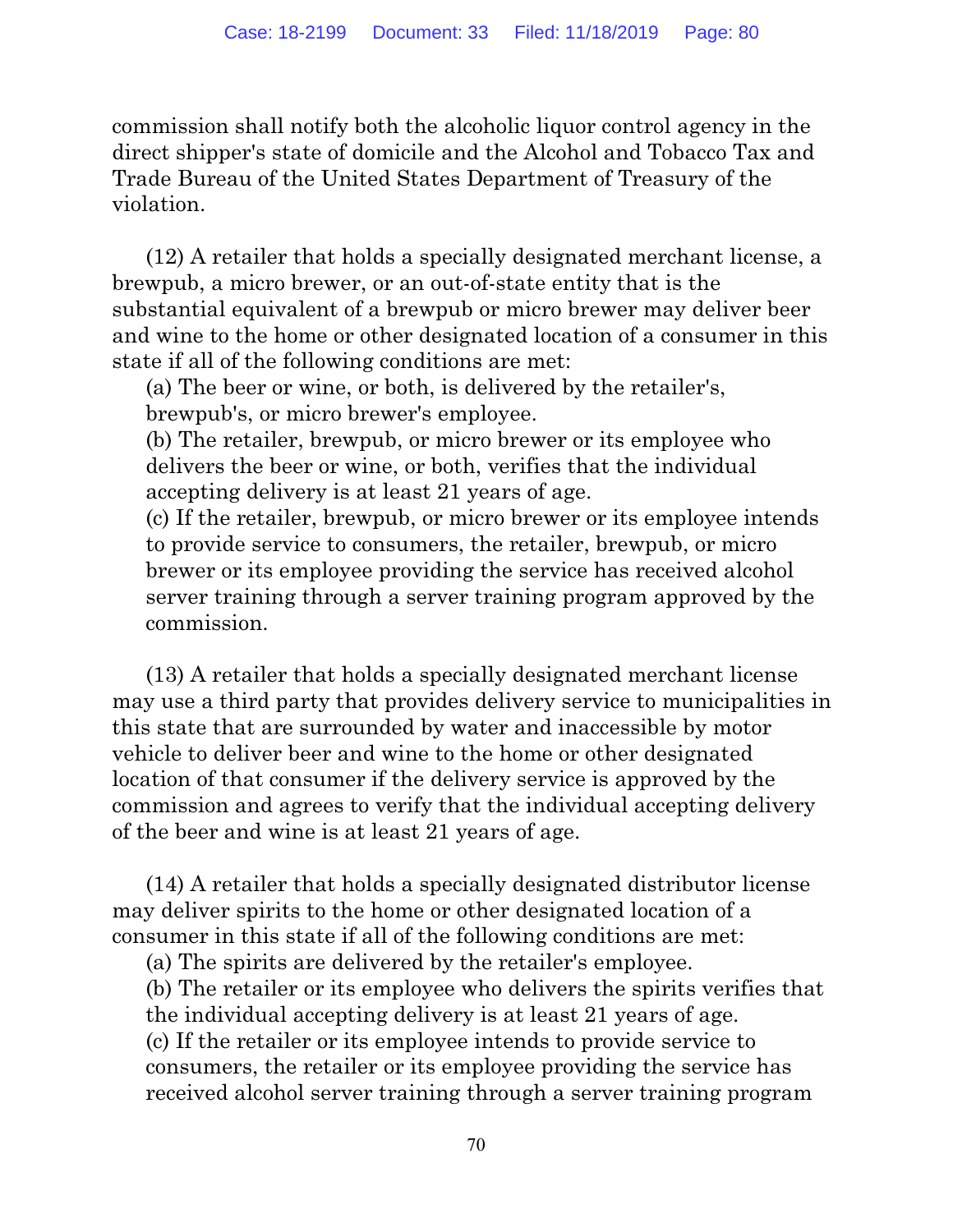approved by the commission.

(15) A retailer that holds a specially designated merchant license located in this state may use a third party facilitator service by means of the internet or mobile application to facilitate the sale of beer or wine to be delivered to the home or designated location of a consumer as provided in subsection (12) or this subsection, and a third party facilitator service may deliver beer or wine to a consumer on behalf of a retailer that holds a specially designated merchant license located in this state, if all of the following conditions are met:

(a) If the third party facilitator service delivers beer or wine under this subsection, the third party facilitator service verifies that the individual accepting the delivery of the beer or wine is at least 21 years of age.

(b) A manufacturer, warehouser, wholesaler, outstate seller of beer, outstate seller of wine, supplier of spirits, or outstate seller of mixed spirit drinks does not have a direct or indirect interest in the third party facilitator service.

(c) A manufacturer, warehouser, wholesaler, outstate seller of beer, outstate seller of wine, supplier of spirits, or outstate seller of mixed spirit drinks does not aid or assist a third party facilitator service by gift, loan of money or property of any description, or other valuable thing as defined in section 609,2 and a third party facilitator service does not accept the same.

(d) The retailer or consumer pays the fees associated with deliveries provided for under this subsection.

(e) The third party facilitator service offers services for all brands available at the retail location.

(16) A retailer that holds a specially designated distributor license located in this state may use a third party facilitator service by means of the internet or mobile application to facilitate the sale of spirits to be delivered to the home or designated location of a consumer as provided in subsection (14) or this subsection, and a third party facilitator service may deliver spirits to a consumer on behalf of a retailer that holds a specially designated distributor license located in this state, if all of the following conditions are met:

(a) If the third party facilitator service delivers spirits under this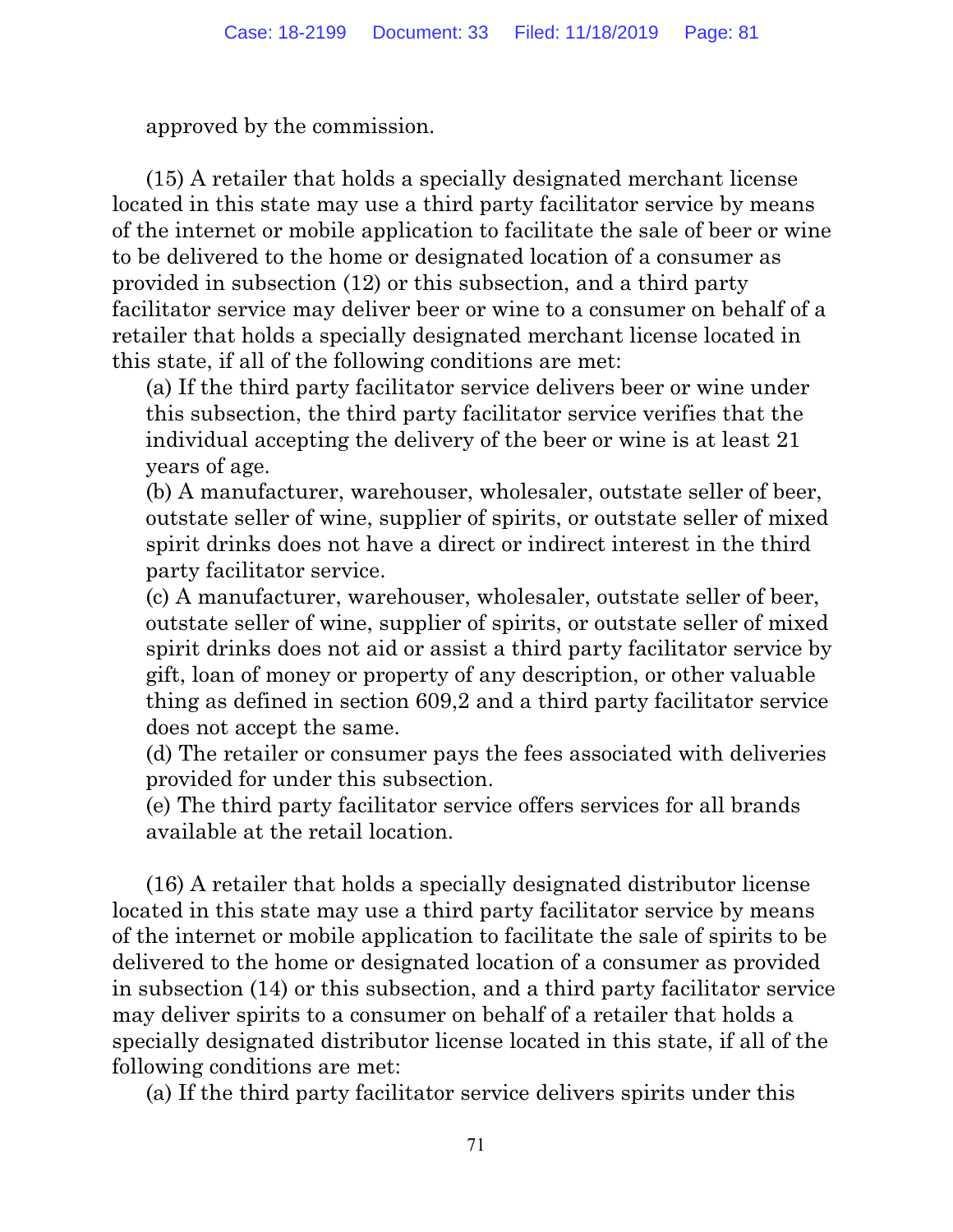subsection, the third party facilitator service verifies that the individual accepting the delivery of the spirits is at least 21 years of age.

(b) A manufacturer, warehouser, wholesaler, outstate seller of beer, outstate seller of wine, supplier of spirits, or outstate seller of mixed spirit drinks does not have a direct or indirect interest in the third party facilitator service.

(c) A manufacturer, warehouser, wholesaler, outstate seller of beer, outstate seller of wine, supplier of spirits, or outstate seller of mixed spirit drinks does not aid or assist a third party facilitator service by gift, loan of money or property of any description, or other valuable thing as defined in section 609, and a third party facilitator service does not accept the same.

(d) The retailer or consumer pays the fees associated with deliveries provided for under this subsection.

(e) The third party facilitator service offers services for all brands available at the retail location.

(17) A third party facilitator service shall not deliver beer, wine, or spirits to a consumer under subsection (15) or (16), as applicable, and shall not facilitate the sale of beer, wine, or spirits under subsection (15) or (16), as applicable, unless it applies for and is granted a third party facilitator service license by the commission. The commission may charge a reasonable application fee, initial license fee, and annual license renewal fee. The commission shall establish a fee under this subsection by written order.

(18) If a third party facilitator service used by a retailer that holds a specially designated merchant or specially designated distributor license under subsection (15) or (16), as applicable, violates this section, the commission shall not treat the third party facilitator service's violation as a violation by the retailer.

(19) For purposes of subsection (1), a qualified micro brewer or an out-of-state entity that is the substantial equivalent of a qualified micro brewer may sell and deliver beer to a retailer in this state if all of the following conditions are met:

(a) The retailer is not located in a sales territory for which the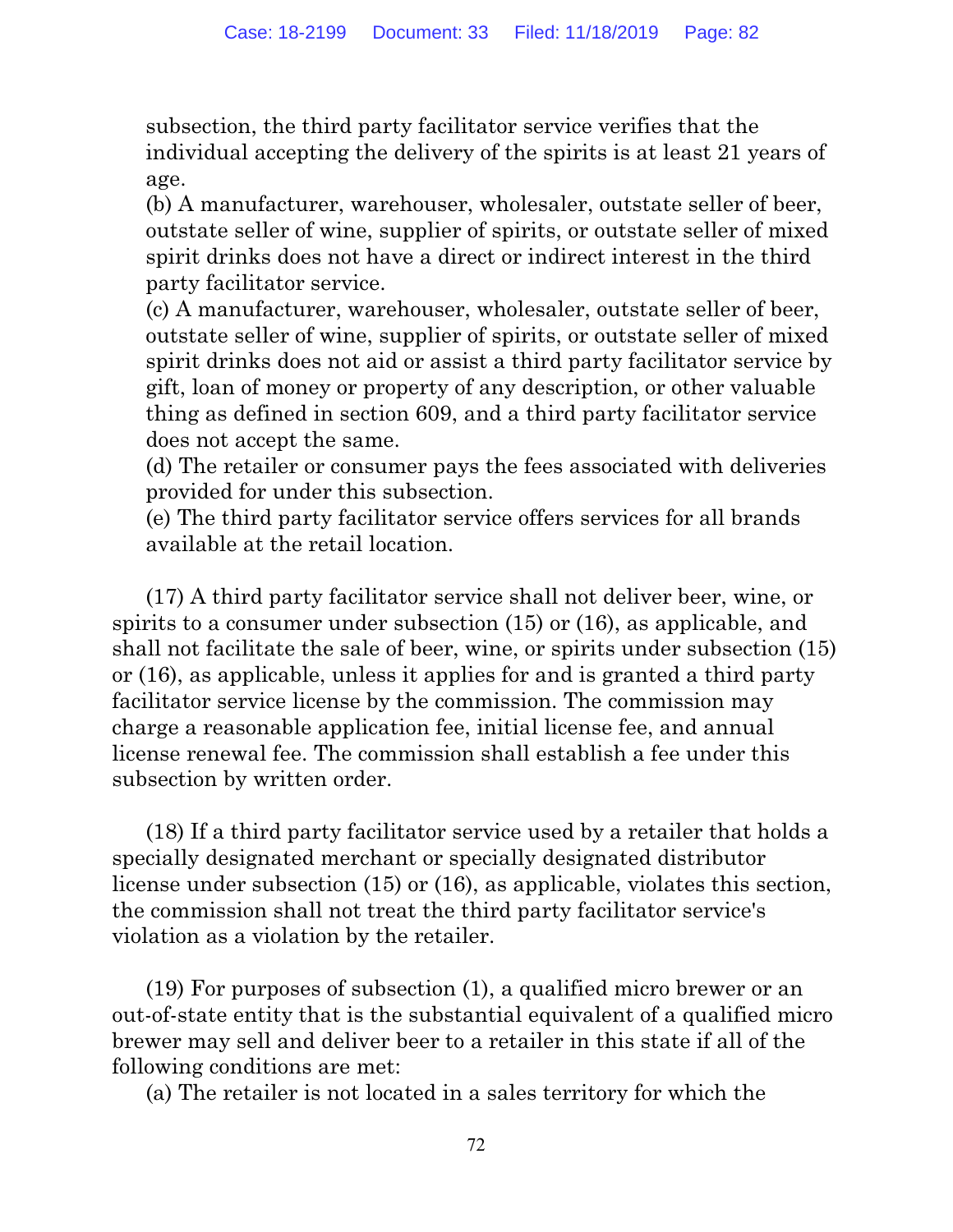qualified micro brewer has granted exclusive sales rights to a wholesaler under sections 401 and 4033 for the sale of any brand or brands of beer produced by that micro brewer.

(b) The beer is sold and delivered by an employee of the qualified micro brewer, not an agent, and is transported and delivered using a vehicle owned by the qualified micro brewer.

(c) The qualified micro brewer is in compliance with applicable state and federal law and applicable regulatory provisions of this act and rules adopted by the commission under this act including, but not limited to, those requirements related to each of the following:

- (I) Employees that sell and deliver beer to retailers.
- (ii) Vehicles used to deliver beer to retailers.
- (iii) Price schedules and temporary price reductions.

(20) A common carrier that carries or transports alcoholic liquor into this state to a person in this state shall submit quarterly reports to the commission. A report required under this subsection must include all of the following about each delivery to a consumer in this state during the preceding calendar quarter:

(a) The name and business address of the person that ships alcoholic liquor.

- (b) The name and address of the recipient of alcoholic liquor.
- (c) The weight of alcoholic liquor delivered to a consignee.
- (d) The date of the delivery.

(21) A common carrier described in subsection (20) shall maintain the books, records, and documents supporting a report submitted under subsection (20) for 3 years unless the commission notifies the common carrier in writing that the books, records, and supporting documents may be destroyed. Within 30 days after the commission's request, the common carrier shall make the books, records, and documents available for inspection during normal business hours. Within 30 days after a local law enforcement agency's or local governmental unit's request, the common carrier shall also make the books, records, and documents available for inspection to a local law enforcement agency or local governmental unit where the carrier resides or does business.

(22) A third party facilitator service that delivers beer, wine, or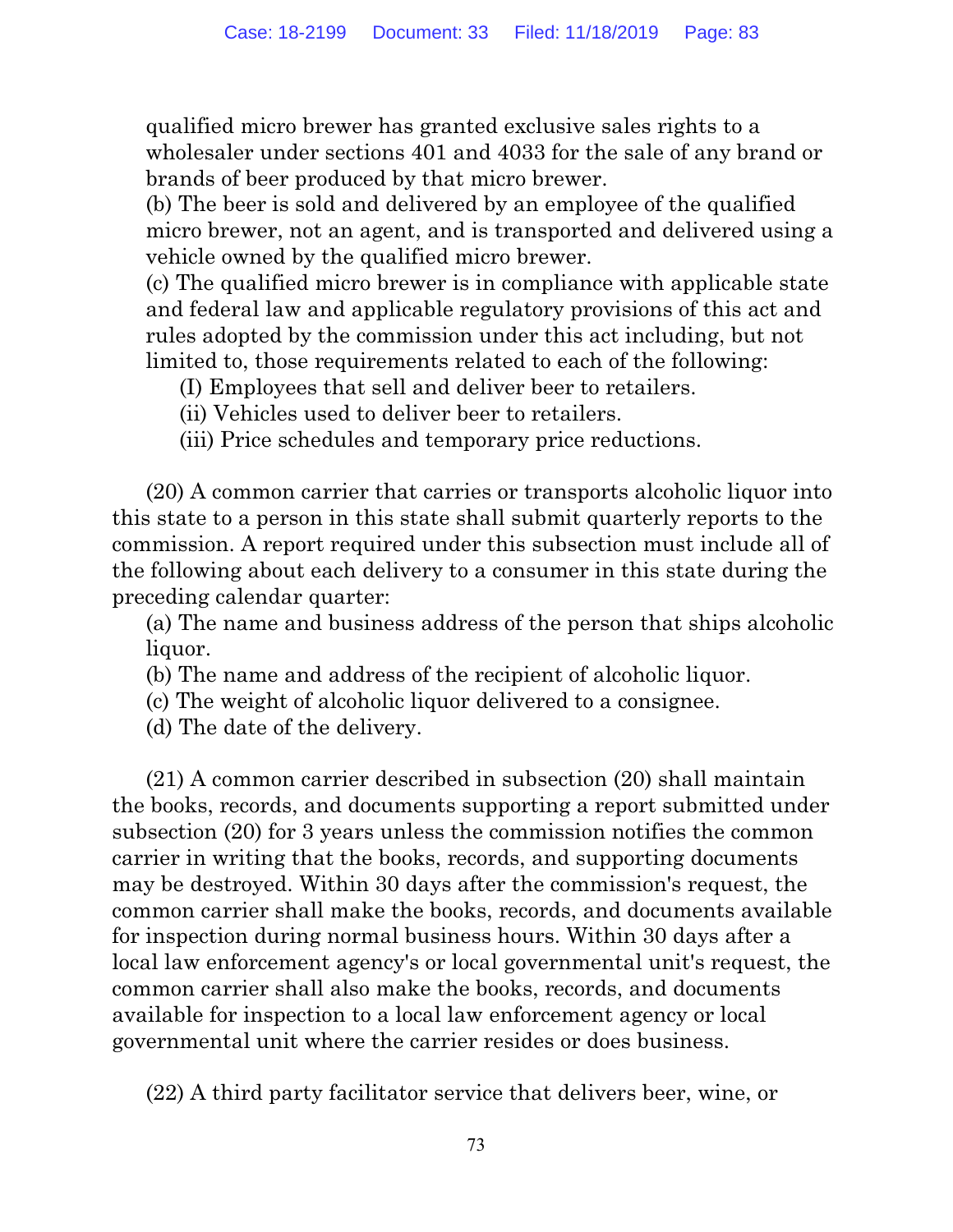spirits to a consumer under subsection (15) or (16), as applicable, shall submit quarterly reports to the commission. A report required under this subsection must include all of the following about each delivery to a consumer in this state during the preceding calendar quarter:

(a) The name and business address of the person that ships beer, wine, or spirits.

- (b) The name and address of the recipient of beer, wine, or spirits.
- (c) The weight of beer, wine, or spirits delivered to a consignee.
- (d) The date of the delivery.

(23) A third party facilitator service shall maintain the books, records, and documents supporting a report submitted under subsection (22) for 3 years unless the commission notifies the third party facilitator service in writing that the books, records, and supporting documents may be destroyed. Within 30 days after the commission's request, the third party facilitator service shall make the books, records, and documents available for inspection during normal business hours. Within 30 days after a local law enforcement agency's or local governmental unit's request, the third party facilitator service shall also make the books, records, and documents available for inspection to a local law enforcement agency or local governmental unit where the third party facilitator service resides or does business.

(24) A report submitted under subsection (20) or (22) is subject to disclosure under the freedom of information act, 1976 PA 442, MCL 15.231 to 15.246.

(25) As used in this section:

(a) "Common carrier" means a company that transports goods, on reasonable request, on regular routes and at set rates.

(b) "Computer" means any connected, directly interoperable or interactive device, equipment, or facility that uses a computer program or other instructions to perform specific operations including logical, arithmetic, or memory functions with or on computer data or a computer program and that can store, retrieve, alter, or communicate the results of the operations to a person, computer program, computer, computer system, or computer network.

(c) "Computer network" means the interconnection of hardwire or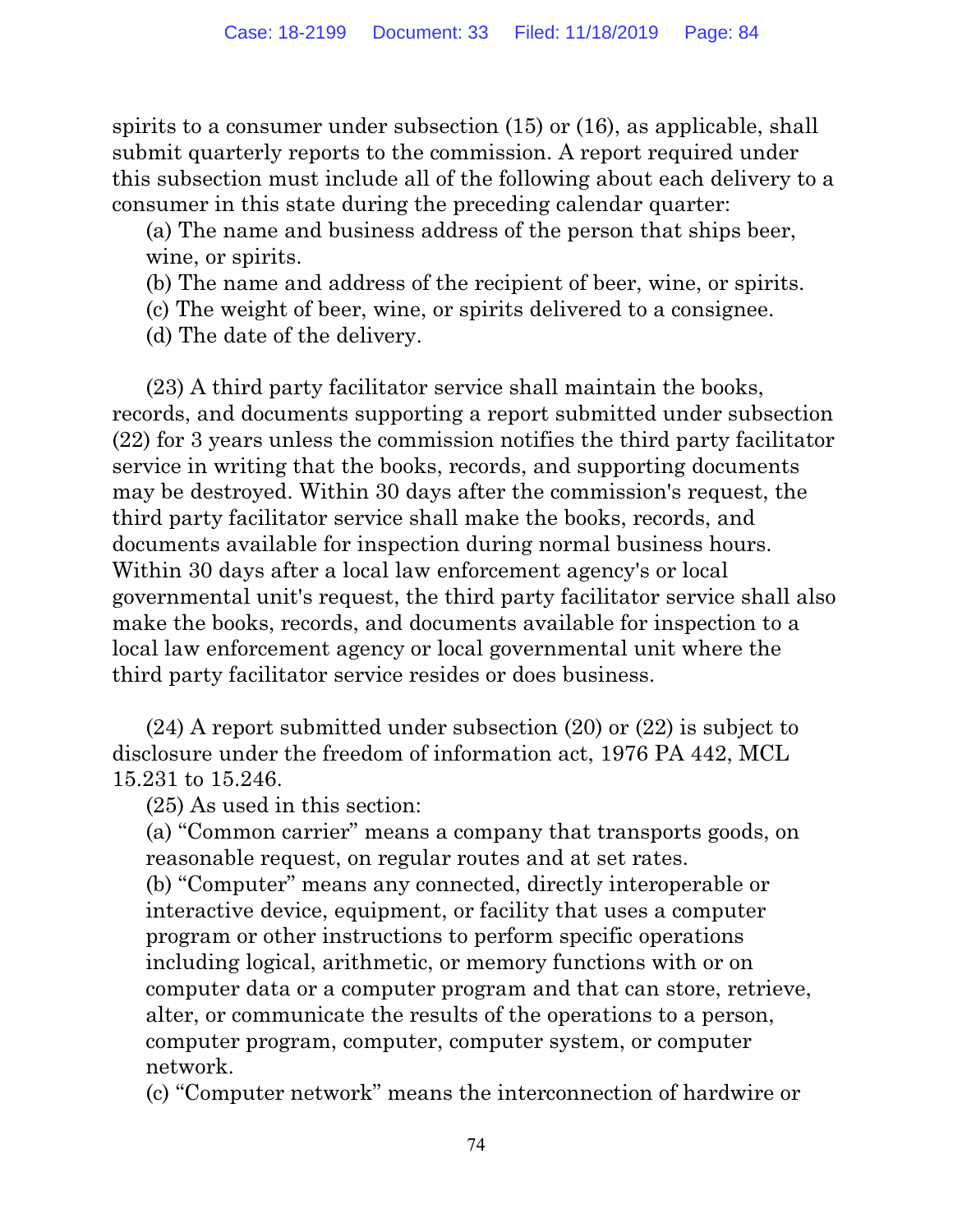wireless communication lines with a computer through remote terminals, or a complex consisting of 2 or more interconnected computers.

(d) "Computer program" means a series of internal or external instructions communicated in a form acceptable to a computer that directs the functioning of a computer, computer system, or computer network in a manner designed to provide or produce products or results from the computer, computer system, or computer network. (e) "Computer system" means a set of related, connected or unconnected, computer equipment, devices, software, or hardware. (f) "Consumer" means an individual who purchases beer, wine, or spirits for personal consumption and not for resale.

(g) "Device" includes, but is not limited to, an electronic, magnetic, electrochemical, biochemical, hydraulic, optical, or organic object that performs input, output, or storage functions by the manipulation of electronic, magnetic, or other impulses.

(h) "Diligent inquiry" means a diligent good faith effort to determine the age of an individual, that includes at least an examination of an official Michigan operator's or chauffeur's license, an official Michigan personal identification card, or any other bona fide picture identification that establishes the identity and age of the individual. (I) "Direct shipper" means a person who sells, delivers, or imports wine, to consumers in this state, that he or she produces and bottles or wine that is manufactured by a wine maker for another wine maker and that is transacted or caused to be transacted through the use of any mail order, internet, telephone, computer, device, or other electronic means, or sells directly to consumers on the winery premises.

(j) "Identification verification service" means an internet-based service approved by the commission specializing in age and identity verification.

(k) "Mobile application" means a specialized software program downloaded onto a wireless communication device.

(l) "Qualified micro brewer" means a micro brewer that produces in total less than 1,000 barrels of beer per year. In determining the 1,000-barrel threshold, all brands and labels of a micro brewer, whether brewed in this state or outside this state, must be combined.